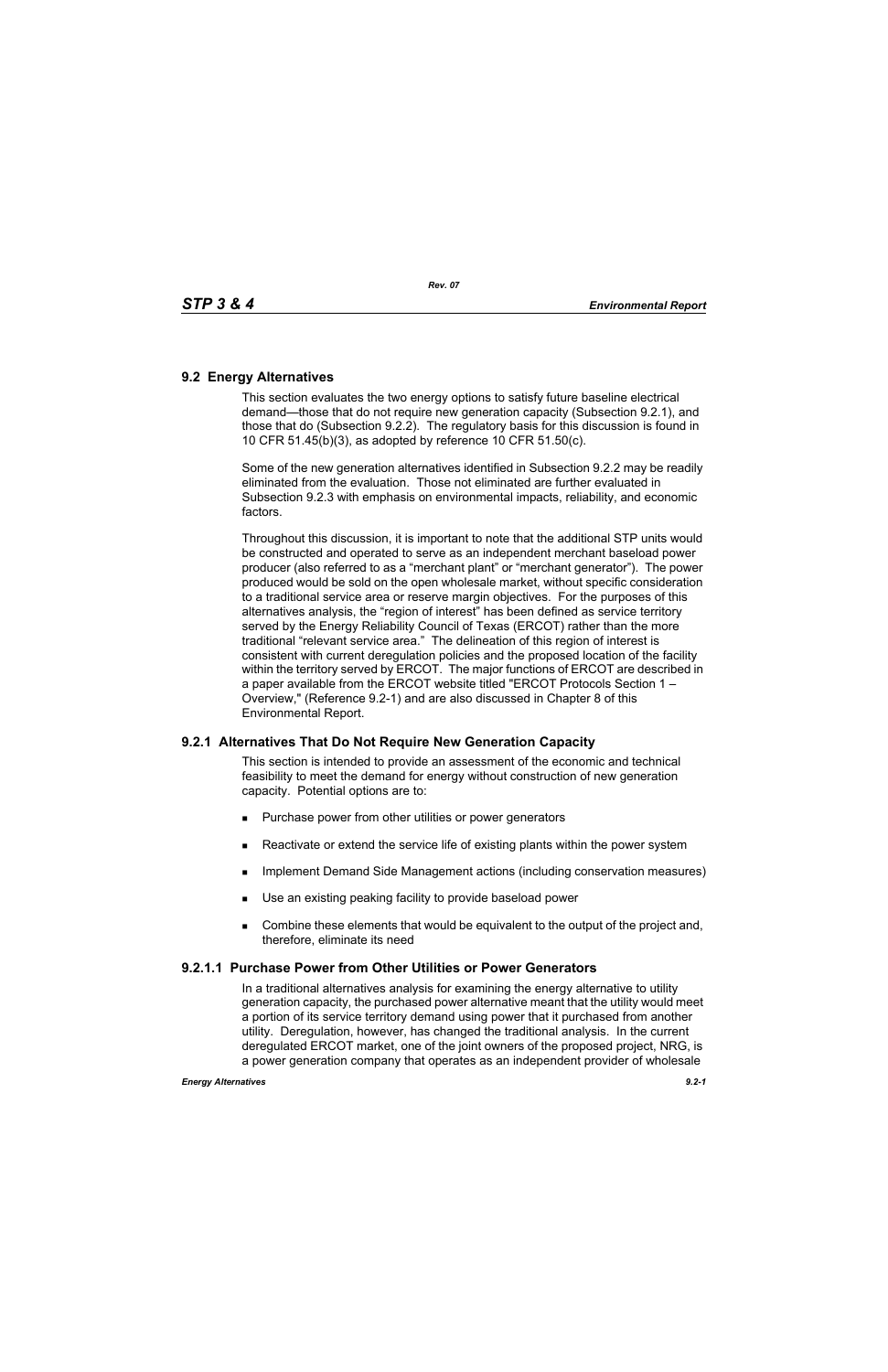electricity. As a power generation company, NRG would not be able to offer competitively priced power if it had to purchase electricity for resale in the wholesale market.

The other joint owner of the proposed project, CPS Energy, continues to operate as a traditional utility. As a traditional utility, one of CPS Energy's goals is to provide the lowest cost-reliable power supply to its customers. In some instances, when the price is right, CPS Energy makes short-term purchases of power on the wholesale market for the benefit of customers. However, to maintain an adequate reserve of generating capacity for reliability and wholesale market risk reduction, CPS Energy has determined that the proposed nuclear project is the lowest cost option. CPS Energy has and continues to evaluate power markets for opportunities to supplement its generation portfolio. However, power supply agreements are too costly to be a viable alternative to the proposed nuclear project.

Finally, as discussed in Chapter 8, the region of interest for the need for power analysis is ERCOT. Chapter 8 demonstrates that within ERCOT there is a need for power from STP 3 & 4 plus other new generating facilities. Chapter 8 also demonstrates that there are very limited interconnections between ERCOT and outside areas. Given the limited interconnections, it would not be possible to supply the need for power within ERCOT with power purchased from outside of ERCOT.

### **9.2.1.2 Reactivate or Extend Service Life of Existing Plants**

Reactivating or extending the service life of existing plants could reduce the need for a new nuclear power station. STPNOC has no plans to retire either of the existing STP units. Fossil plants that have been retired or that are slated for retirement tend to be ones that are old enough to have difficulty in meeting current restrictions on air contaminant emissions. In the face of increasingly stringent restrictions, delaying retirement, or reactivating plants to avoid development of large baseloaded plant would be unreasonable. To meet regulatory requirements, major construction to retrofit emission control devices, upgrade, or replace plant components would likely be required. STPNOC concluded that the environmental impacts of such a scenario are bounded by the coal- and gas-fired alternatives. Consequently, reactivation or extended service life for existing plants are not considered reasonable or environmentally preferable alternative energy sources for the owners of the proposed project.

### **9.2.1.3 Demand Side Management**

Historically, state regulatory bodies have required regulated utilities to institute programs designed to reduce demand for electricity; however, the capacity of the proposed baseload unit could not reasonably be replaced with conservation. Demand Side Management programs included energy conservation and load modification measures. In the current deregulated ERCOT market, NRG anticipates it would not be able to offer competitively priced power if it had to retain an extensive conservation and load modification incentive program.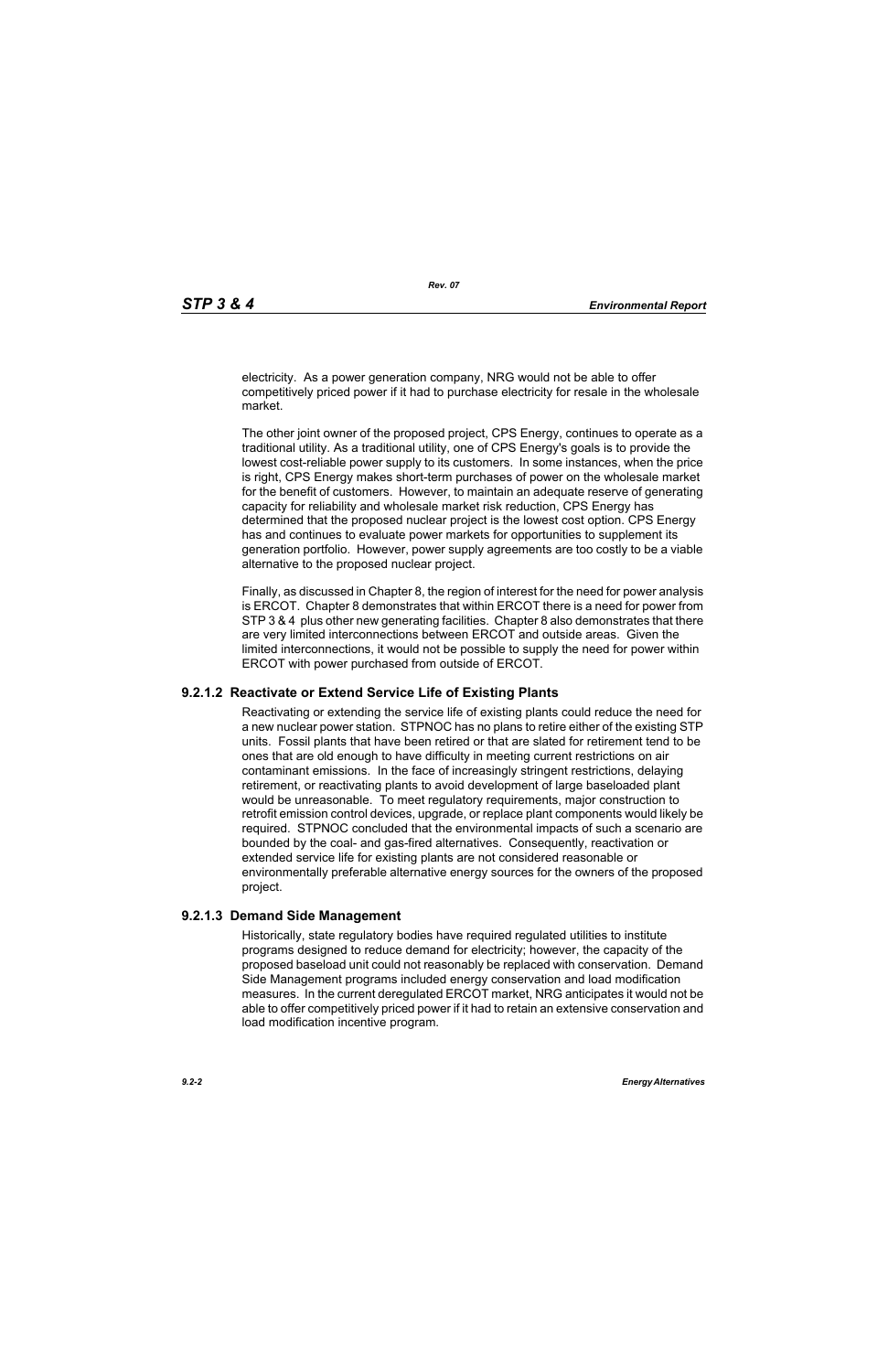As discussed in Subsection 8.4.1, ERCOT does have a Demand Side Working Group to promote demand side management. ERCOT's determination of the need for power accounts for efforts to reduce demand. Therefore, even factoring in demand side management, there will be a need for power in ERCOT at the time STP 3 & 4 is scheduled to begin operation, and demand side management is not a reasonable alternative to new generating facilities.

[Finally, the purpose of STP 3 & 4 is to generate baseload power, and NRG's purpose](http://www.eere.energy.gov/windandhydro/windpoweringamerica/pdfs/power_supply_guidebook.pdf)  for the project is to sell baseload power on the wholesale market. Demand side management does not generate baseload power, and therefore does not serve the purpose of the project. Therefore, demand side management is not a reasonable alternative.

## **9.2.1.4 Use an Existing Peaking Facility to Provide Baseload Power**

Baseload facilities are normally used to satisfy all or part of the minimum or baseload of the system and, as a consequence, operate at full power continuously throughout the year. Peaking facilities usually run for short periods when demand on the grid exceeds baseload generation capacity in the region. Continuously running a peaking facility to provide baseload power could reduce the need for a new nuclear power station. Peaking facilities are small facilities, generally fueled by oil or natural gas, that quickly can be turned on and off according to swings in demand. Because they have a relatively low installed capital cost, simple cycle combustion turbines and diesel generators are the most prevalent peaking technologies. Peaking technologies are generally less fuel-efficient than baseload technologies using similar fuels. Consequently, peaking technologies are more expensive to operate and their impact on the environment per unit of generation is greater than the impact from baseload technologies using similar fuels. Therefore, using existing peaking facilities to provide baseload power is not considered a reasonable and/or environmentally preferable alternative energy source for the owners of the proposed project.

## **9.2.2 Alternatives That Require New Generation Capacity**

### **9.2.2.1 Introduction**

This section discusses potential alternatives that require new generation capacity and could reasonably be expected to meet the additional generation capacity expected from the proposed project at the STP site. The STPNOC COL application is premised on the construction and operation of a facility that would serve as a large baseload generator. Any feasible alternative would also need to be able to provide baseload power. For this evaluation, STPNOC determined that NUREG-1437, "Generic Environmental Impact Statement for License Renewal of Nuclear Plants" (Reference 9.2-2), identifies a useful set of alternative technologies. To generate the reasonable set of alternatives in NUREG-1437, NRC included commonly known generation technologies and consulted various state energy plans to identify alternative generation sources that are typically considered by state authorities across the country. From this review, NRC established a reasonable set of alternative technologies for power generation. This section considers those same alternatives.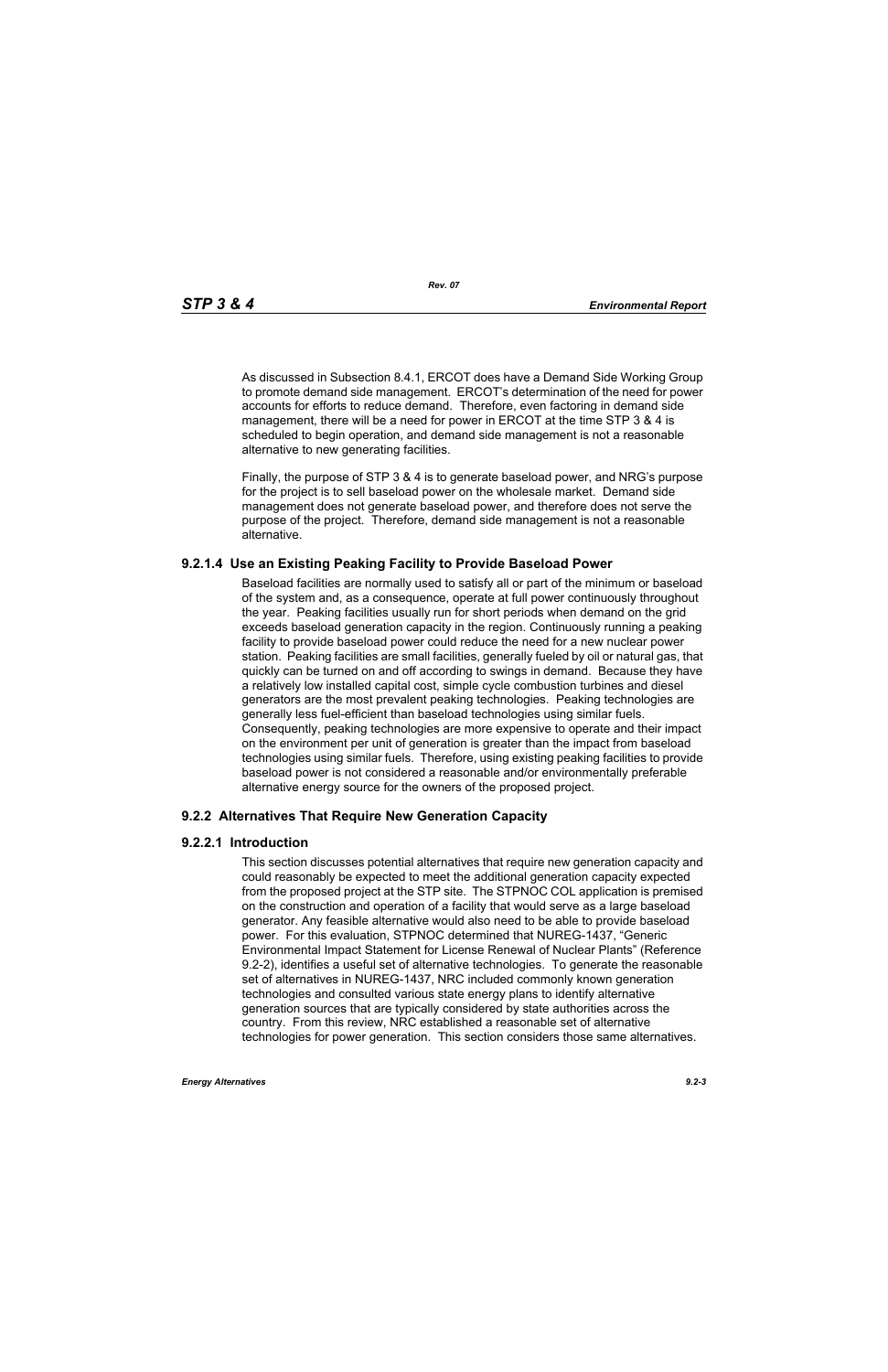Over the lifetime of the proposed project, technology is expected to continue to improve operational and environmental performances. Thus, any analyses of future relative competitiveness or impacts are subject to these uncertainties. However, in the case of alternatives evaluated in Subsection 9.2.2, STPNOC believes that sufficient knowledge is available to make a reasonable assessment.

Energy alternatives identified for consideration in NUREG-1437 include coal, natural gas, petroleum fuels, wind, geothermal, hydroelectric, wood waste, and municipal solid waste, energy crops, and solar. Although NUREG-1437 is specific to license renewal, the alternatives analysis therein is generic and independent of license renewal and can be compared to the proposed action to determine if the alternative technology represents a reasonable alternative and satisfies the intent and requirements of the proposed action.

The alternative technologies considered in this analysis are consistent with national policy goals for energy use and are not prohibited by federal, state, or local regulations. Each of the alternatives are assessed and discussed in the subsequent sections relative to the following criteria:

- **The alternative energy conversion technology is developed, proven, and available** in the region of interest at the start of commercial operation of the proposed project.
- The alternative energy source provides baseload generation capacity equivalent to the level in the proposed action (i.e., STP 3 & 4).
- The alternative energy source does not result in environmental impacts in excess of a nuclear plant.
- The costs of an alternative energy source do not exceed the costs that make it economically impractical.

Several of the alternative energy sources were considered technically or economically infeasible after a preliminary review and were not considered further. Alternatives that were considered to be technically and economically feasible are assessed in further detail in Subsection 9.2.3.

STPNOC proposed a two-unit plant for the STP site based on General Electric's Advanced Boiling Water Reactor (ABWR) configuration. For the purpose of analysis, STPNOC assumed a target value of 2700 MWe for the net electrical output from the proposed STP units. This is considered a reasonable value and is the basis for the alternatives analysis in the following subsections.

### **9.2.2.2 Wind**

As of December 2006, 2508 MWe of wind generation has been in service in the ERCOT region (Reference 9.2-3). Wind power systems produce power intermittently because they are only operational when the wind blows at sufficient velocity and duration. Although recent advances in technology have improved wind turbine reliability, the capacity factors for wind power systems generally range from 25% to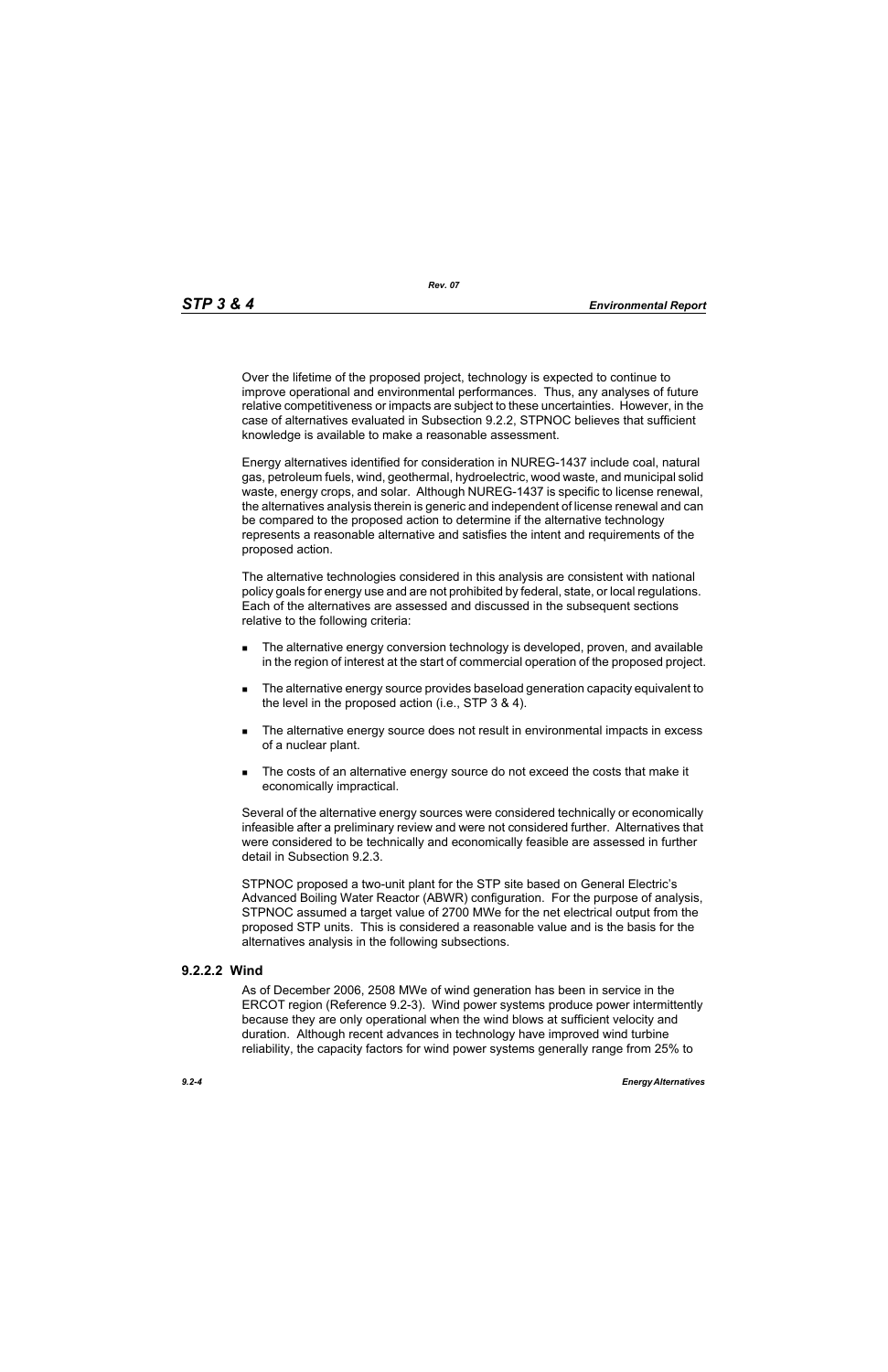40% (Reference 9.2-4) and the National Regulatory Research Institute reports an average capacity factor of around 30% (Reference 9.2-5).

The energy potential in the wind is expressed by wind generation classes that range from 1 (least energetic) to 7 (most energetic). In a Class 1 region, for a wind measurement height of 164 feet, the average wind speed is less than 12.5 mph and offers a wind power of less than 200 watts per square meter. A Class 7 region has an average of more than 19.7 mph and offers a wind power of more than 800 watts per square meter. These speed ranges are based on wind speeds measured at 164 feet above ground surface (Reference 9.2-6). Wind regimes of Class 4 or higher are potentially economical for the advanced utility-scale wind turbine technology currently under development. Class 3 wind regimes may be potentially economical for future utility-scale technology (Reference 9.2-7).

Within the ERCOT region, mountainous parts of west Texas, and perhaps even the lower Gulf Coast, contain areas with winds presently suitable for electric power generation from wind energy (Reference 9.2-8). Wind resource studies indicate that within the United States, the potential wind resources in Texas are second only to those in North Dakota (Reference 9.2-9). AWS Truewind submitted a Wind Generation Assessment to ERCOT in January 2007 that identifies 25 viable Competitive Renewable Energy Zones distributed across the state with an estimated 1200 potential wind project sites. The estimated wind energy potential exceeds 130,000 MWe in a typical historic year. Most of these are located in the north, west, and central areas of the ERCOT region, although viable areas are also present near the coast southwest of Galveston (Reference 9.2-10). However, STPNOC would have to acquire land rights to build wind generation facilities in the more favorable regions within ERCOT.

In open, flat terrain, a utility-scale wind plant requires about 60 acres per megawatt of installed capacity. However, 5% (3 acres) or less of this area is actually occupied by turbines, access roads, and other equipment. The other 95% can be used for compatible activities such as farming or ranching (Reference 9.2-11). Based on this data, to generate a net output of 2700 MWe, a wind farm that operates with 30% capacity factor (an average value) would require as much as 540,000 acres (844 square miles), with about 27,000 acres (42 square miles) occupied by turbines and support facilities (Reference 9.2-11). Based on the amount of land needed, the wind alternative would require a large greenfield site, which would result in a large environmental impact.

Wind resources off the coast of Texas also offer potential for wind-based energy production (Reference 9.2-12). Offshore wind turbines have several advantages over onshore turbines. At a sufficient distance from the coast, visual intrusion is minimized and wind turbines can be larger, which increases the overall installed capacity per unit area. In addition, studies have shown that very high tip-speed designs and reduced blade chord can reduce loads throughout a wind turbine structure and reduce costs; however, these designs have been restricted on land because of increased aeroacoustics noise emissions, but offshore installations would not be subject to the same limitations. These improvements can reduce the cost of energy by as much as 15%. Design modifications such as downwind operation and the use of high-tip speed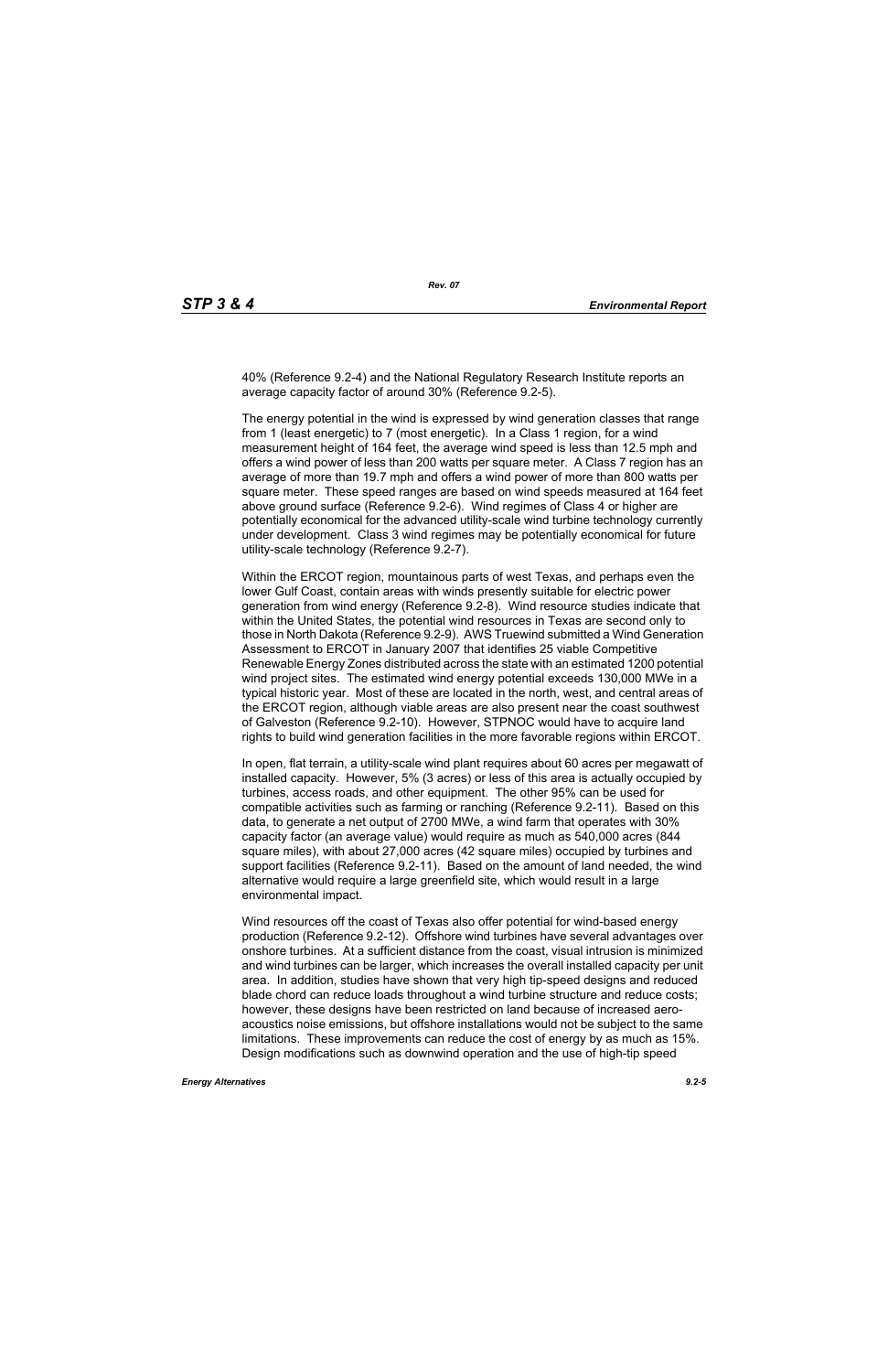flexible designs could further reduce capital cost. In addition, offshore winds tend to be faster and more uniform than onshore winds. A higher, steadier wind means less wear on the turbine components and more electricity generated per square meter of swept rotor area. Onshore turbines are often located in remote areas, where the electricity must be transmitted by relatively long power lines to densely populated regions, but offshore turbines can be located relatively close to urban load centers which can simplify transmission issues (Reference 9.2-13).

[Despite these advantages, however, significant challenges associated with offshore](http://www.nrri.ohio-state.edu/)  wind power development exist. Environmental conditions at sea are more severe than on land, and the sea poses saltwater corrosion concerns and additional loads from waves. To date, turbine manufacturers have taken conventional land-based turbine [designs, upgraded their electrical and corrosion-control systems to facilitate a marine](http://www.nrri.ohio-state.edu/)  service environment, and placed them on concrete bases or steel monopiles to anchor them to the seabed. Experience with offshore wind power development in Europe [indicates that the use of conventional land-based turbine designs in a marine](http://www.nrri.ohio-state.edu/)  [environment leads to reliability issues and increased maintenance costs. New turbine](http://www.nrri.ohio-state.edu/)  designs would be needed to withstand harsh offshore conditions. In addition, investment costs are higher and accessibility is more difficult, and these factors pose increased capital and maintenance costs (Reference 9.2-13).

Installation of wind power equipment can pose aesthetic concerns, particularly on mountaintops. Scenic vistas are important and considerable public resistance to the use of mountain ridges for the location of wind farms is likely. Public resistance to the use of coastal areas for wind farms is also likely for similar reasons (Reference 9.2-5).

The National Regulatory Research Institute estimates that the current overnight construction cost (in 2006 dollars) for an onshore 50 MW wind facility would range from \$1150 to \$1200 per kilowatt. A large wind facility could generate power at a cost of between \$0.04 and \$0.06 per kilowatt-hour (Reference 9.2-5).

Based on this analysis, STPNOC has determined that wind energy is developed, [proven, and available in the ERCOT region at the start of commercial operation of the](http://www.infinitepower.org/resgeothermal.htm)  proposed project; however, the capacity factor for wind energy is inadequate to provide baseload power. In addition, wind energy has large land use requirements and the associated construction and ecological impacts. For these reasons, wind power alone is not a feasible alternative for baseload power in the ERCOT region. However, wind power could be included in a combination of alternatives to the proposed project. Combinations of alternatives are discussed in Subsection 9.2.2.12.

## **9.2.2.3 Solar Technologies**

There are two basic types of solar technologies that produce electrical power photovoltaic cells (PVs), and concentrated solar power (CSP). For concentrated solar technologies to be effective, the average ground-level insolation rate must be a minimum of 6.0 kWh/m2/day (Reference 9.2-14). The ERCOT region receives 3.5 to 7.0 kWh/m2/day. The western portions of the ERCOT region receive considerably more direct solar radiation than the eastern ERCOT regions. Based on solar radiation maps, numerous areas in the western portion of the ERCOT region would meet or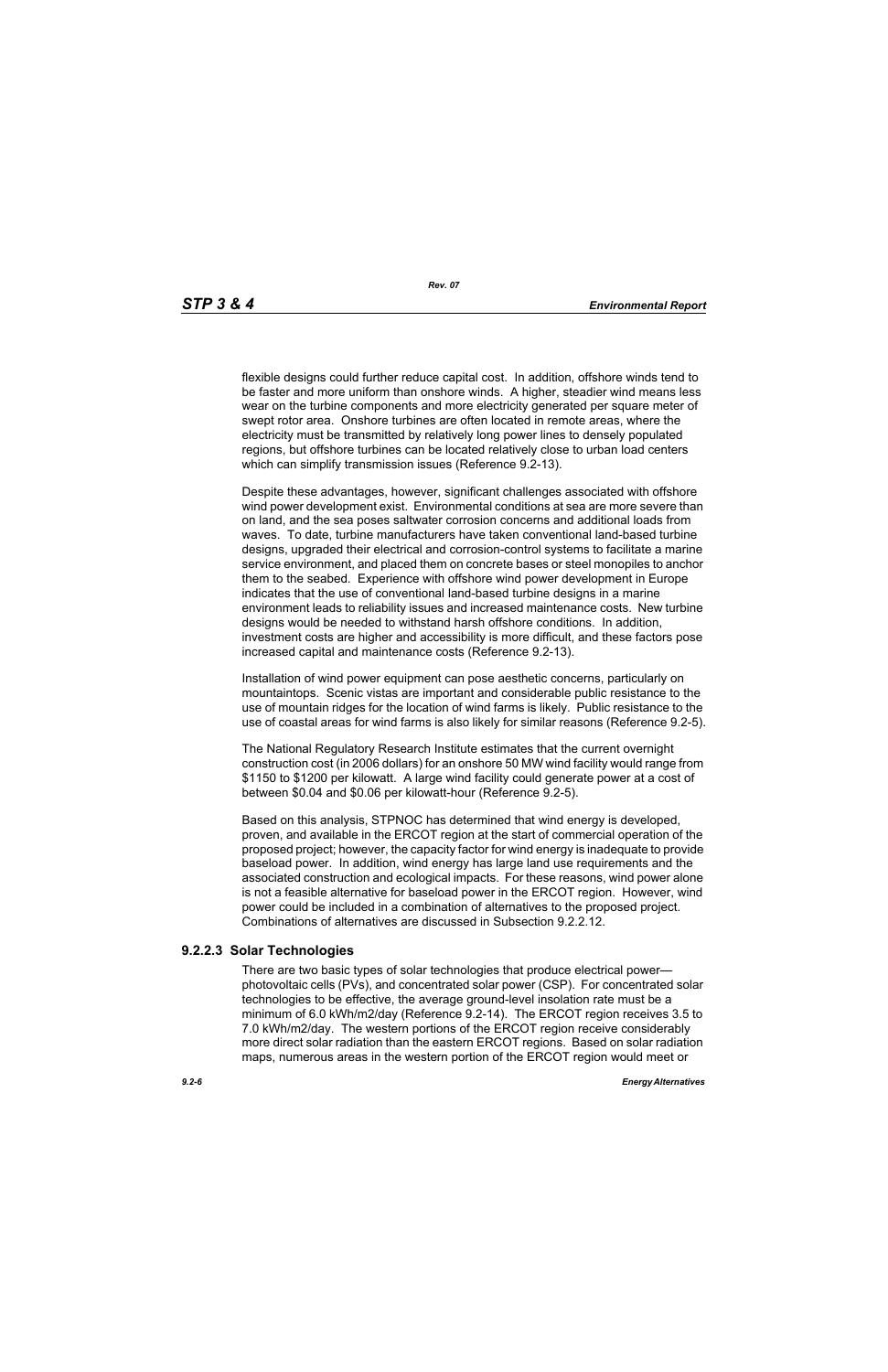exceed the 6.0 kWh/m2/day minimum insolation standard, especially in the far western portion of the ERCOT region (Reference 9.2-15). Environmental advantages shared by both solar technologies are near-zero emissions and an unlimited supply of fuel (sunlight). Environmental disadvantages shared by both solar technologies are sizeable land use requirements, aesthetic intrusion, and potential use of hazardous materials (lead) to store energy. Additional discussion of CSP and PV technologies is provided below.

## **9.2.2.3.1 Photovoltaic Cells**

In PVs, light particles called photons penetrate the solar cell and knock electrons free from a semiconductor material to create an electric current. As long as an adequate amount of light flows into the cell, electrons flow out of the cell. The cell does not consume its electrons and lose power like a battery. Instead, it operates as a converter that turns one kind of energy (sunlight) into another (electrical current). Individual photovoltaic cells are typically combined into modules that hold about 40 cells, and modules are then mounted into photovoltaic arrays. A large number of arrays can be combined to create a power generation plant (Reference 9.2-16).

Land use requirements (and associated construction and ecological impacts) are larger for a PV plant than for a nuclear plant. The land area required depends on the available solar insolation and type of plant, but based on the data from a 2002 report from the National Renewable Energy Laboratory (NREL), the minimum land area required is 3.8 acres per megawatt (Reference 9.2-14). Because of the land area requirements, a large PV facility could pose aesthetic concerns.

The capacity factor for PV technology ranges from 16% to 30% (Reference 9.2-17). For a solar voltaic system with a midrange capacity factor (24%), the estimated land required to provide 2700 MW of net power to the ERCOT grid is nearly 42,750 acres.

The current estimated overnight capital cost for a PV system (in 2006 dollars) is about \$4222 per kilowatt (Reference 9.2-5), and current levelized cost is between \$0.20 and \$0.25 per kilowatt-hour (Reference 9.2-16). In addition, retired PV system components (e.g., batteries) would likely require disposal as hazardous waste.

Based on this analysis, STPNOC has determined that PV technology is developed and proven, and that viable sites with adequate insolation levels are available in the ERCOT region at the start of commercial operation of the proposed project; however, the capacity factor for PV technology is inadequate to provide baseload power. In addition, PV systems have large land use requirements along with the associated environmental impacts. Furthermore, the cost to generate electrical power from PV systems is several times greater than the cost to generate nuclear power. For these reasons, PV systems are not a feasible or reasonable alternative for baseload power in the ERCOT region.

### **9.2.2.3.2 Concentrated Solar Power**

CSP systems include mirrors that concentrate the sunlight on a fluid system to induce motion. The fluid is then routed through a turbine to generate electricity. This is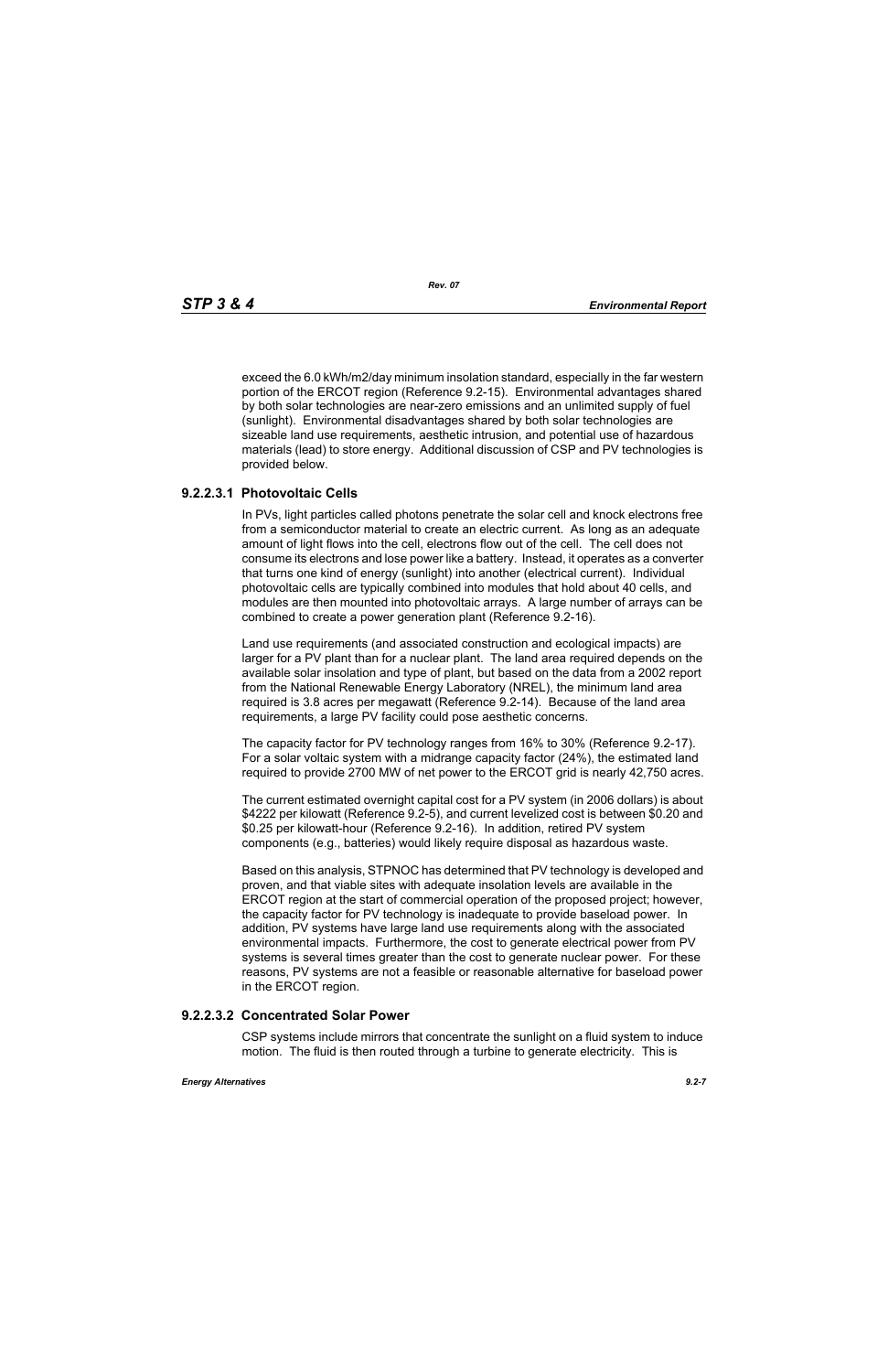basically the same type of system that is used to generate electricity from combustion of coal, except the thermal energy comes from the sun instead of from coal combustion. For this reason, CSP systems provide easy integration into the transmission grid. Solar thermal systems can also be equipped with a thermal storage tank to store the energy in the heat transfer fluid. This allows a solar thermal plant to provide dispatchable electric power (Reference 9.2-18). Current CSP systems are as large as 200 MW, with capacity factors that range from 30% to 50% (Reference 9.2-5).

The land area required depends on the available solar insolation and type of plant; however, based on a report from the Western Governors Association, the nominal land area required for a CSP system in a favorable solar region is around 5.0 acres per megawatt (Reference 9.2-18). Because of the land area requirements, a large CSP facility could pose aesthetic concerns.

To provide 2700 MWe of net power to the ERCOT grid, a CSP system that operates at a nominal 40% capacity factor (Reference 9.2-5) would require a land area of 33,750 acres.

The overnight capital cost for a CSP system (based on 2006 dollars) ranges from \$2745 to \$3410 per kilowatt (Reference 9.2-5). In areas with good solar insolation (at least 6.0 kWh/m2/day), the levelized cost of solar power in 2003 was between \$0.108 and \$0.187 per kilowatt-hour (Reference 9.2-19). Solar energy costs would likely be on the lower end of this range in the western portions of the ERCOT region that receive stronger ground-level radiation levels.

Based on this analysis, STPNOC has determined that CSP technology is developed and proven, and that viable sites with adequate insolation levels are available in the ERCOT region at the start of commercial operation of the proposed project; however, the capacity factor for CSP technology is inadequate to provide baseload power. In addition, CSP systems have large land use requirements along with the associated environmental impacts. Furthermore, the cost to generate electrical power from CSP systems is several times greater than the cost to generate nuclear power. For these reasons, CSP systems are not a feasible alternative for baseload power in the ERCOT region.

## **9.2.2.3.3 Hydroelectric Power**

Hydroelectric power is a fully commercialized technology. The summer capacity for hydropower in Texas in 2005 was about 673 MW, which represented approximately 0.7% of the electric generation capacity in Texas (Reference 9.2-20). About 532 MW of hydropower was generated in the ERCOT region (Reference 9.2-21). A recent DOE study indicates another 328 MW of hydropower is feasible (Reference 9.2-22); however, the available hydropower in the entire state of Texas is well below the 2700 MW capacity of the proposed project.

Land use for a large-scale hydropower facility is estimated to be quite large. NUREG-1437 estimates land use of 1600 square miles per 1000 MWe generated by hydropower (Reference 9.2-2). Based on this estimate, a 2700 MWe hydroplant that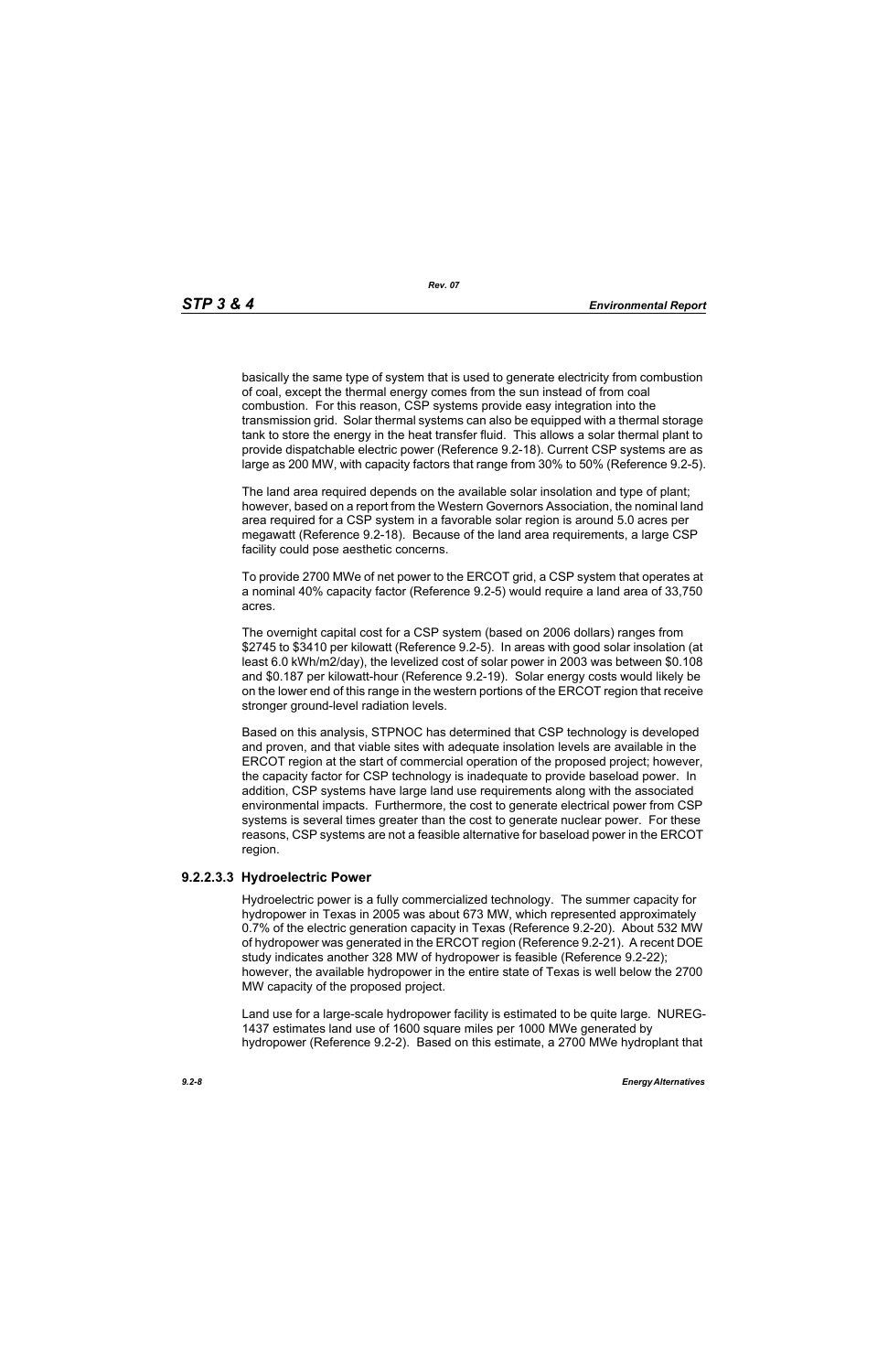operates at a 40% capacity factor (Reference 9.2-23) would require that about 10,800 square miles be flooded. This would pose a large impact on land use.

If a new hydropower were constructed, wildlife habitat would be lost for terrestrial and free-flowing aquatic biota, and additional habitat would be created for some aquatic species. Associated with the loss of land would be some erosion, sedimentation, dust, equipment exhaust, potential loss of cultural artifacts, and aesthetic impacts from land clearing and excavation. Land that once was lived on, farmed, ranched, forested, hunted, or mined would be submerged under water indefinitely. The original land uses would be replaced by electricity generation and recreation, and perhaps, residential and business developments that take advantage of the lake environment. Changes in water temperature, currents, and amount of sedimentation would produce a different aquatic environment above and below the dam. Alterations to terrestrial and aquatic habitats could change the risks to threatened and endangered species (Reference 9.2- 2).

In 2005, the overnight capital cost for a new large-scale hydropower facility was estimated between \$1700 and \$2300 per kilowatt (Reference 9.2-23), and the levelized cost of electricity produced from new hydropower facilities was estimated at around \$0.05 per kilowatt-hour (Reference 9.2-24).

Based on this analysis, STPNOC has determined that although hydropower is developed and proven, the potential for future hydropower development in the ERCOT region is inadequate to supply the power of STP 3 & 4. In addition, hydropower has large land use requirements along with the associated environmental impacts. For these reasons, hydropower is not a feasible alternative for baseload power in the ERCOT region.

### **9.2.2.3.4 Geothermal**

Geothermal energy is a proven resource for power generation. Geothermal power plants use naturally heated fluids in underground reservoirs as an energy source for electricity production. There are three types of geothermal energy plants in use today, dry steam, flash steam, and binary-cycle. Dry steam plants use the earth's thermal energy to spin turbines directly. Flash steam plants pump hot high pressure water into low pressure tanks instantly creating steam which is then used to spin turbine blades to generate electricity. In binary-cycle plants, geothermal steam is used to heat a secondary fluid—one that has a much lower boiling point than water—causing it to vaporize. The vapor is then used to drive turbines (Reference 9.2-5).

Geothermal energy systems can be used for baseload power where this type of energy source is available. Flash steam and binary-cycle geothermal energy systems can operate with a 93% capacity factor (Reference 9.2-5). According to the Energy Information Administration (EIA), as of January 2006, there were no geothermal power plants connected to the ERCOT grid (Reference 9.2-25).

Shallow, high-temperature convective geothermal reservoirs have not been discovered in the ERCOT region or the state. However, recent research indicates that it may be feasible to extract geothermal electric power from geopressured reservoirs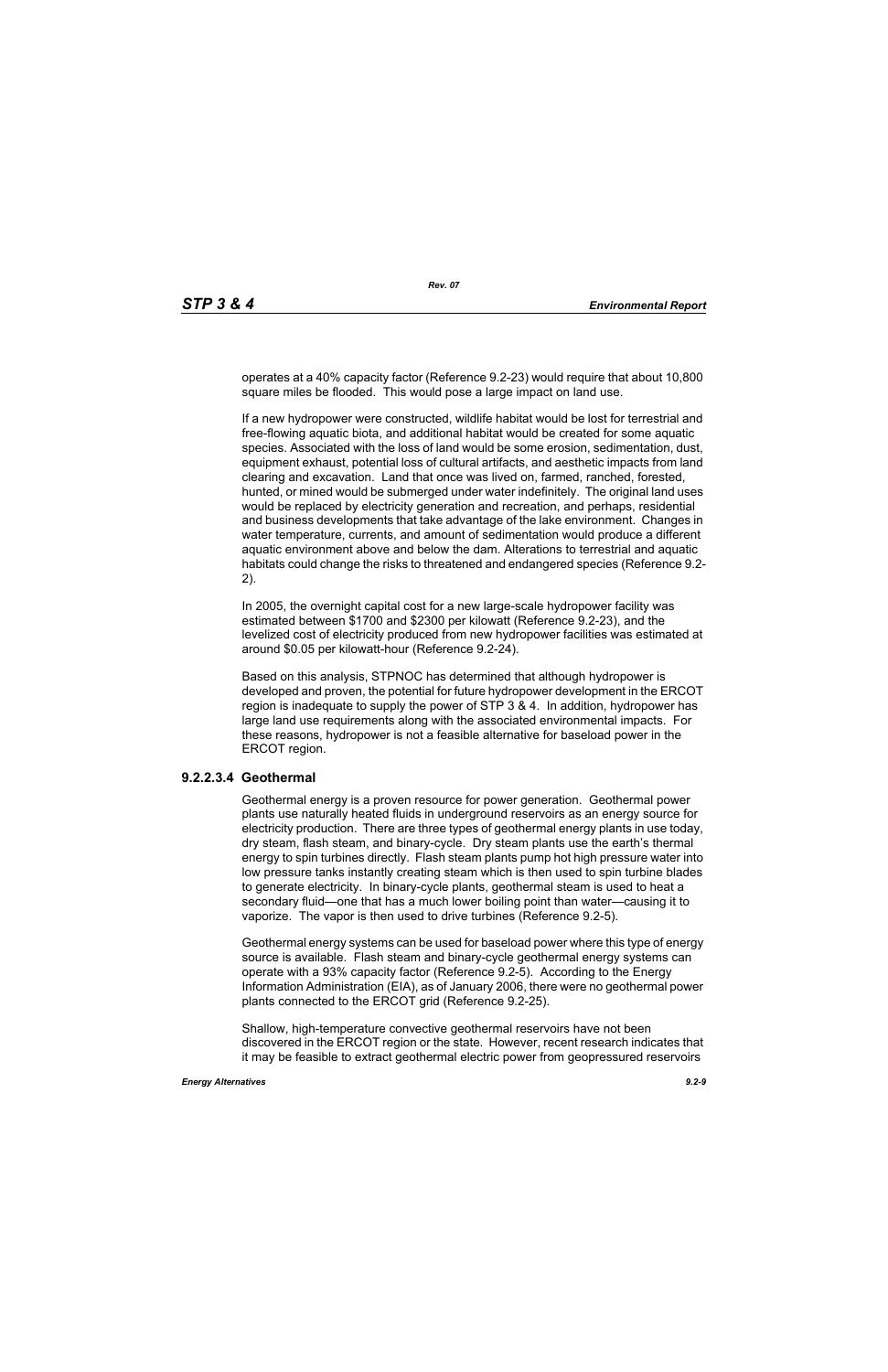of hot water and natural gas or hot wastewater from deep oil and gas wells, using a binary system. Over 600,000 oil and gas wells have been drilled in Texas, most of which are located in the ERCOT region. High-temperature fluid (250°F or greater) has been encountered in many of the wells that are 16,000 feet or deeper, with the highest temperatures above 400°F. Texas also has significant geopressured geothermal resources (Reference 9.2-26).

Researchers have estimated that electric power production potential from Texas oil and gas wells range from 400 MW in the near-term to over 2,000 MW once the technology is demonstrated (Reference 9.2-26).

Geothermal power generation facilities require between 1 and 8 acres per MWe (Reference 9.2-27). Based on a 93% capacity factor, a geothermal power plant with a net output of 2700 MWe would require between 2900 acres (4.5 square miles) and 23,200 acres.

The primary impacts of geothermal plant construction and energy production are gaseous emissions, land use, noise, and potential ground subsidence. Subsidence and reservoir depletion may be a concern if withdrawal of geothermal fluids exceeds natural recharge or injection (Reference 9.2-27).

Overnight construction costs for geothermal power plant (in 2006 dollars) ranges from \$2200 to \$2300 per kilowatt (Reference 9.2-5). The levelized cost of electricity produced from geothermal power plants located in favorable areas is estimated between \$0.045 and \$0.073 per kilowatt-hour (Reference 9.2-28).

Based on this analysis, STPNOC has determined that geothermal power is developed and proven; however, because there are no known shallow high-temperature geothermal sources in the ERCOT region, the potential for future geothermal power generation utilizing currently available technology is inadequate to supply the power of STP 3 & 4. The generation of electricity from geopressured reservoirs or hot wastewater from deep oil and gas wells is in the early stages of development, and STPNOC believes that this technology has not matured sufficiently to support production for a baseload facility. For these reasons, geothermal power is not a feasible alternative for baseload power in the ERCOT region.

## **9.2.2.3.5 Biomass Related Fuels**

Biopower refers to electric power generated from converted vegetation (i.e., biomass). The most common biomass resources today are waste wood and agricultural crop residues such as corn and sugar cane. Research is underway to explore the production of switchgrass and other crops for the specific purpose of biomass conversion for electricity production (Reference 9.2-5).

Biopower generation is a two-step process. The first step is to convert biomass feed stock into what is known as biofuel. The second step is to convert biofuel into electricity via combustion. Most biopower today is produced in direct combustion gas turbines, but it can also be used in combined-cycle turbines, diesel engines, or serve as a substitute in existing coal-fired burners (Reference 9.2-5). Power from biomass is a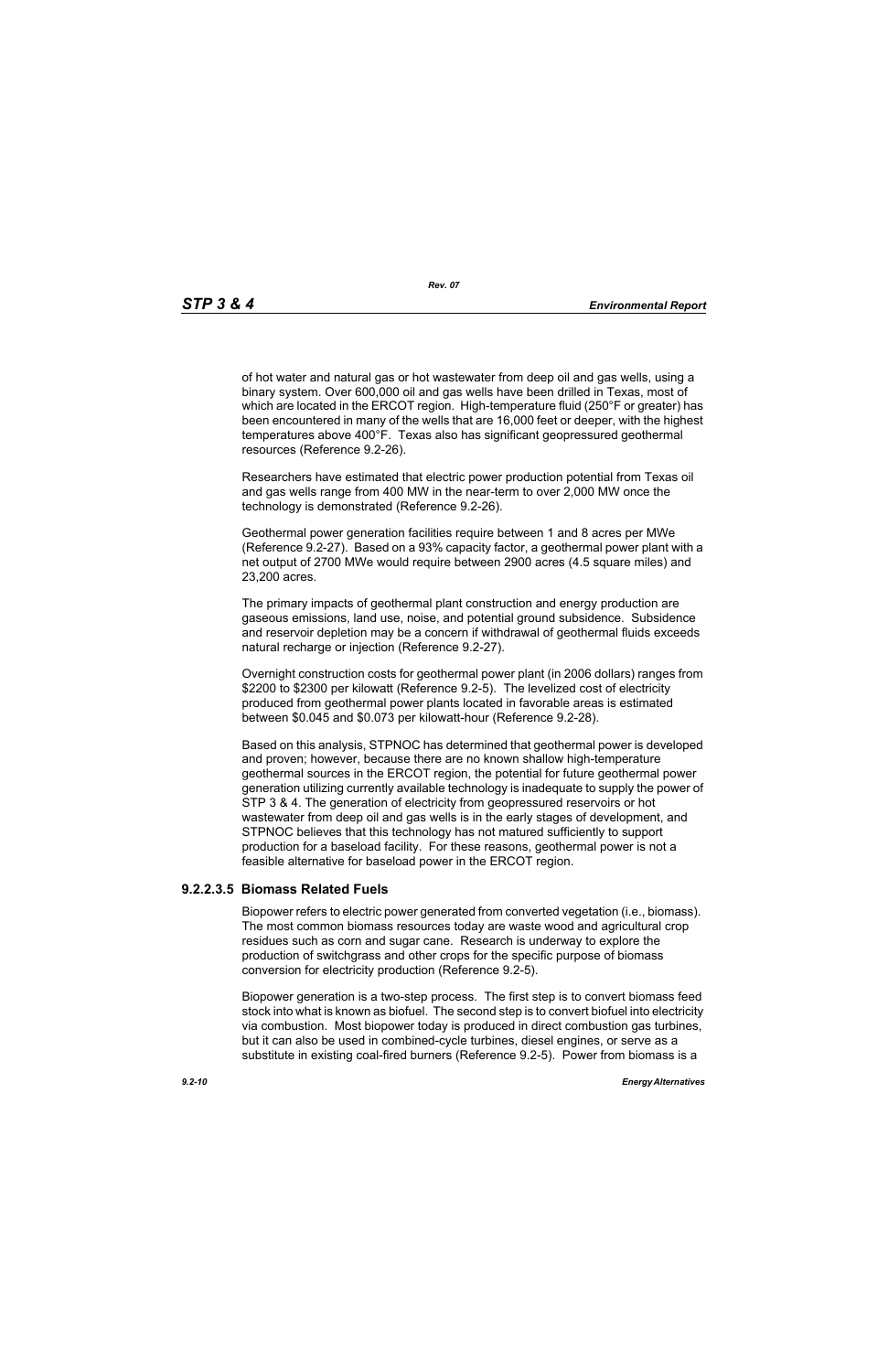proven commercial electricity generation option in the United States (Reference 9.2- 29).

The ERCOT region has abundant biomass resources in the form of wood waste and other agricultural residues. Significant biomass sources include cotton gin trash, forestry, and biomass-derived waste from the large urban base. Prime agricultural areas include regions along the Gulf Coast, the central Blackland Prairie, and delta lands near the mouth of the Rio Grande. Switchgrass, a tall native grass proposed as an energy crop by the DOE, can be grown in all of these regions. Other locally abundant agricultural wastes include rice hulls, sugarcane, and cottonseed hulls. Manures generated throughout the ERCOT region also form an important resource (Reference 9.2-30).

Steam turbine conversion technology is relatively simple to operate and it can accept a wide variety of biomass fuels. However, at the scale appropriate for biomass (the largest biomass power plant listed by the EIA has a 74.9 MW nameplate capacity), the technology is expensive and inefficient, and is therefore relegated to applications where there is a readily available supply of low-cost, zero-cost, or negative-cost delivered feedstocks (Reference 9.2-25).

The domestic cost of biofuel (in 2006 dollars) varies from about \$0.174/million British thermal units (MMBtu) for landfill gas, to \$2.78/MMBtu for agricultural field residue, to \$5.52/MMBtu for logging residue. The capital cost for a biomass power plant is between \$1760 and \$2160 per kilowatt (Reference 9.2-5). The levelized cost of electricity produced from biomass power plants in 2006 dollars is \$0.063 to \$0.118 per kilowatt-hour (Reference 9.2-19).

Biomass energy crops can produce a net fuel yield of 3.0 to 4.3 dry ton per acre per year (Reference 9.2-31), and the heat value is generally between 6450 and 8200 Btu/pound (Reference 9.2-32). For a nominal heat value of 7300 Btu/pound, and 40% conversion efficiency, the acreage required to grow enough biomass crop to generate 2700 MWe would be around 5.26 million acres, or 8200 square miles.

Although biomass offers some advantages, combustion of biomass fuels in modern power plants leads to many of the same kinds of emissions as the combustion of fossil fuels; including criteria air pollutants, greenhouse gases, and ash. Fuel processing, which in most cases involves some type of grinding operation, produces emissions of dust and particulates. Air emissions and water consumption are usually the principal sources of environmental concern related to biomass facilities (Reference 9.2-33).

Conversion of large tracts of land for production of energy crops would pose potentially adverse environmental impacts on wildlife habitat and biodiversity, reduce soil fertility, increase erosion, and reduce water quality. The net environmental impacts would depend on previous land use, the particular energy crop, and how the crop is managed. If the land has not previously been developed for farming or other purposes, displacement of natural land cover, such as forests and wetlands, with energy crops would likely have negative environmental impacts. In addition, conversion of food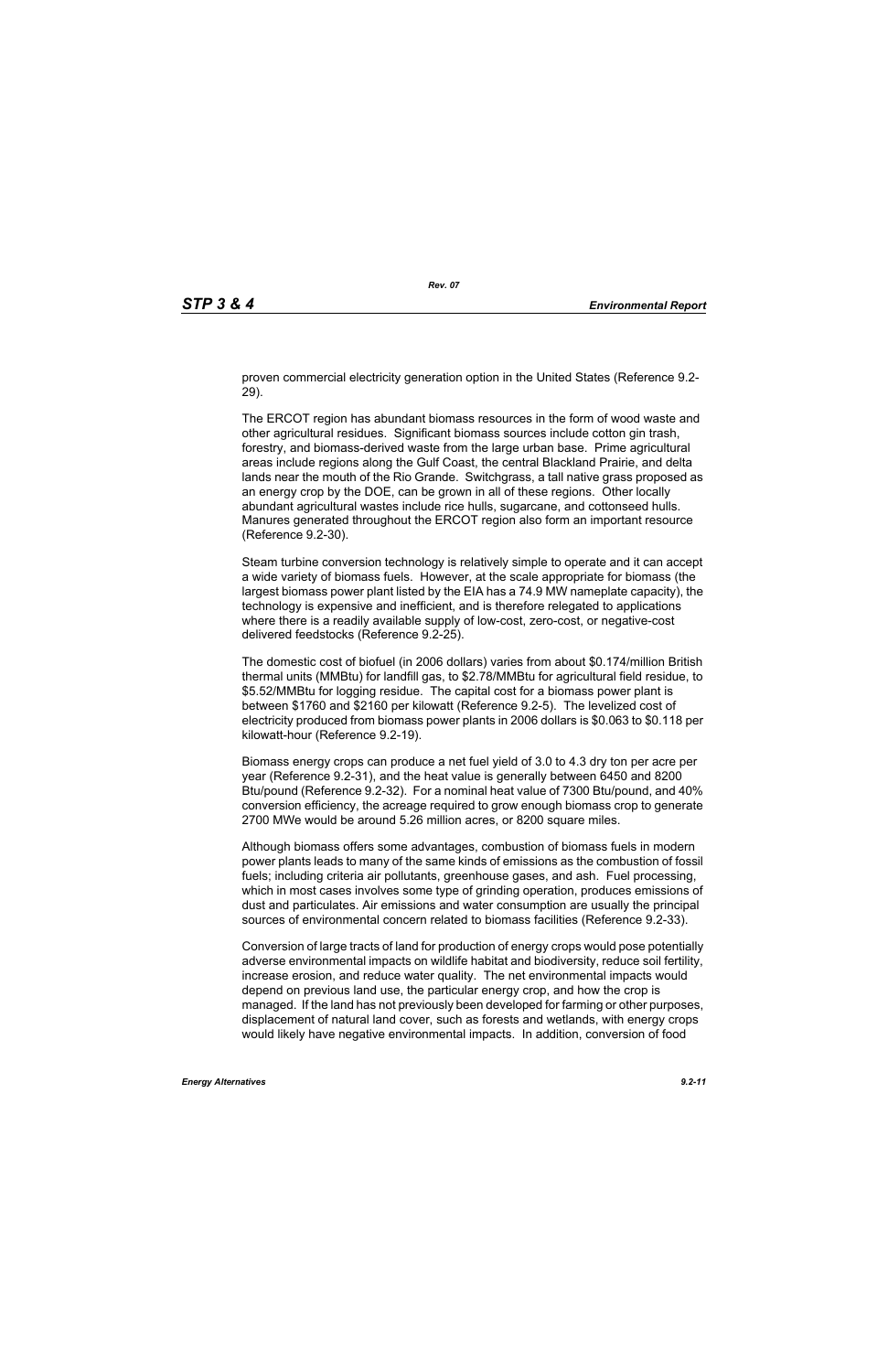crops into energy crops means a reduction in food production that may need to be replaced elsewhere.

Based on this analysis, STPNOC has determined that biomass energy technology is developed, proven, and available in the ERCOT region at the start of commercial operation of the proposed project; however, biomass energy has large land use requirements and would produce substantial combustion gas emissions. Furthermore, the cost to generate electrical power from biomass systems is substantially greater than the costs of nuclear power. For these reasons, biomass power alone is not a feasible alternative for baseload power in the ERCOT region and is not environmentally preferable to STP 3 & 4.

### **9.2.2.3.6 Municipal Solid Waste**

Municipal solid waste refers to the stream of garbage collected through community sanitation services. Since municipal solid waste generally includes some materials not suitable for combustion, segregation must be performed on the waste supply stream. For this reason, the capital and operations cost for a municipal solid waste generation plant are generally higher than other steam turbine generation plants that use a homogeneous waste feed such as wood waste (Reference 9.2-34).

The combustion of municipal solid waste can generate energy and reduce the volume of waste by up to 90% and the waste mass by up to 75%, an environmental benefit (Reference 9.2-35). However, municipal solid waste combustion also generates emissions of nitrogen dioxide, sulfur dioxide, and toxic pollutants such as mercury. The variation in the composition of municipal solid waste affects the emissions. For example, municipal solid waste that contains batteries and tires would generate higher levels of toxic emissions (Reference 9.2-34).

Power plants that burn municipal solid waste are normally smaller than fossil fuel power plants but typically require a similar amount of water per unit of electricity generated. When water is removed from a lake or river, fish and other aquatic life can be killed, which affects the animals and people who depend on these resources (Reference 9.2-34).

At the end of 2005, the EIA reported 96 municipal solid waste generation facilities in operation. Nameplate capacities range from 1.2 MWe to 90 MWe with combined output from all 96 plants of around 2650 MWe, and half of those are less than 20 MWe (Reference 9.2-26). It would require 30 municipal solid waste plants at 90 MWe to equal 2700 MWe of baseload capacity.

The overnight construction cost for a municipal solid waste generation facility (based on 2004 dollars) is about \$1500 per kilowatt based on an 80 MW unit (Reference 9.2- 36). The levelized cost for municipal solid waste-generated power (in 2000 dollars) is about \$0.75 per kilowatt-hour (Reference 9.2-37).

The nominal heat content in municipal solid waste is around 11.7 MMBtu/ton, or about 5850 Btu/pound (Reference 9.2-38). There are about 20 million people that live within the ERCOT service area (Reference 9.2-39), and on average each person generates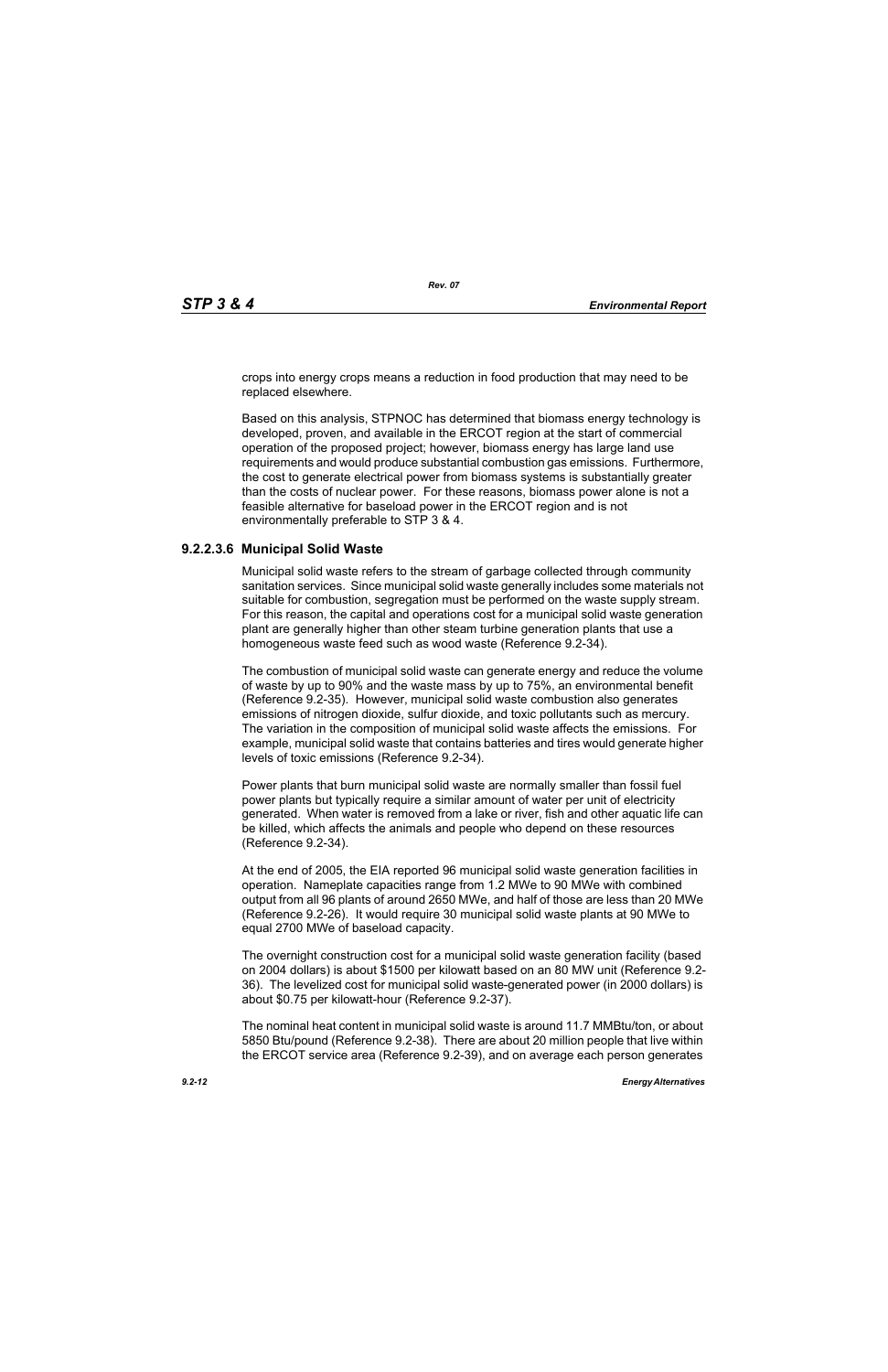about 7.11 pounds of municipal solid waste per day which amounts to roughly 2600 pounds of municipal solid waste each year (Reference 9.2-40). This is more than the nation average of 4.5 pounds per day per person (Reference 9.2-41). About 35% of municipal solid waste generated is recovered for recycling (Reference 9.2-40). If the other 65% is burned to generate electricity and the combustion process is 30% efficient, the total annual energy potential in the ERCOT region from municipal solid waste would be around 2000 MW. This is less than the 2700 MW proposed by STPNOC.

Another option for conversion of landfill waste into electricity is to capture and burn the gases produced as municipal solid waste decomposes. This gas, which is primarily methane, can be collected from wells within the landfill, filtered, and used to fuel for engines connected to generators. Landfill gas generation plants are generally in the range of 3 to 8 MW, and can economically produce power for 10 to 15 years. In addition, combustion of the waste gas is beneficial to the environment because it prevents the introduction of raw methane, a greenhouse gas with global-warming potential 21 times that of carbon dioxide, into the atmosphere (Reference 9.2-42).

Based on this analysis, STPNOC has determined that municipal solid waste energy technology is developed, proven, and available in the ERCOT region at the start of commercial operation of the proposed project; however, because the full potential of municipal solid waste in the ERCOT region is still less than the 2700 MW needed, and because of the adverse environmental impacts to air and water quality, municipal solid waste is not environmentally preferable to STP 3 & 4.

#### **9.2.2.3.7 Petroleum Liquids**

Electricity generated in 2005 in Texas from combustion of petroleum liquids represented less than 0.5% of the total electricity generated in the state (Reference 9.2-20). Based on the ERCOT Unit Data Report for June 2007, petroleum-fueled (i.e., diesel) generation facilities in operation within the ERCOT region produce about 38 MW (Reference 9.2-21).

Although the capital cost for a new petroleum-fired plant would be similar to the cost of a new gas-fired plant, the viability of petroleum-fired electricity generation is linked to the price of crude oil, the rise of which has made petroleum-fired electricity generation relatively less economic. Based on a 2003 estimate, the levelized cost of electricity produced by conventional petroleum-fired operation is about \$0.61 per kilowatt-hour (Reference 9.2-43). According to EIA, during the years 2003 through 2006, the average spot price of crude oil in the U.S. increased 120% from \$26.60 per barrel to \$58.41 per barrel (Reference 9.2-44). Future increases in petroleum prices are expected to make petroleum-fired generation even more expensive relative to other alternatives. Also, the United States depends heavily on foreign petroleum supplies (Reference 9.2-45). This reliance coupled with regional instability in the primary petroleum producing regions presents potential concerns with the long-term reliability and economic stability of petroleum-fired electricity generation. For these reasons, liquid petroleum is not considered an economically viable fuel source for new electricity generation facilities.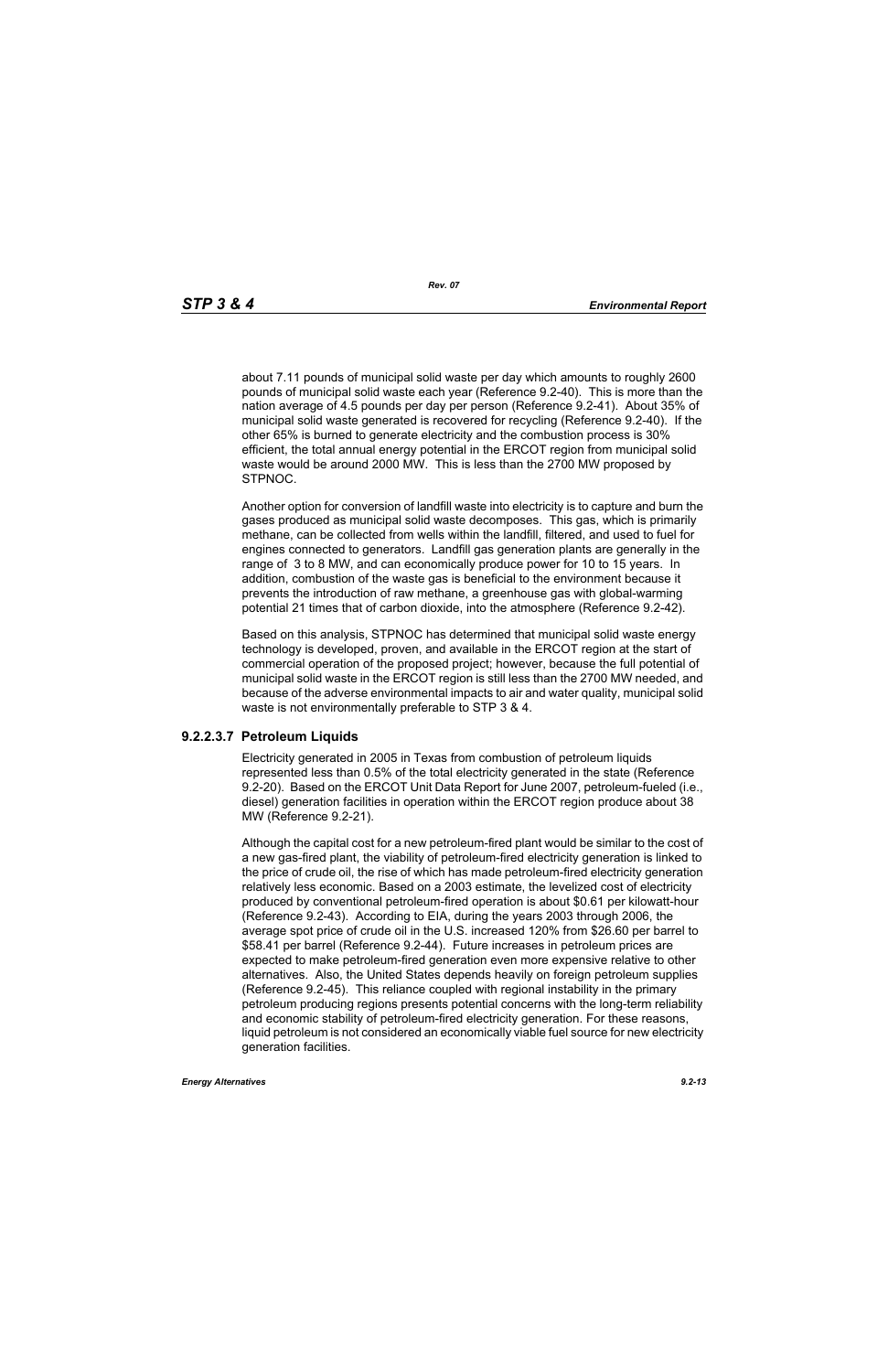Construction and operation of a petroleum-fired plant would have identifiable environmental impacts. For example, NUREG-1437 estimates that construction of a 1000 MWe petroleum-fired plant would require about 120 acres. Based on a 95% capacity factor, a petroleum-fired power plant with a net output of 2700 MWe would require about 341 acres. Operation of petroleum-fired plants would have environmental impacts (including impacts on the aquatic environment and air) that would be similar to those from a coal-fired plant (Reference 9.2-2).

Based on this analysis, STPNOC has determined that petroleum energy technology is developed, proven, and available in the ERCOT region at the start of commercial operation of the proposed project, and that the land use requirements are relatively small; however, because of the high cost of the fuel, combined with concerns related to availability, energy independence, and the adverse environmental impacts to air and water quality, petroleum-fired generation is not a feasible alternative for baseload power in the ERCOT region.

### **9.2.2.4 Fuel Cells**

Fuel cells are similar to common batteries. Both have a positive end and a negative end, rely on chemical reaction, and produce electricity when the circuit is closed. In hydrogen fuel cells, hydrogen passes through an anode catalyst where it is ionized. The hydrogen ions then pass through a conductive medium and combine with oxygen. The electrons formed by the ionization process create an electrical current. Fuel cells can generate up to 2 MW of power (Reference 9.2-5).

The fuel cell generation process is a clean technology because the byproduct is water. However, the hydrogen gas used in the fuel cells is generally obtained from fossil fuels—mainly natural gas. Fuel cells can be sized for grid-connected or customer-sited applications, but are generally too expensive to compete without subsidies (Reference 9.2-5).

Fuel cell power plants are in the initial stages of commercialization. Although more than 650 large stationary fuel cell systems have been built and operated worldwide, the global stationary fuel cell electricity generation capacity in 2003 was 125 MWe. The largest stationary fuel cell power plant ever built is 11 MWe (Reference 9.2-46). STPNOC believes that this technology has not matured sufficiently to support production for a baseload facility.

Fuel cells are not cost-effective when compared with other generation technologies, both renewable and fossil based. The estimated overnight construction cost (in 2006 dollars) is around \$4015 per kilowatt (Reference 9.2-5), with a levelized electricity cost of \$0.058 to \$0.119 per kilowatt-hour based on a 2003 estimate (Reference 9.2-47).

Based on this analysis, fuel cell technology has not matured sufficiently to support production for a baseload facility, and is therefore not a reasonable alternative for baseload capacity due to the cost and production limitations.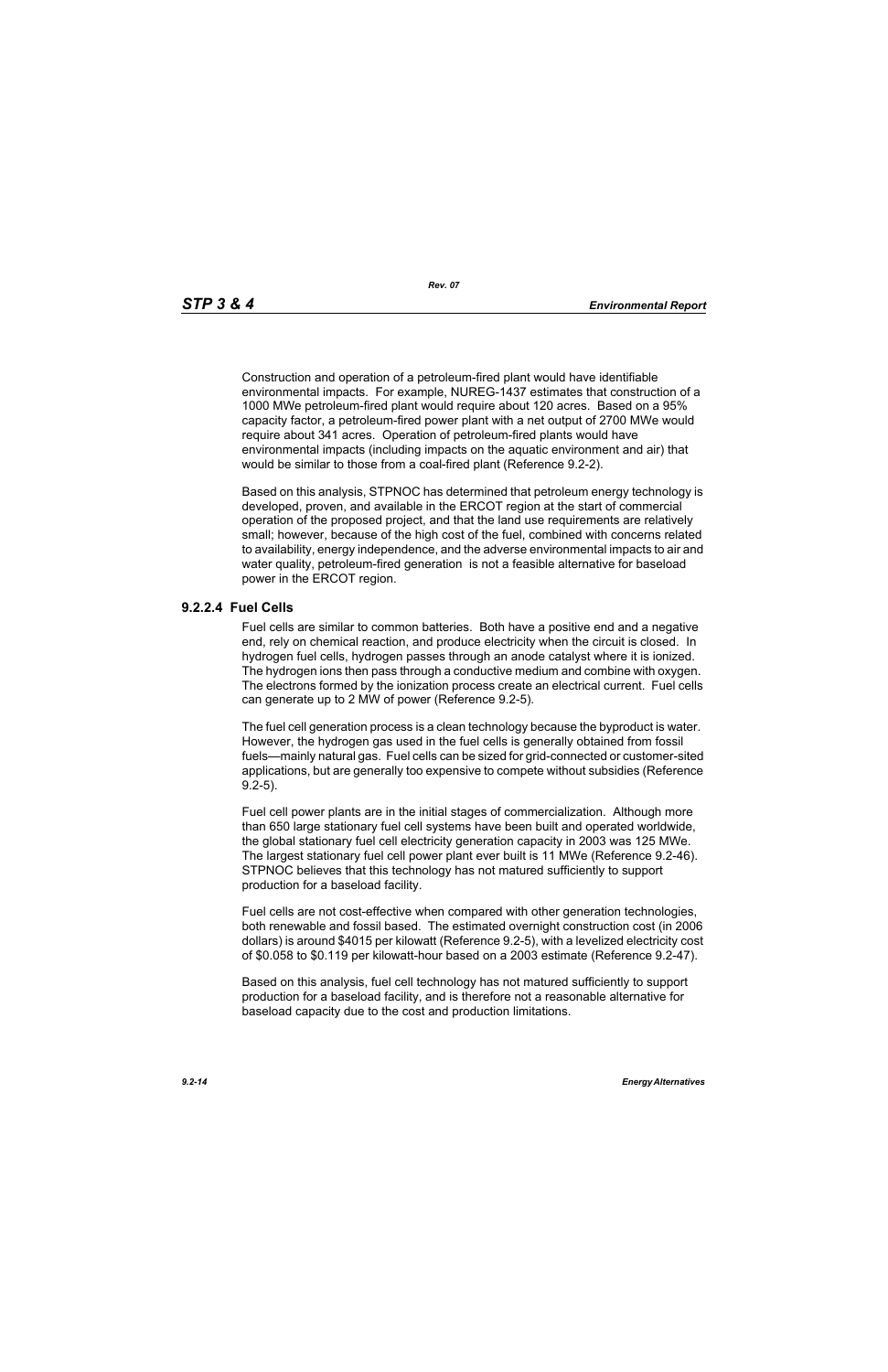## **9.2.2.5 Coal**

The United States has abundant low-cost coal reserves, and the price of coal for electric generation is projected to remain steady for the next 20 years. By 2030, coal consumption is projected to increase by 50% over 2005 levels, with significant additions of new coal-fired generation capacity over the last decade of the projection period; however, projections for coal consumption are based on the assumption that current energy and environmental policies remain unchanged throughout the projection period (Reference 9.2-48). In year 2005, coal-fired generation facilities in Texas accounted for about 37.4 percent of the electricity generated and about 20 percent of its electric generation capacity (Reference 9.2-20).

There are three primary technologies identified to generate electrical energy from coal: conventional pulverized coal boiler, fluidized bed, and integrated gasification combined-cycle (IGCC). As part of the alternatives evaluation, all three technologies (conventional, fluidized bed, and IGCC) are evaluated.

# **9.2.2.5.1 Conventional Pulverized Coal Boiler**

In conventional pulverized coal-fired plants, pulverized coal is blown into the combustion chamber of a boiler. The idea is that if the coal is sufficiently pulverized, it will burn almost as easily and efficiently as a gas. In the combustion chamber, hot gases and heat energy from the incineration process convert water into high-pressure steam. The steam is then passed through a turbine to produce electricity. Flue gases are routed through a selective catalytic reduction unit for nitrogen oxides ( $NO<sub>v</sub>$ ) reduction, and into an air heater. From the air heater the flue gas flows to a sulfur dioxide  $(SO<sub>2</sub>)$  scrubber system and a particulate removal system.

The steam systems used in the current generation of pulverized coal plants are generally designated as subcritical (or conventional), supercritical, or ultrasupercritical. This designation is based on the pressure and temperature of the steam. The demarcation for these designations varies within the worldwide power generation industry (Reference 9.2-5).

In the United States, subcritical plants operate at a nominal pressure of 2400 psi and a peak temperature of 1050°F. A supercritical unit would operate at a similar peak temperature but at a nominal pressure of 3500 psi. Ultra-supercritical units operate at a nominal pressure of 4500 psi and a minimum temperature of 1100°F. As the temperature and pressure of the steam at the generator turbine inlet increases, so does the efficiency of the power steam cycle. As the efficiency of the steam cycle is increased, the amount of fuel necessary to produce the same amount of energy is reduced, which also reduces plant emissions (Reference 9.2-5). The subcritical and supercritical technologies are commercially mature and widely used throughout the world. The ultra-supercritical technology, however, is currently in the development phase and is not a feasible alternative for the proposed nuclear project. Pulverized coal-fired boilers provide an output between 100 and 1300 MWe (Reference 9.2-5). To mitigate the impact of a system failure on the electrical distribution system, most boiler/turbine combinations are generally less than 1000 MWe.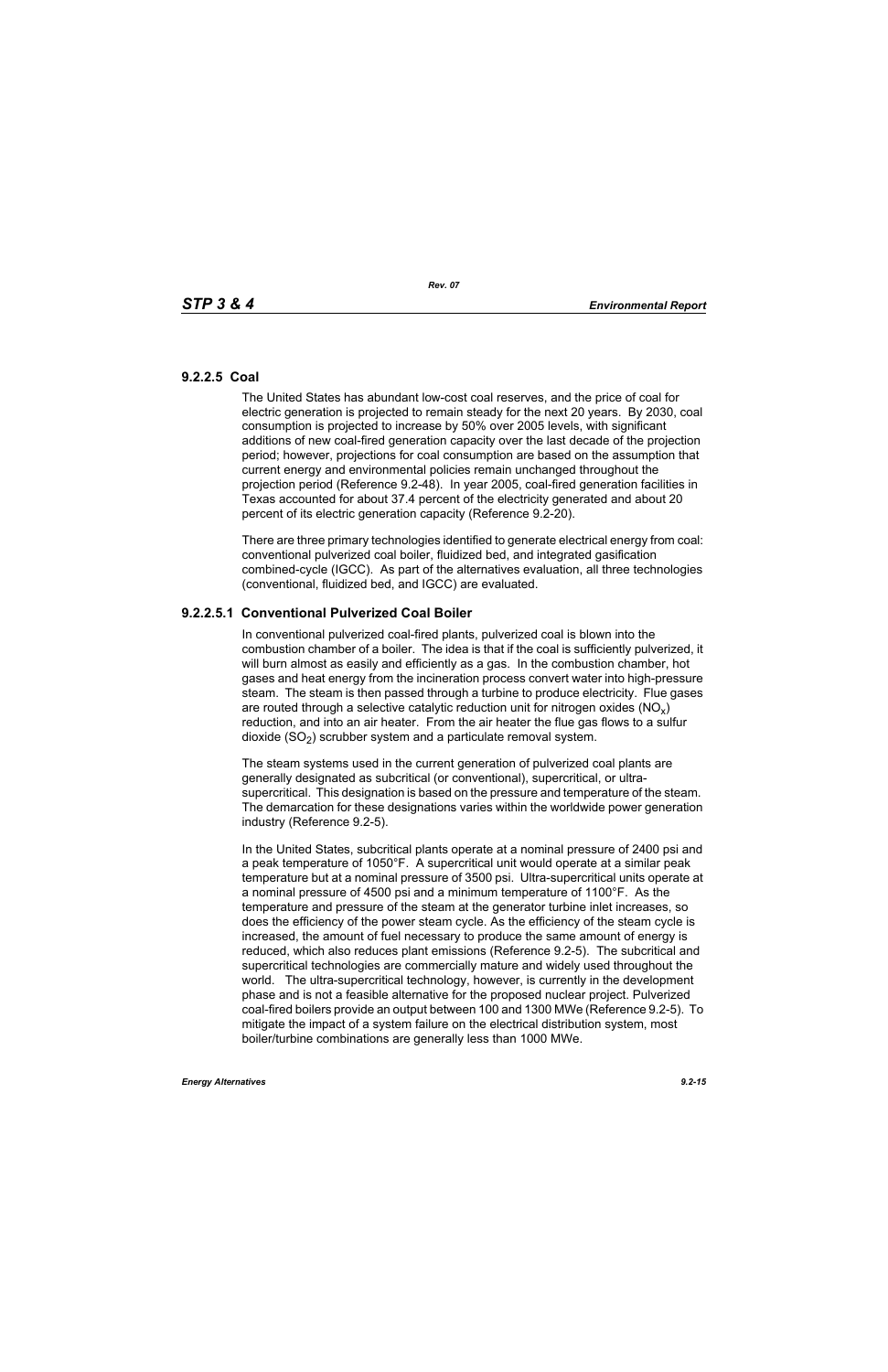The environmental impacts of construction of a typical pulverized coal-fired steam plant are well known because coal-fired steam plants represent about a third of the electrical generation in the United States (Reference 9.2-20). The estimated capital costs (in 2006 dollars) for a new pulverized coal-fired power plant range from \$1235 to \$2270 per kilowatt (Reference 9.2-5). The levelized cost of new generation capacity from a pulverized coal-fired power plant is \$0.056 per kilowatt-hour (Reference 9.2- 48).

# **9.2.2.5.2 Fluidized Bed**

Fluidized bed is an advanced coal combustion process that involves the injection of a sorbent material, such as crushed limestone, into the combustion chamber along with the fuel. The presence of the sorbent helps minimize the formation of gaseous pollutants. The fuel and sorbent mixture is fluidized on air jets in the combustion chamber to enhance combustion and heat transfer. Sulfur released from the fuel as  $SO<sub>2</sub>$  is captured by the sorbent to form a solid compound that is removed with the ash, generating large quantities of solid waste. The waste stream is potentially marketable for agricultural and construction applications. More than 90% of the sulfur in the fuel is captured in this process.  $NO_{v}$  formation in fluidized bed power plants is lower than that for conventional pulverized coal boilers because the operational temperature range is below the temperature at which thermal  $NO<sub>x</sub>$  is formed (Reference 9.2-49). Overall, emissions from fluidized bed units are comparable to the emissions from a conventional pulverized coal boiler equipped with post-combustion  $SO<sub>2</sub>$  and  $NO<sub>x</sub>$ control equipment. As discussed in Subsection 9.2.3.1, these environmental impacts are greater than those of a nuclear plant. Fluidized bed units are currently available in sizes as large as 300 MW, and designs are being developed for units as large as 600 MW. The technology is more suited to low-grade, high ash, high sulfur coals, which are more difficult to pulverize, and which may have variable combustion characteristics (Reference 9.2-50). Also, because the operational temperature of the fluidized bed system is lower, it does not achieve the higher efficiency levels achieved by conventional pulverized coal boilers.

To improve the thermal efficiency of the fluidized bed technology, a new type of fluidized bed boiler has been proposed that encases the entire boiler inside a large pressure vessel. Combustion of coal in a pressurized fluidized bed boiler results in a high-pressure stream of combustion gases that can spin a gas turbine to make electricity and boil water for a steam turbine. It is estimated that pressurized fluidized bed plants could generate 50% more electricity from coal than a regular power plant from the same amount of coal. The pressurized fluidized bed technology is currently in the demonstration phase and is not a feasible alternative for the proposed nuclear project. (Reference 9.2-49). Additionally, the fluid bed technology is not environmentally preferable to nuclear power.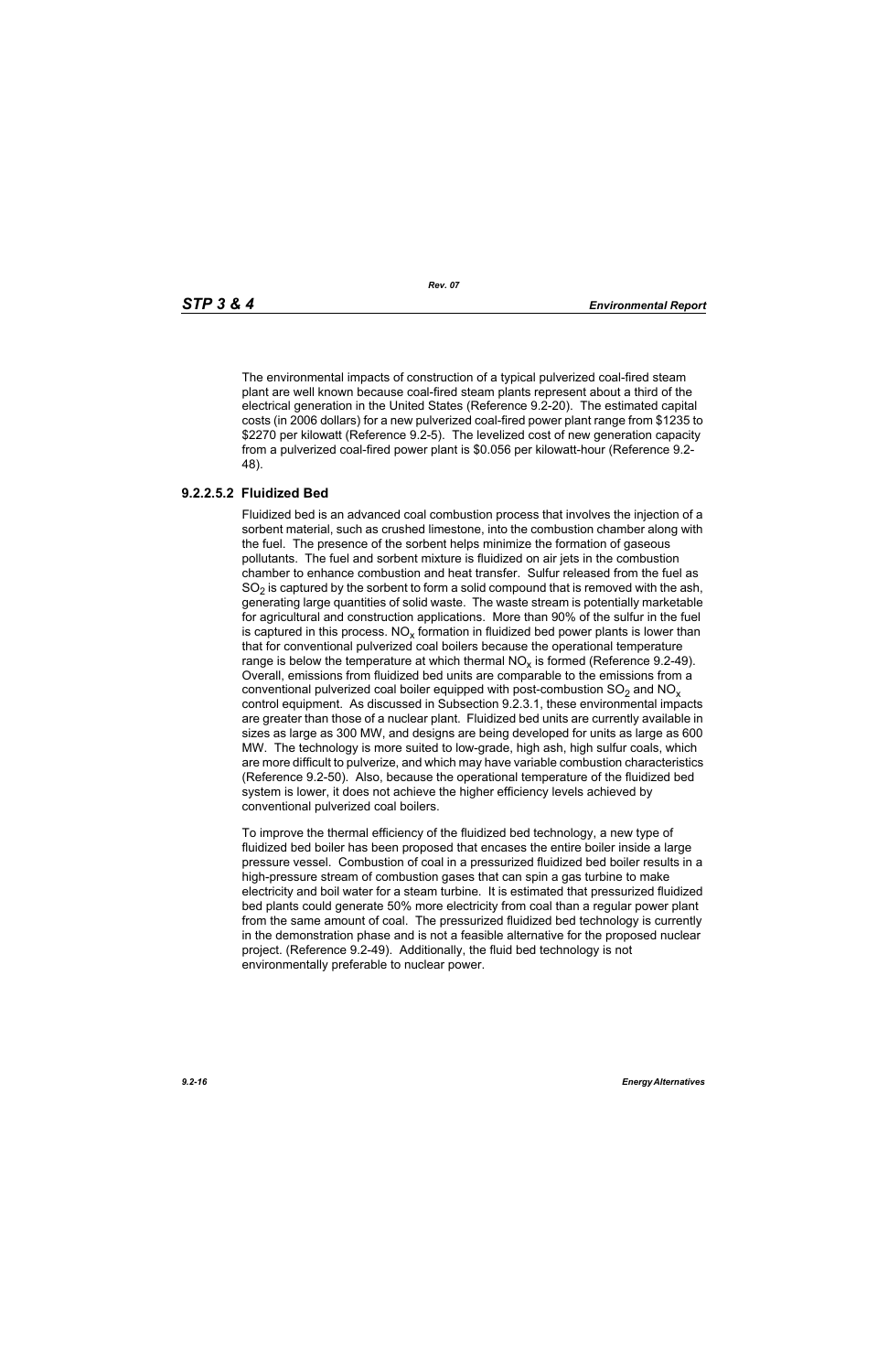# **9.2.2.5.3 Integrated Gasification Combined Cycle**

IGCC is an innovative electric power generation concept that combines modern coal gasification technology with both gas turbine and steam turbine power generation. The technology is substantially cleaner than conventional pulverized coal plants because major pollutants can be removed from the inlet gas stream before combustion.

The IGCC alternative generates substantially less solid waste than a conventional coal-fired boiler. The largest solid waste stream produced by IGCC installations is slag, a black, glassy, sand-like material that is potentially a marketable byproduct. Slag production is a function of ash content in the coal (Reference 9.2-51). The other large-volume byproduct produced by IGCC plants is sulfur, which is extracted during the gasification process and can be marketed rather than placed in a landfill. IGCC units do not produce ash or scrubber wastes.

IGCC power plants are in the early stages of commercialization. There are currently two commercial-size, coal-based IGCC plants in the United States. Both were supported initially under the DOE Clean Coal Technology demonstration program, but now operate commercially without DOE support (Reference 9.2-51). Experience has been gained with the chemical processes of gasification, coal properties, and their impact on IGCC design, efficiency, economics, etc. However, system reliability is still relatively lower than conventional pulverized coal-fired power plants and the major reliability problem is from the gasification section. There are problems with the integration between gasification and power production as well. For example, if the gases are not adequately cleaned, uncleaned gas can cause various types of damage to the gas turbine (Reference 9.2-52).

An IGCC plant is estimated to cost about 20% to 25% more than a comparably sized conventional pulverized coal plant (Reference 9.2-51). STPNOC believes this technology has not matured sufficiently to support production for a large baseload facility and is not a reasonable alternative for a large baseload facility.

## **9.2.2.5.4 Conclusion for Coal-Fired Alternatives**

Pulverized coal-boilers and fluidized bed units (if such units become commercially mature) are reasonable alternatives to the proposed nuclear plant. Because the supercritical pulverized coal technology has a higher thermal efficiency and lower emissions than either the subcritical pulverized coal or fluidized bed technologies, supercritical pulverized coal was selected as the representative technology for the coal-fired alternative. The coal-fired alternative includes four supercritical boiler units, each with a net capacity of 675 MWe for a combined capacity of 2700 MWe. Table 9.2-1 describes the assumed basic operational characteristics of the coal-fired units. Emission control technology and percent-control assumptions are based on alternatives identified by the EPA (Reference 9.2-53). For the purpose of analysis, it is assumed that coal and limestone (calcium carbonate) would be delivered by rail after upgrades are applied to the existing rail spur into STP.

Based on the well-known technology, fuel availability, and generally understood environmental impacts associated with construction and operation of a coal-fired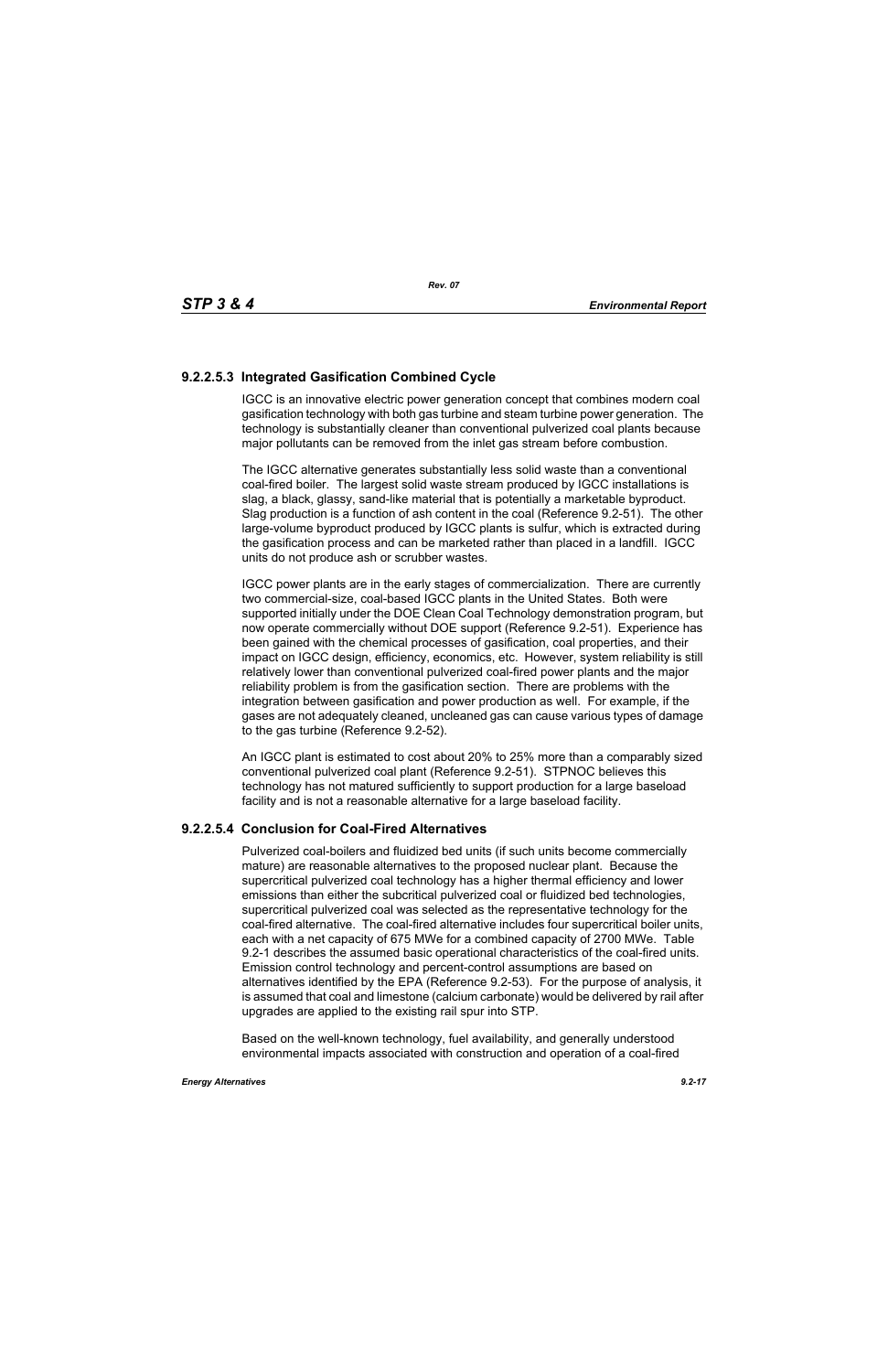power generation plant, it is considered a reasonable alternative and is therefore retained for further evaluation in Subsection 9.2.3.

## **9.2.2.6 Natural Gas**

Gas-fired generation with combined-cycle turbines is mature and has relatively low capital costs. Overnight construction costs (based on 2006 dollars) for a combinedcycle turbine range from \$565 to \$620 per kilowatt (Reference 9.2-5). The levelized cost of electricity produced from a new gas-fired power plants in 2005 was around \$0.055 per kilowatt-hour (Reference 9.2-48).

For the purpose of the gas-fired alternative analysis, four standard-sized units, each with an output of 675 MWe are postulated to achieve the target output of 2700 MWe. Table 9.2-2 describes assumed basic operational characteristics of the gas-fired units. It is also assumed that there would be sufficient gas availability.

Based on the well-known technology, fuel availability, and generally understood environmental impacts associated with construction and operation of a natural gasfired power generation plant, natural gas is considered a reasonable alternative and is therefore retained for further evaluation in Subsection 9.2.3.

# **9.2.2.6.1 Combination of Alternatives**

Although individual alternatives might not be sufficient to provide 2700 MWe capacity due to the small size of the resource or lack of cost-effective opportunities, it is conceivable that a mix of alternatives might be cost-effective and may also provide for a better environmental solution. There are many possible combinations of fuel types to generate 2700 MWe, and STPNOC has not exhaustively evaluated each combination. However, STPNOC reviewed combinations that, due to technological maturity, economics, and other factors, could be reasonable alternatives to the proposed project. Two of these combinations of alternatives are addressed below.

As discussed in Subsection 9.2.2.2, wind energy, as a stand-alone technology, is not a feasible alternative for baseload power. However, it is conceivable that a mix of wind energy and gas-fired combined cycle units could provide baseload power. For example, the 2700 MWe target capacity could be satisfied with a 600 MWe wind farm, along with 4 675 MWe natural gas combined-cycle units. During operation, a combined-cycle plant could ramp up and down quickly to "follow" the wind load. However, the impacts, including impacts to air quality, associated with the gas-fired plant alone would exceed those of the nuclear plant. Additionally, the wind portion of the alternative—land use impacts, noise impacts, and visual impacts—would be more than the stand-alone natural gas alternative; therefore, the combination would have greater adverse environmental impacts than a single fuel type. The cost of implementing the combination would also be greater than the cost of the stand-alone natural gas alternative. These conclusions would also apply for any combination of wind or solar coupled with any fossil fuel type facility. The environmental impacts and costs associated with the combined alternative would compare unfavorably with the proposed project.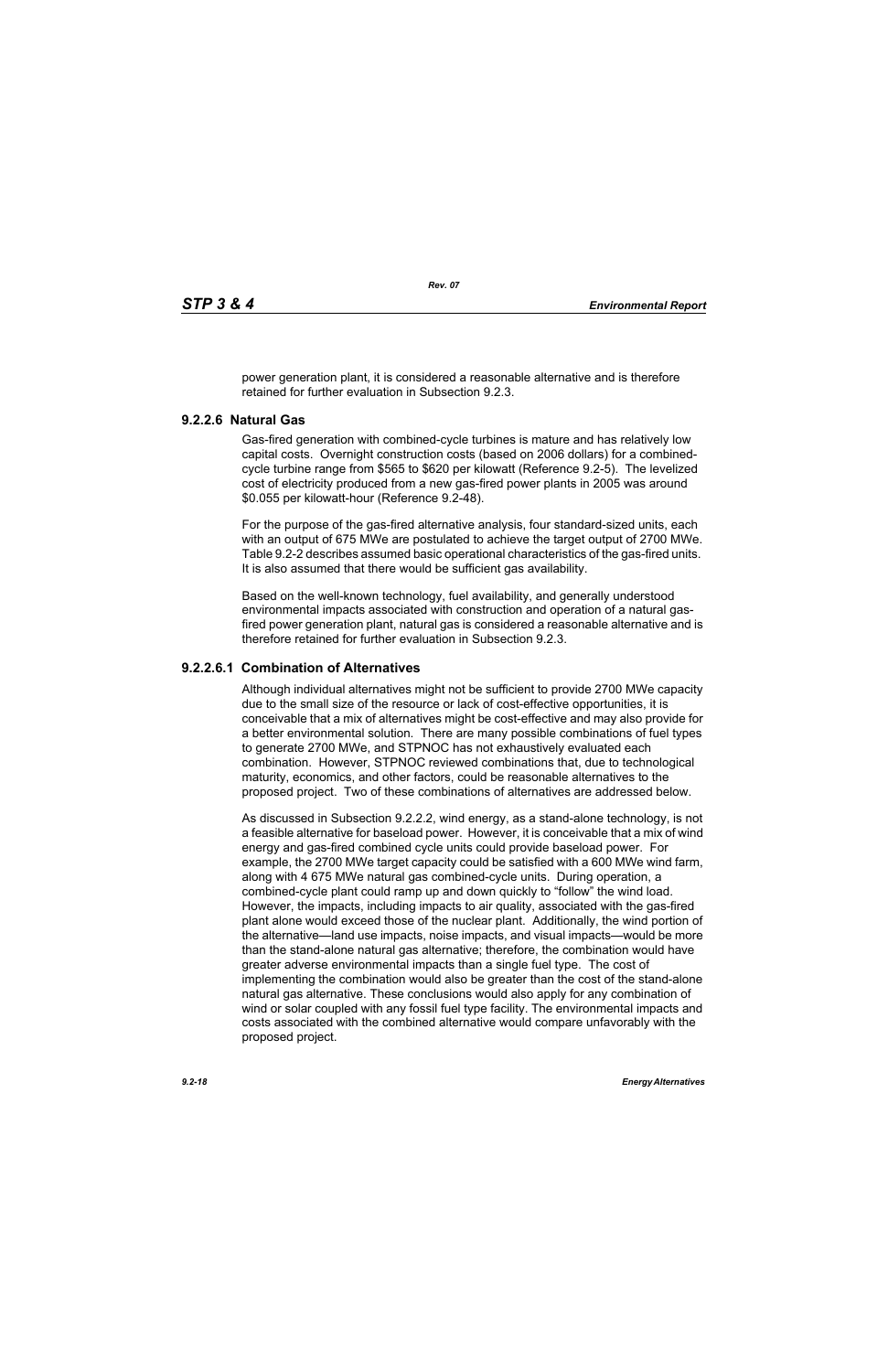If the hypothetical mix included coal-fired generation, the environmental impacts associated with construction (land use, ecology) and air quality would be expected to be greater than that of the proposed project. For example, the 2700 MWe target capacity could be met with two 675 MWe coal-fired units and two 675 MWe natural gas combined-cycle units. This combination coal-gas facility would require an estimated 291 acres for permanent structures. As discussed in Subsection 4.1.1, construction of the proposed project would disturb about 540 acres of which about 300 acres of these lost permanently due to construction of new facilities and a new heavy haul road. Air quality impacts for the 675 MWe coal-fired units would compare unfavorably with the proposed project due to the large quantity of combustion emissions from coal-fired generation. The additional impact, including combustion emissions, from the natural gas unit would only strengthen the overall favorable position of the proposed project.

Wind and solar facilities could be used in combination with storage systems to produce baseload power. By storing the power produced from wind or solar facilities and releasing it when the wind and solar facilities are not generating power, energy storage in combination with the wind or solar facilities would be able to generate electricity continuously. However, large-scale energy storage in Texas is either not available or would not be economically viable. For example, the storage of even one day's output at 2700 MW is well beyond any demonstration projects using batteries, compressed air, hydrogen, or other storage mechanism and the cost of such systems, even if available, would be prohibitive. Adding the significant cost of storage systems to the cost of wind or solar facilities would render the total cost non-competitive. In the northwestern United States, existing hydropower reservoirs are used to store and release the energy produced by wind generation. This combination of alternatives, in the form of "pumped storage," is not available in Texas at this scale. In addition to not being available, the costs to develop such storage would be prohibitive.

Other combinations of the various alternatives are not discussed here. In general, poor annual average capacity factors, higher environmental impacts (land use, ecological, air quality), immature technologies, and a lack of cost-competitiveness are not expected to lead to a viable, competitive combination of alternatives that would be either environmentally equivalent or preferable.

### **9.2.3 Assessment of Reasonable Alternative Energy Sources and Systems**

This section evaluates the environmental impacts of reasonable alternatives to the proposed project: pulverized coal-fired generation and gas-fired generation. The significance of the impacts associated with each issue is identified as SMALL, MODERATE, or LARGE. This characterization is consistent with the criteria that NRCestablished criteria in 10 CFR 51, Appendix B, Table B-1, Footnote 3, and presented as follows:

SMALL - Environmental effects are not detectable or are so minor that they will neither destabilize nor noticeably alter any important attribute of the resource. For the purpose of radiological impacts assessment, the Commission has concluded that those impacts that do not exceed permissible levels in the Commission's regulations are considered small.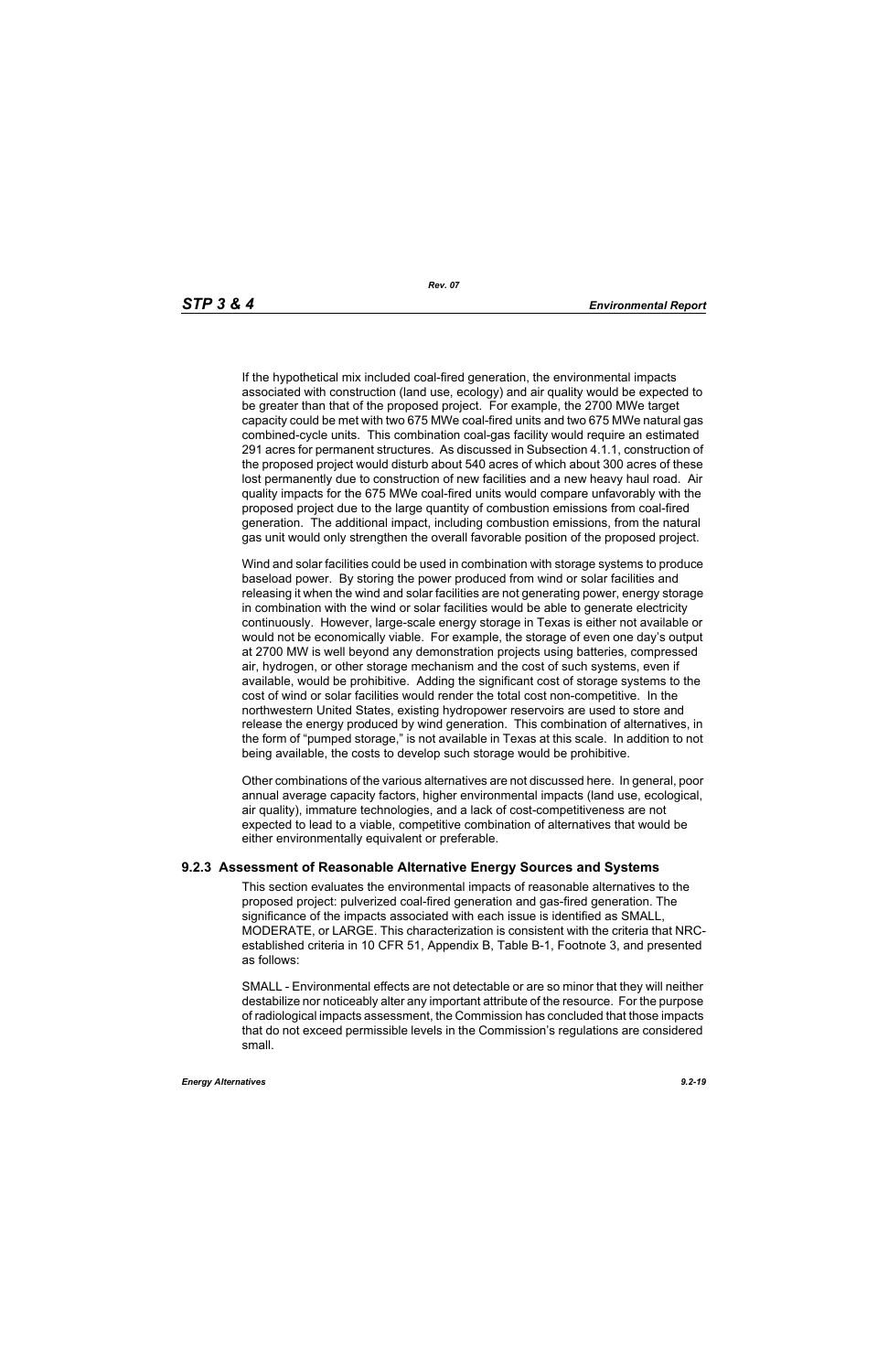MODERATE - Environmental effects are sufficient to alter noticeably, but not to destabilize, any important attribute of the resource.

LARGE - Environmental effects are clearly noticeable and are sufficient to destabilize any important attributes of the resource.

Consideration is given to ongoing and potential additional mitigation in proportion to the significance of the impact to be addressed (i.e., impacts that are SMALL receive less mitigative consideration than impacts that are LARGE).

# **9.2.3.1 Coal-Fired Generation**

STPNOC has reviewed the NRC analysis of environmental impacts from coal-fired generation alternatives presented in NUREG-1437 and found the NRC analysis to be reasonable. Construction impacts could be substantial, due in part to the large land area required (which can result in natural habitat loss) and the large workforce needed; however, NRC pointed out that the installation of a new coal-fired plant where an existing nuclear plant is located would reduce many construction impacts. There are major adverse impacts from operations such as human health concerns associated with air emissions, waste generation, and losses of aquatic biota due to cooling water withdrawals and discharges.

# **9.2.3.1.1 Air Quality**

Air quality impacts of coal-fired generation are considerably different from those of nuclear power. A coal-fired plant would emit sulfur dioxide  $(SO<sub>2</sub>)$ , as  $SO<sub>x</sub>$  surrogate), oxides of nitrogen (NO<sub>x</sub>), particulate matter (PM), carbon monoxide (CO), and mercury (Hg), all of which are regulated pollutants. A coal-fired plant would also emit carbon dioxide  $(CO<sub>2</sub>)$ , which has been linked to global warming. As Subsection 9.2.2.10 indicates, it is assumed a plant design would minimize air emissions through a combination of boiler technology and post combustion pollutant removal. The coalfired alternative emissions would be as follows:

 $SO<sub>2</sub>$  = 2900 tons per year

 $NO<sub>x</sub>$  = 2000 tons per year

CO = 2800 tons per year

 $CO<sub>2</sub> = 27$  million tons per year

 $Hq = 0.46$  tons per year

 $PM_{10}$  (particulates with a diameter of less than 10 microns) = 50 tons per year

 $PM<sub>2.5</sub>$  (particulates with a diameter of less than 2.5 microns) = 13 tons per year

These emission totals are calculated based on the parameters and assumptions identified in Table 9.2-1 and emission factors published in AP-42 (9.2-53).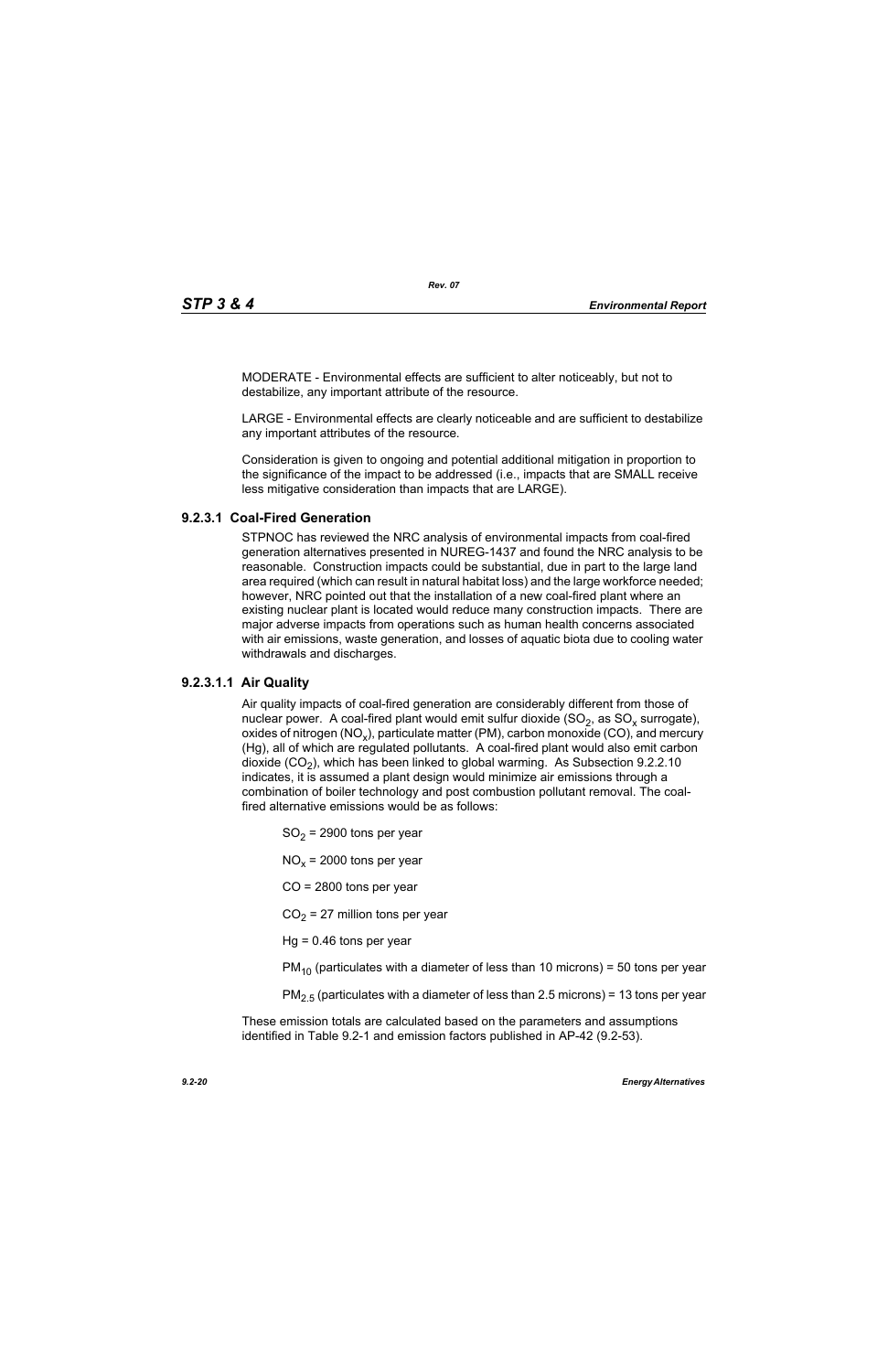The acid rain requirements of the Clean Air Act Amendments establish a cap on the allowable  $SO<sub>2</sub>$  emissions from power plants. Each company with fossil fuel-fired units was allocated  $SO<sub>2</sub>$  allowances. To be in compliance with the Act, the companies must hold enough allowances to cover their annual  $SO<sub>2</sub>$  emissions. In 2005, emissions from generators in Texas ranked highest nationally for  $NO<sub>x</sub>$  and fifth highest nationally for  $SO<sub>2</sub>$  (Reference 9.2-20). Both  $SO<sub>2</sub>$  and  $NO<sub>x</sub>$  emissions would increase if a new coalfired plant were operated at STP. To operate a fossil-fuel generation plant, STPNOC would have to purchase  $SO<sub>2</sub>$  allowances from the open market or shut down existing fossil-fired capacity from one of its owning members and apply the credits from that plant to the new one.

In March 2005, EPA issued the final Clean Air Interstate Rule which addresses power plant  $SO_2$  and  $NO_x$  emissions that contribute to non-attainment of the 8-hour ozone and fine particulate matter standards in downwind states. Twenty-eight states, including Texas, are subject to the requirements of the rule. The rule calls for further reductions of  $NO<sub>x</sub>$  and  $SO<sub>2</sub>$  emissions from power plants. These reductions can be accomplished by the installation of additional emission controls at existing coal-fired facilities or by the purchase of emission allowances from a cap-and-trade program.

In March 2005, EPA finalized the Clean Air Mercury Rule which sets emissions limits on mercury to be met in two phases beginning in 2010 and 2018, and encourages a cap and trade approach to achieve the target emission limits.  $NO<sub>x</sub>$  and  $SO<sub>2</sub>$  controls indirectly help to reduce mercury emissions. However, according to the EPA, the second phase cap reflects a level of mercury emissions reduction that exceeds the level that would be achieved solely as a co-benefit of controlling  $NO<sub>x</sub>$  and  $SO<sub>2</sub>$  under the Clean Air Interstate Rule. Each new coal-fired electrical generation unit in Texas must acquire enough mercury allowances to cover its annual mercury emissions. Compliance with EPA mercury standards must be achieved by January 01, 2010 (Reference 9.2-54).

Texas has regions that are designated as non-attainment with respect to the National Ambient Air Quality Standards for one or more criteria pollutants. Therefore, the state of Texas was required to submit a State Implementation Plan (SIP) to the EPA (1) to establish control strategies to reduce criteria pollutant emissions, and (2) to identify the technical and regulatory processes to demonstrate compliance with the SIP. The Texas SIP includes a cap and trade program for  $NO<sub>x</sub>$ ,  $SO<sub>x</sub>$ , and  $H<sub>q</sub>$  emissions. New stationary fossil fuel facilities in Texas must acquire trade credits to cover the new potential emissions. Compliance with the  $NO<sub>x</sub>$  and  $SO<sub>x</sub>$  standards identified in the SIP must be achieved by January 01, 2009 and January 01, 2010, respectively (Reference 9.2-54).

The region of non-attainment nearest to the proposed project location is the Houston-Galveston-Brazoria region. Brazoria County is east of and conterminous with Matagorda County. This region is designated as moderate non-attainment with respect to the 8-hour ozone standard (40 CFR 81.344).

Air impacts from a coal-fired generation facility would be substantial. Adverse human health effects from coal combustion have led to important federal legislation in recent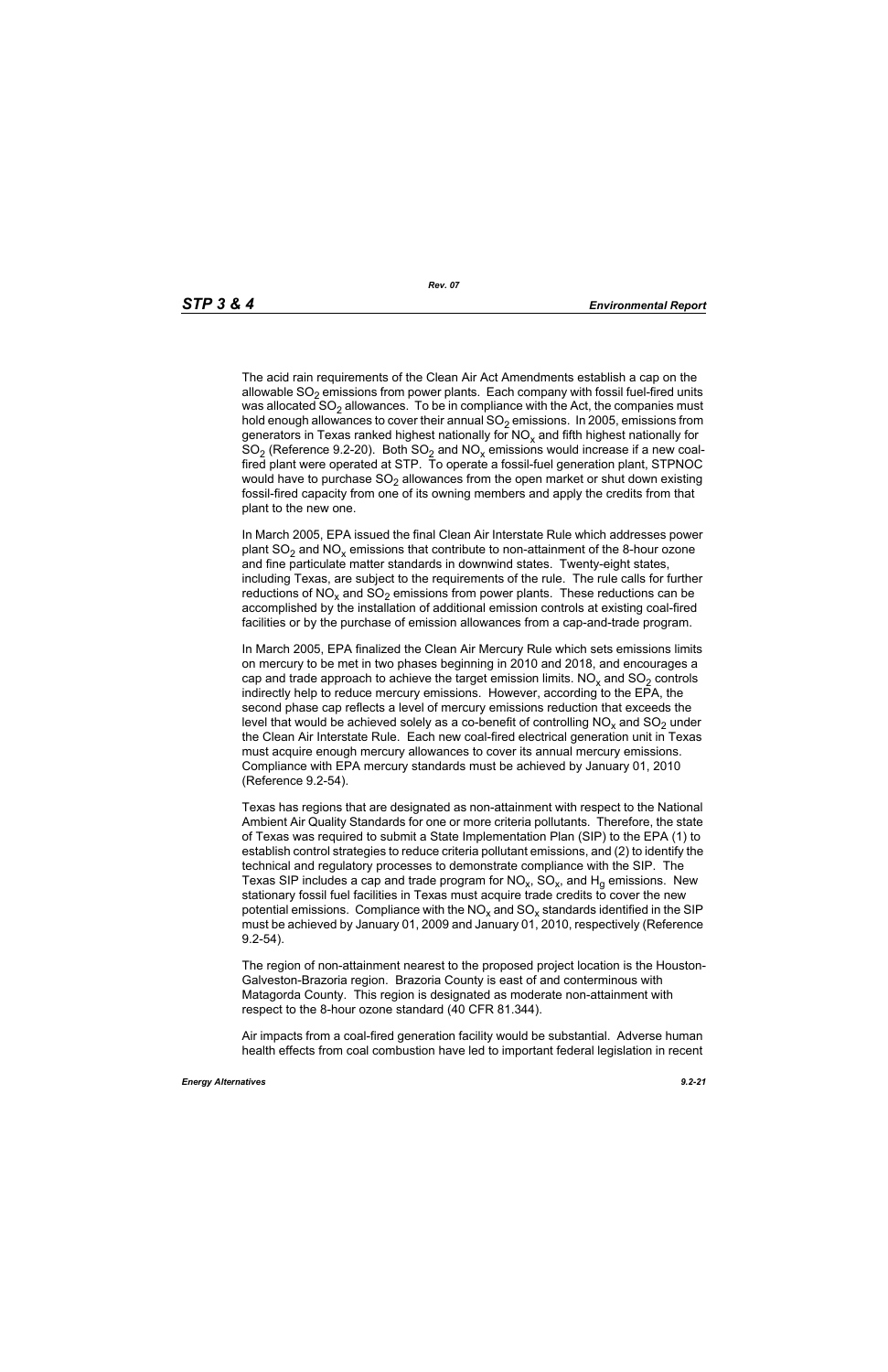years because public health risks, such as cancer and emphysema, have been associated with coal combustion. Global warming and acid rain are also potential impacts. Recent changes in air quality regulations indicate that the EPA and the federal government recognize the importance of stability for air resources.  $SO<sub>2</sub>$  and mercury emission allowances,  $NO_x$  emission offsets, low  $NO_x$  burners, overfire air, fabric filters or electrostatic precipitators, and scrubbers are regulatory-imposed mitigation measures. The coal-fired alternative would have MODERATE impacts on air quality—the impacts may be noticeable, but would not destabilize air quality in the area due to the use of mitigation technologies.

# **9.2.3.1.2 Waste Management**

The coal-fired alternative would generate substantial solid waste. Based on the assumed plant parameters, the coal would have 3.9% ash content, and the facility would consume around 11 million tons of coal annually. Particulate control equipment would collect most (99.9%) of this ash (about 435,000 tons per year). If 75% of the coal ash were recycled, an annual total of about 109,000 tons of ash would require disposal.

SO<sub>y</sub>-control equipment would require about 105,000 tons of limestone and would generate another 124,000 tons per year of waste in the form of scrubber sludge. Ash and scrubber waste disposal over a 40-year plant life would require about 141 acres.

With proper facility placement, coupled with current waste management and monitoring practices, waste disposal would not destabilize any resources. There would be space within the current STP property for this disposal. After closure of the waste site and revegetation, the land would be available for other uses. Waste disposal for the coal-fired alternative would have MODERATE impacts—the impacts of increased waste disposal would be clearly noticeable, but would not destabilize any important resource and further mitigation of the impact would be unwarranted.

## **9.2.3.1.3 Other Impacts**

Construction of the power block and coal storage area would impact about 435 acres of land and associated terrestrial habitat. Because most of this construction would be in previously disturbed areas, impacts would be minimal. Visual impacts would be consistent with the industrial nature of the site. As with any large construction project, some erosion, sedimentation, and fugitive dust emissions could be anticipated, but would be minimized through application of best management practices. Onsite disposal is assumed for debris generated when the area is cleared and grubbed and that other construction debris would be accepted at a nearby municipal disposal facility.

Short-term socioeconomic impacts would result from the estimated 2414 construction workers to build the facilities, and long-term impacts would result from the estimated 315 full-time workers to operate the coal-fire facility. These impacts would be SMALL due to the influence of the nearby Houston-Galveston metropolitan area.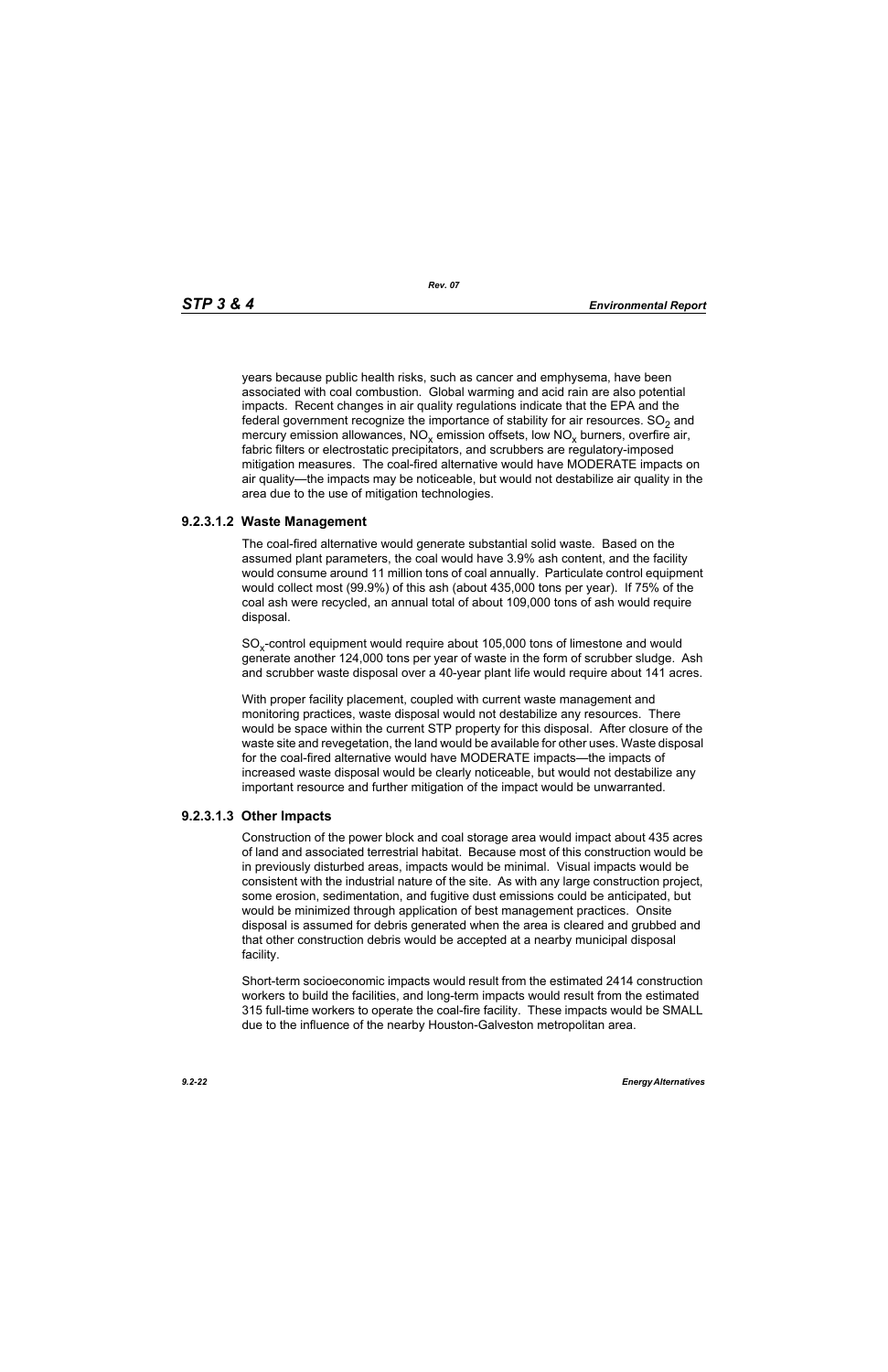Cultural resource impacts would be unlikely due to the previously disturbed nature of the site and could be, if needed, minimized by survey and recovery techniques.

The existing STP Main Cooling Reservoir (MCR) would be used to minimize impacts to aquatic resources and regional water quality; therefore, STPNOC believes that these impacts would be SMALL.

The new stacks, boilers, and rail deliveries would be an incremental addition to the visual impact from existing STP structures and operations. Coal delivery would add noise and transportation impacts associated with unit-train traffic. Based on a unit train with 125 cars, where each car holds 100 tons, about 900 unit trains per year (about 17 trains per week) would be needed to deliver coal and limestone to the coal-fired plant.

Other construction and operation impacts would be SMALL. In most cases, the impacts would be detectable, but they would not destabilize any important attribute of the resource involved. Due to the minor nature of these impacts, mitigation would not be warranted beyond that mentioned.

# **9.2.3.1.4 Design Alternatives**

The in-land location of the STP site lends itself to coal delivery by truck. However, this design alternative would necessitate substantial upgrades to area roads. The alternative would trade truck traffic impacts for rail traffic impacts, a tradeoff that provides no obvious environmental benefit. Subsection 9.4.1 analyzes alternative designs for the STP 3 & 4 heat dissipation systems. Based on this analysis, STPNOC assumed the MCR would be used for the coal-fired alternative. Use of the existing MCR would minimize water consumption, thermal impacts, and additional visual intrusion; therefore, the heat dissipation system would pose a SMALL impact. The analysis of air quality impacts in Subsection 9.2.3.1.1 is based on use of best available control technology; therefore, there are no reasonable alternates for reducing those impacts.

## **9.2.3.1.5 Conclusion**

As discussed in Subsection 9.2.2.10, STPNOC determined that coal-fired generation using supercritical boilers is a reasonable alternative to the proposed nuclear project because it is a mature technology, coal is available in the ERCOT region, and the environmental impacts associated with construction and operation of a coal-fired power generation plant are well understood. The impacts of coal-fired generation on the STP site are evaluated in Subsection 9.2.3.1 and STPNOC determined impacts would be SMALL to MODERATE. The impacts of coal-fired generation are compared to the proposed nuclear project in Tables 9.2-3 and 9.2-4. As these tables demonstrate, coal-fired plants are not environmentally preferable to nuclear power.

# **9.2.3.2 Natural Gas Generation**

Subsection 9.2.2.11 presents the basis to select a combined-cycle plant as the gasfired alternative. Land-use impacts from gas-fired units would be less than those of the coal-fired alternative. Reduced land requirements, due to construction on the existing site and a smaller facility footprint, would reduce impacts to ecological, aesthetic, and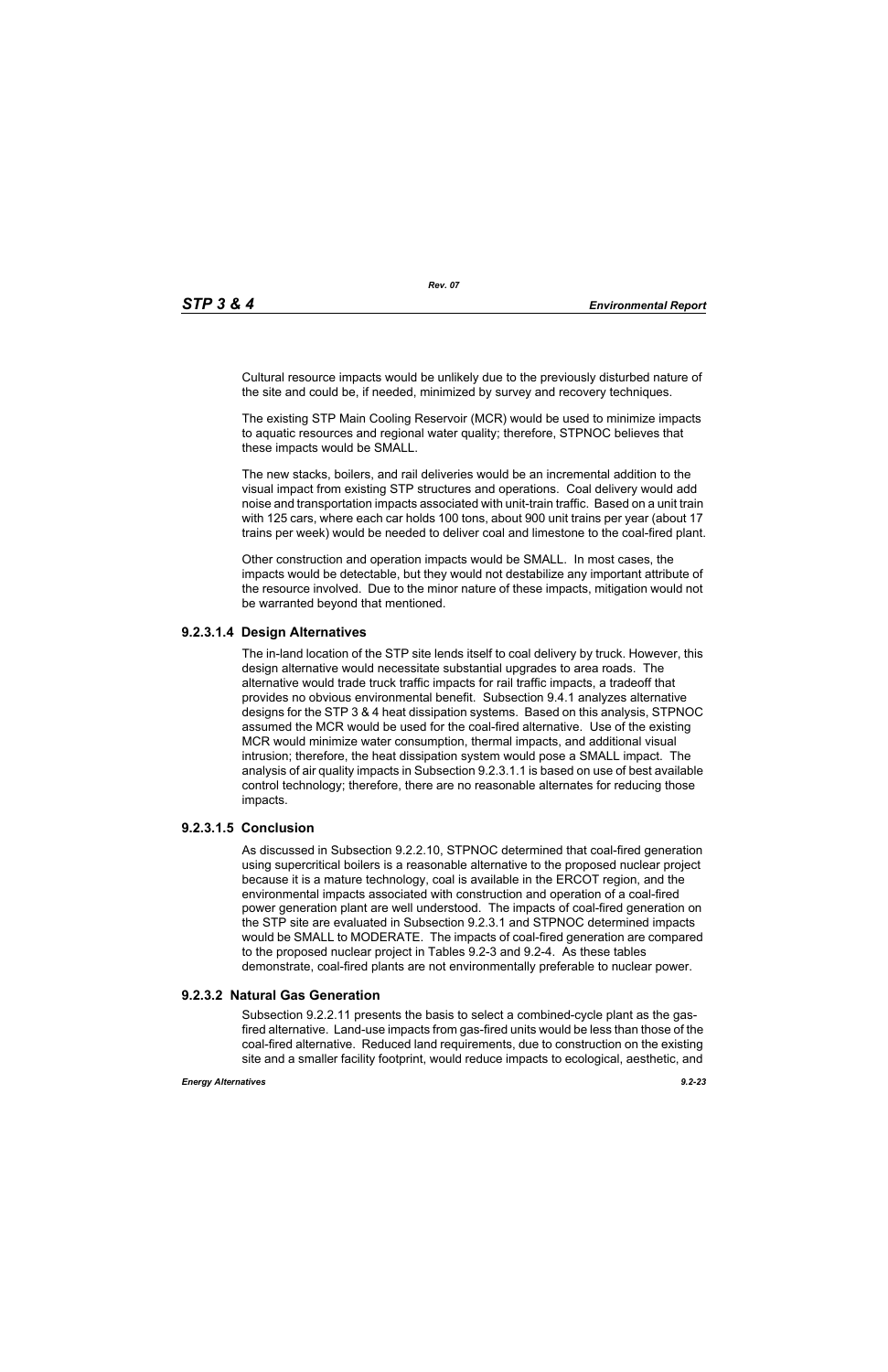cultural resources. As discussed under "Other Impacts," an incremental increase in the workforce could have socioeconomic impacts. Human health effects associated with air emissions would be of concern, but the effect would be less than those of coalfired generation. The gas-fired alternative defined in Subsection 9.2.2.11 would be located on land adjacent to the STP site.

# **9.2.3.2.1 Air Quality**

Natural gas combustion is relatively clean compared to other fossil fuel combustion. Also, because the heat recovery steam generator does not receive supplemental fuel, the combined-cycle operation is highly efficient (56% vs. 33% for the coal-fired alternative). Therefore, the gas-fired alternative would release similar types of emissions, but generally in quantities less than the coal-fired alternative. Control technology for gas-fired turbines focuses on the reduction of  $NO<sub>x</sub>$  emissions. The gasfired alternative would use about 121 billion standard cubic feet of natural gas per year and would generate these emissions:

 $SO<sub>2</sub> = 41$  tons per year

 $NO<sub>x</sub>$  = 680 tons per year

 $CO = 141$  tons per year

 $CO<sub>2</sub> = 6.9$  million tons per year

PM = 119 tons per year (all particulates are  $PM<sub>2.5</sub>$ )

These emission totals are calculated based on the parameters and assumptions identified in Table 9.2-2 and emission factors published in AP-42 (9.2-58).

The Subsection 9.2.3.1 discussion of regional air quality, Clean Air Act requirements, the  $NO<sub>x</sub>$  SIP, and the Clean Air Interstate Rule also apply to the gas-fired generation alternative.  $SO_2$  allowances,  $NO_x$  effects on ozone levels, and  $NO_x$  emission offsets could be issues of concern for gas-fired combustion. STPNOC concludes that emissions from a gas-fired alternative could noticeably alter local air quality and would not destabilize regional resources. Air quality impacts would therefore be MODERATE.

### **9.2.3.2.2 Waste Management**

Gas-fired generation would result in almost no solid waste generation and would therefore produce minor (if any) impacts. STPNOC concludes that gas-fired generation waste management impacts would be SMALL.

### **9.2.3.2.3 Other Impacts**

Similar to the coal-fired alternative, the ability to construct the gas-fired alternative on land adjacent to the STP site would reduce construction-related impacts relative to construction on a greenfield site.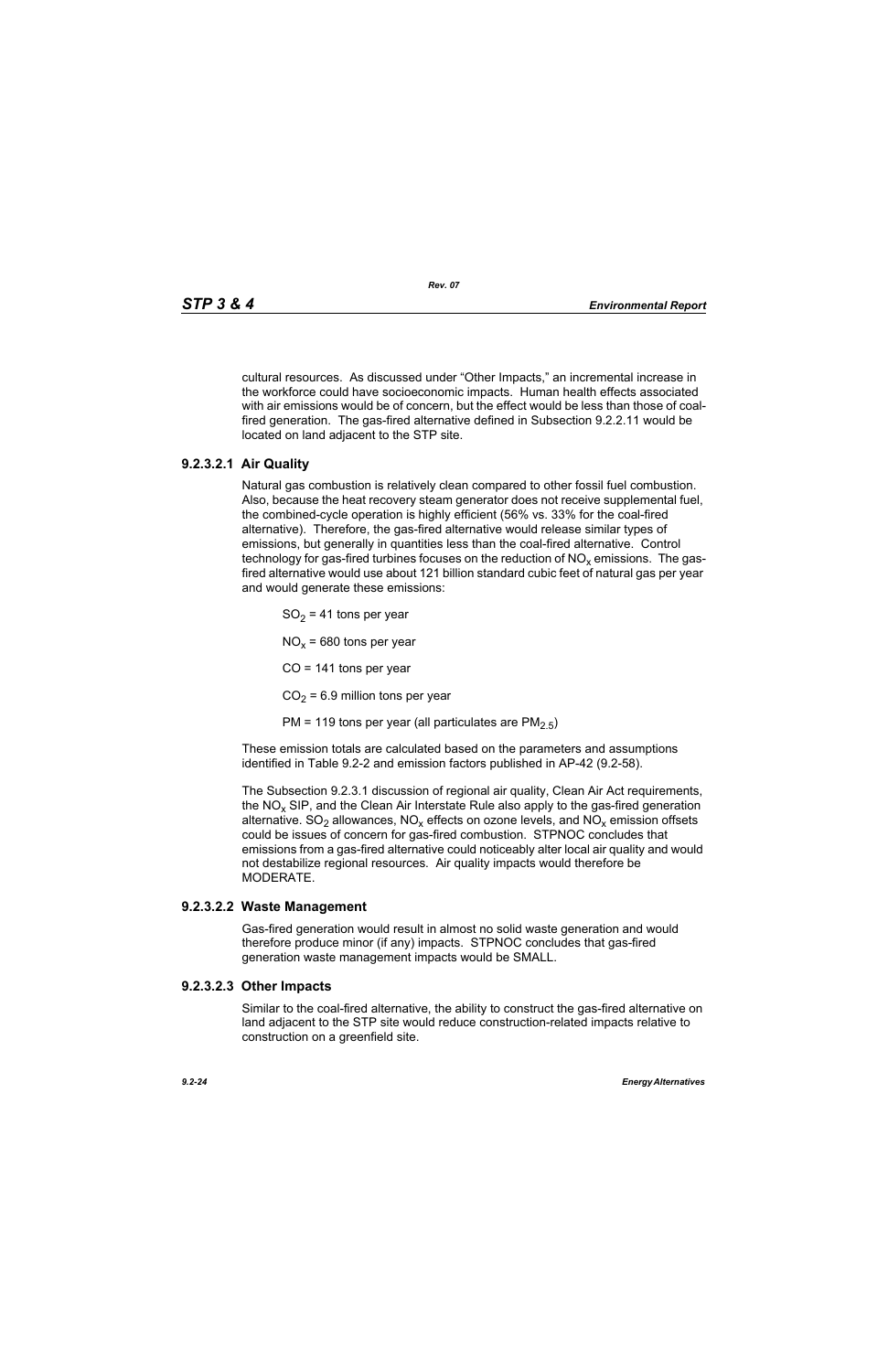A new 24-inch diameter pipeline would need to be constructed from an existing 24-inch transmission pipeline located about 2 miles northwest of the proposed site. Upgrades to the existing pipeline and gas storage facilities would also be required. To the extent practicable, new gas supply pipeline would be routed in previously disturbed areas to minimize impacts. Based on a 75-foot easement, about 18 acres would need to be graded to permit the installation of the pipeline. Construction impacts would be minimized through the application of best management practices to minimize soil loss and restore vegetation immediately after the excavation is backfilled. Installation of a gas pipeline would not create a long-term reduction in the local or regional diversity of plants and animals. In theory, impacts from construction of a pipeline could be reduced or eliminated if the gas-fired plant were located adjacent to an existing pipeline.

Construction of the combined-cycle plant would impact about 107 acres of land. Because this much previously disturbed acreage is available at the STP site, loss of terrestrial habitat would be minimal. Aesthetic impacts, erosion and sedimentation accumulation, fugitive dust, and construction debris impacts would be similar to the coal-fired alternative, but smaller because of the reduced site size. Socioeconomic impacts would result from the estimated 661 construction workers to build the facilities and 91 people needed to operate the gas-fired facility. These impacts would be SMALL due to the influence of the nearby metropolitan area.

### **9.2.3.2.4 Design Alternatives**

Subsection 9.4.1 analyzes alternative designs for the STP 3 & 4 heat dissipation systems. Based on this analysis, STPNOC assumed the MCR would be used for the gas-fired alternative. Use of the MCR would minimize evaporative water loss, visual intrusion, and thermal impacts; the heat dissipation system would pose a SMALL impact. The analysis of air quality impacts in Subsection 9.2.3.2.1 is based on use of maximum achievable control technology; therefore there are no reasonable alternatives for reducing those impacts.

### **9.2.3.3 Conclusion**

As discussed in Subsection 9.2.2.11, STPNOC determined that gas-fired generation using combined-cycle turbines is a reasonable alternative to the proposed nuclear project because it is a mature technology, natural gas is available in the ERCOT region, and the environmental impacts associated with construction and operation of a natural gas-fired power generating plant are well understood. The impacts of gas-fired generation on a site adjacent to the STP site are evaluated in Subsection 9.2.3.2 and STPNOC determined impacts would be SMALL to MODERATE. The impacts of gasfired generation are compared to the proposed nuclear project in Tables 9.2-3 and 9.2- 4. As these tables demonstrate, coal-fired plants are not environmentally preferable to nuclear power.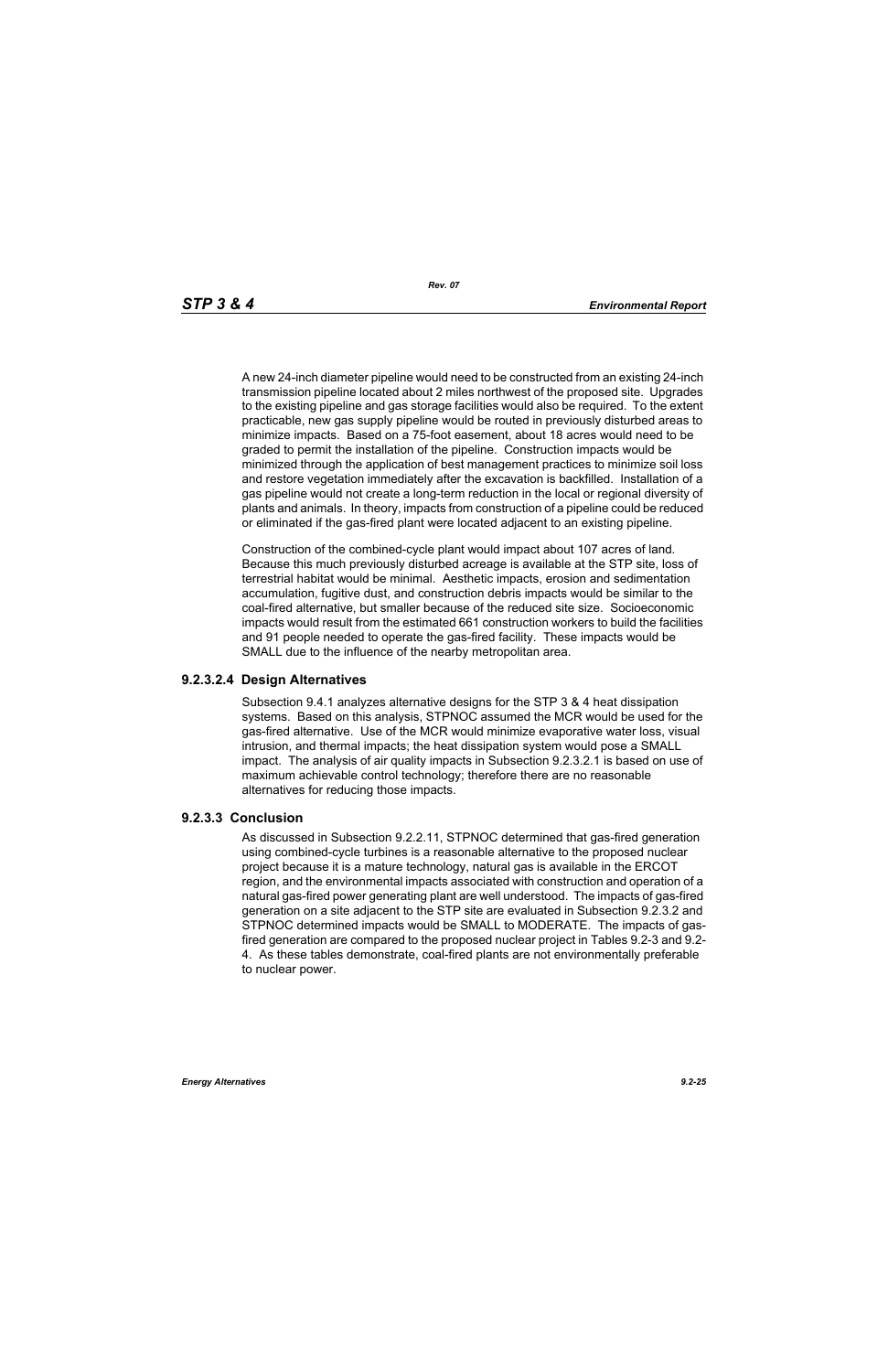## **9.2.4 Conclusion**

As shown in detail in Tables 9.2-3 and 9.2-4, based on environmental impacts, neither a coal-fired nor a gas-fired plant would provide an appreciable reduction in overall environmental impacts relative to a nuclear plant. Furthermore, each of these types of plants would entail a significantly greater relative environmental impact on air quality than would the proposed nuclear project. Therefore, neither a coal-fired or gas-fired plant would be environmentally preferable to the proposed project.

### **9.2.5 References**

- 9.2-1 "ERCOT Protocols Section 1—Overview," ERCOT 2007a. Available at http://www.ercot.com/mktrules/protocols/current/01-050107.doc.
- 9.2-2 "Generic Environmental Impact Statement for License Renewal of Nuclear Reactors," NRC 1996. NUREG-1437. Office of Nuclear Regulatory Research. Washington, D.C., May. Available at http://www.nrc.gov/reading-rm/doccollections/nuregs/staff/sr1437/v1/index.html.
- 9.2-3 "Analysis of Transmission Alternatives for Competitive Renewable Energy Zones in Texas," ERCOT 2007c. Available at http://www.ercot.com/news/ presentations/2006/ATTCH\_A\_CREZ\_Analysis\_Report.pdf.
- 9.2-4 "Wind Energy Basics," AWEA (American Wind Energy Association) 2007a. Available at http://www.awea.org/faq/wwt\_basics.html.
- 9.2-5 "What Generation Mix Suits Your State? Tools for Comparing Fourteen Technologies across Nine Criteria," National Regulatory Research Institute 2007. Available at http://www.nrri.ohio-state.edu.
- 9.2-6 "Basic Principles of Wind Resource Evaluation," AWEA 2007b. Available at http://www.awea.org/faq/basicwr.html.
- 9.2-7 "A Guidebook to Expanding the Role of Renewables in a Power Supply Portfolio," American Public Power Association, September 2004. Available at http://www.eere.energy.gov/windandhydro/windpoweringamerica/pdfs/po wer\_supply\_guidebook.pdf.
- 9.2-8 TSECO (Texas State Energy Conservation Office) 2007. Texas Wind Energy Resources. Available at http://www.infinitepower.org/reswind.htm.
- 9.2-9 "Wind Energy—An Untapped Resource," AWEA 2007c. Available at http://www.awea.org/pubs/factsheets/Wind\_Energy\_An\_Untapped\_ Resource.pdf.
- 9.2-10 "Wind Generation Assessment—A Report to the Electric Reliability Council of Texas," AWS Truewind, January 2007.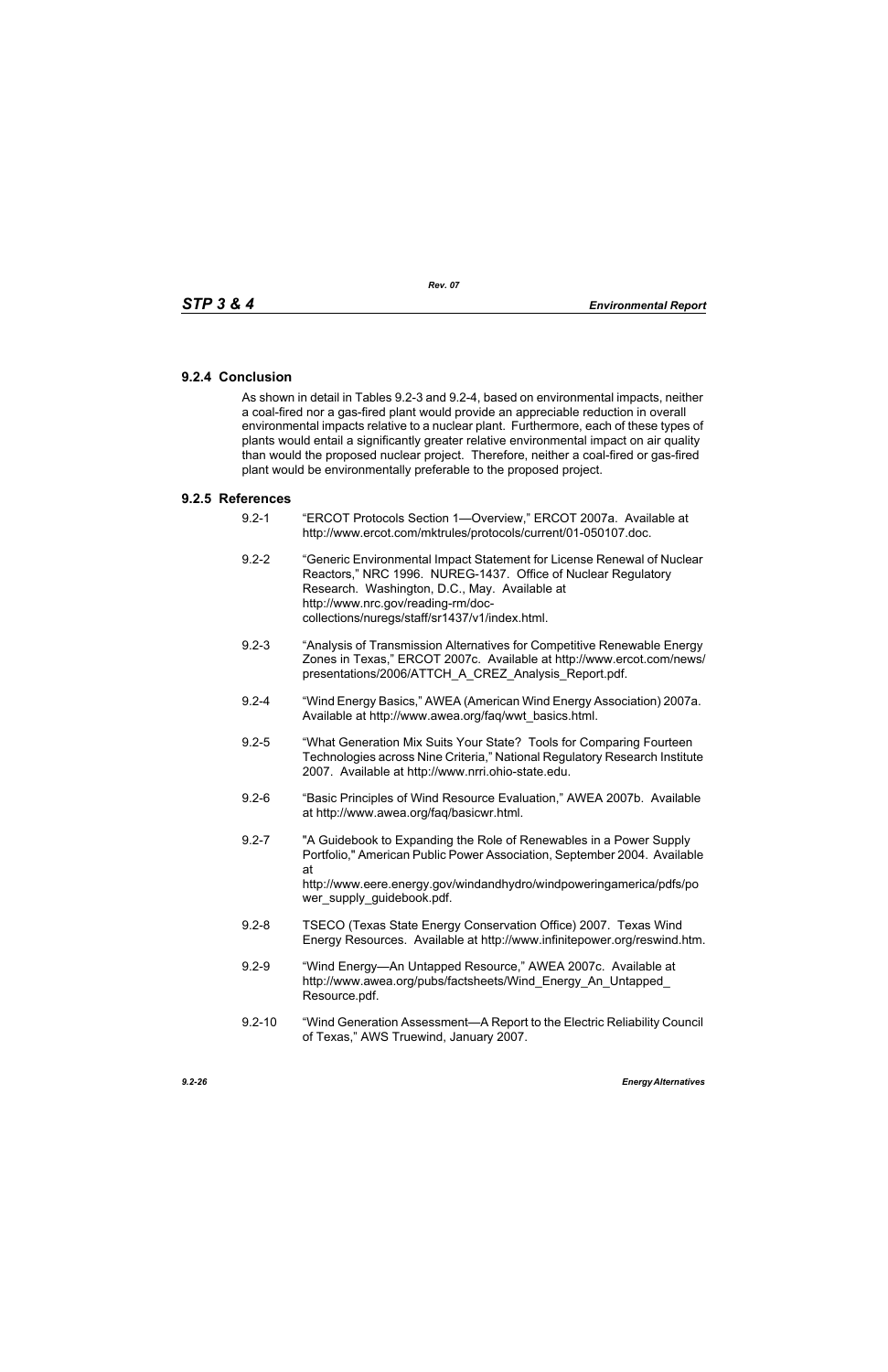- 9.2-11 "Wind Energy and the Environment," AWEA 2007d. Available at http://www.awea.org/faq/wwt\_environment.html.
- 9.2-12 "Wind Resource of Offshore Texas, Wind Power Density at 50 Meters," AWS Truewind, December 2006. Available at http://www.seco.cpa.state.tx.us/ zzz\_re/re\_offshore\_pwr50m.pdf.
- 9.2-13 "Future for Offshore Wind Energy in the United States," NREL, NREL/CP-500-36313, Golden, Colorado, June 2004. Available at http://www.nrel.gov/docs/ fy04osti/36313.pdf.
- 9.2-14 "Fuel from the Sky: Solar Power's Potential for Western Energy Supply," NREL/SR-550-32160, Golden, Colorado, July 2002. Available at http://www.nrel.gov/csp/publications.html?print.
- 9.2-15 "Texas Renewable Energy Resource Assessment," Virtus Energy Research Associates 1995. Available at http://www.seco.cpa.state.tx.us/zzz\_re/ re\_study1995.pdf.
- 9.2-16 "Solar Cells Increasing Use of Electricity from Sunlight Photovoltaic technology a multibillion-dollar market worldwide," USINFO 2005. Available at http://usinfo.state.gov/gi/Archive/2005/Apr/19-464962.html.
- 9.2-17 "Renewable Energy Technology—Solar Fact Sheet," Renewable Northwest Project, September 2006. Available at http://www.rnp.org/RenewTech/tech\_ solar.html.
- 9.2-18 "Solar Task Force Report, Clean and Diversified Energy Initiative," Western Governors' Association, January 2006. Available at http://www. westgov.org/wga/initiatives/cdeac/Solar-full.pdf.
- 9.2-19 "An Assessment of Renewable Electric Generating Technologies for Florida," Florida Public Service Commission and the Department of Environmental Protection) 2003. Available at http://www.psc.state.fl.us/publications/pdf/ electricgas/Renewable\_Energy\_Assessment.pdf.
- 9.2-20 EIA 2007a. State Electricity Profiles 2005. DOE/EIA-(348)/02. Washington, D.C. March. Available at http://www.eia.doe.gov/cneaf/electricity/ st\_profiles/sep2005.pdf.
- 9.2-21 "ERCOT Unit Data Report June 2007," ERCOT 2007d. Available upon request via email to info@ercot.com.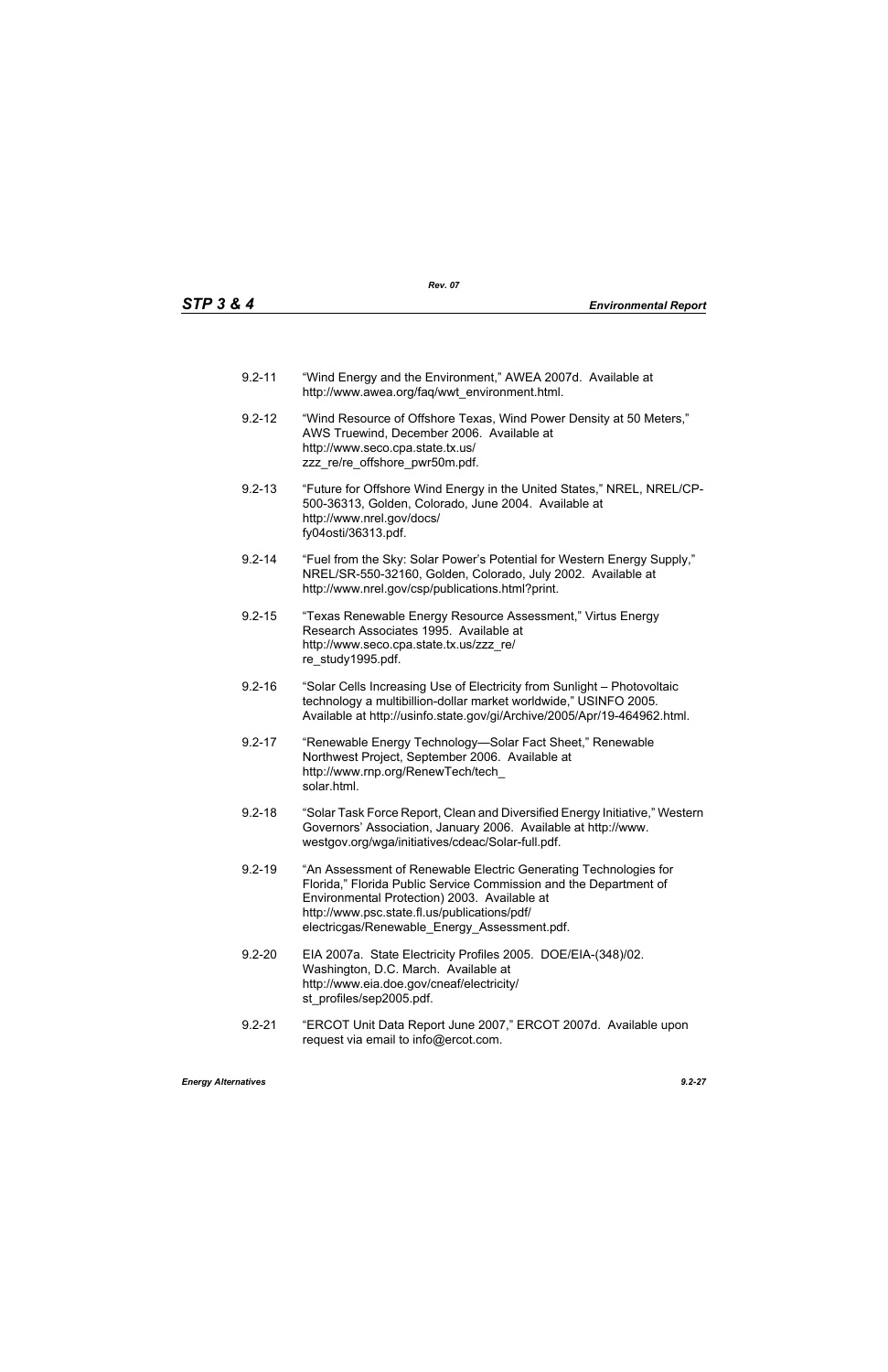| $9.2 - 22$ | "Feasibility Assessment of the Water Energy Resources of the United |
|------------|---------------------------------------------------------------------|
|            | States for New Low Power and Small Hydro Classes of Hydroelectric   |
|            | Plants," DOE, DOE-ID-11263, January 2006.                           |

- 9.2-23 "Hydropower Program: Hydrofacts," Idaho National Laboratory, July 2005. Available at http://hydropower.id.doe.gov/hydrofacts/plant\_costs.shtml.
- 9.2-24 "The Real Cost of Electricity Generation Alternatives: A Portfolio Approach," Energy-Regulatory Economics and Finance, Shimon Awerbuch, Ph.D., 2005.
- 9.2-25 "Annual Electric Generator Report—Spreadsheet Download," EIA 2006. Available at http://www.eia.doe.gov/cneaf/electricity/page/capacity/ capacity.html.
- 9.2-26 "An Assessment of Geothermal Resource Development Needs in the Western United States," Geothermal Energy Association, Daniel J. Fleischmann, January 2007. Available at http://www.geoenergy.org/publications/reports/States%20 Guide.pdf.
- 9.2-27 "Geothermal Energy for Electric Power, Renewable Energy Policy Project," Shibaki, Masashi, Washington, D.C., December 2003. Available at http://www.repp.org/repp/index.html.
- 9.2-28 "All About Geothermal Energy—Power Plant Cost," Geothermal Energy Association 2007n. Available at http://www.geo-energy.org/aboutGE/ powerPlantCost.asp.
- 9.2-29 "DOE Energy Efficiency and Renewable Energy Biomass Program," DOE March 2007. Available at http://www1.eere.energy.gov/biomass/printable\_ versions/electrical\_power.html.
- 9.2-30 TSECO 2007. Texas Biomass Energy Resources. Available at http://www. infinitepower.org/resbiomass.htm.
- 9.2-31 "Potential Supply and Cost of Biomass from Energy Crops," ORNL (Oak Ridge National Laboratory) 1996. Available at http://bioenergy.ornl.gov/reports/tvareg/ supply3.html.
- 9.2-32 "Bioenergy Feedstock Characteristics," ORNL 2007. Available at http:// bioenergy.ornl.gov/papers/misc/biochar\_factsheet.html.
- 9.2-33 "The Value of the Benefits of U.S. Biomass Power," NREL 1999, NREL/SR-570-27541. Available at http://www.energyproducts.com/Documents/NREL%20 Biomass%20Power%20value.pdf.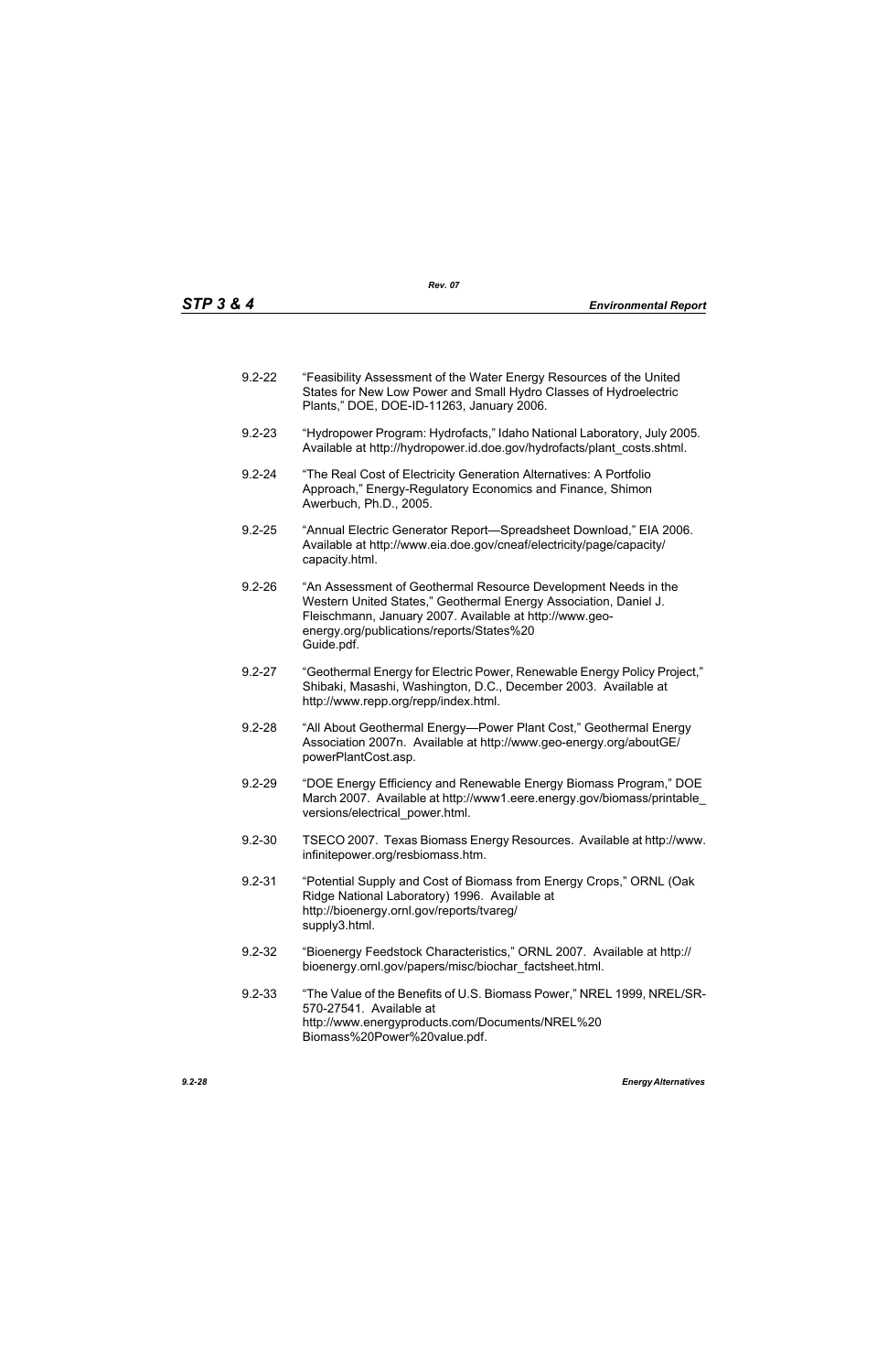| $9.2 - 34$ | "Electricity from Municipal Solid Waste," EPA (U.S. Environmental<br>Protection Agency), July 2006. Available at<br>http://www.epa.gov/solar/muni.htm.                                                                                                          |
|------------|-----------------------------------------------------------------------------------------------------------------------------------------------------------------------------------------------------------------------------------------------------------------|
| $9.2 - 35$ | "Municipal Solid Waste-Basic Facts," EPA, March 2007. Available at<br>http://www.epa.gov/epaoswer/non-hw/muncpl/facts.htm.                                                                                                                                      |
| $9.2 - 36$ | "Biomass for Electricity Generation," EIA 2004. Available at http://www.<br>epa.gov/cleanenergy/pdf/haq_apr20.pdf.                                                                                                                                              |
| $9.2 - 37$ | "Texas Energy, The Next Generation — The Role of Renewables in<br>Generating," University of Texas, 2004. Available at<br>http://utopia.utexas.edu/articles/tbr/<br>energy.html?sec=business⊂=economics.                                                        |
| $9.2 - 38$ | "Methodology for Allocating Municipal Solid Waste to Biogenic and Non-<br>Biogenic Energy," EIA 2007b. Available at<br>http://www.eia.doe.gov/cneaf/solar.<br>renewables/page/mswaste/msw.pdf.                                                                  |
| $9.2 - 39$ | "ERCOT Quick Facts," ERCOT 2007b. Available at<br>http://www.ercot.com/news<br>/presentations/2007/ERCOT%20Quick%20Facts%20May%202007.pdf.                                                                                                                      |
| $9.2 - 40$ | "Municipal Solid Waste in Texas: A Year in Review FY 2005 Data<br>Summary and Analysis," TCEQ (Texas Commission on Environmental<br>Quality), AS-187/06, June 2006. Available at<br>http://www.tceq.state.tx.us/assets/<br>public/comm_exec/pubs/as/187_06.pdf. |
| $9.2 - 41$ | "Municipal Solid Waste Generation, Recycling, and Disposal in the United<br>States-Facts and Figures for 2005," EPA 2005. Available at<br>http://www.epa.<br>gov/epaoswer/osw/conserve/resources/msw-2005.pdf.                                                  |
| $9.2 - 42$ | "Green Power FAQ," Santee Cooper 2007. Available at https://www.<br>santeecooper.com/portal/page/portal/SanteeCooper/Environment/GreenP<br>ower/GreenPower%20FAQ.                                                                                               |
| $9.2 - 43$ | "A Portfolio—Risk Analysis of Electricity Supply Options in the<br>Commonwealth of Virginia," Clean Energy Commercialization, October<br>2005. Available at<br>http://www.chesapeakeclimate.org/doc/VA_Renewables_Study.pdf.                                    |
| $9.2 - 44$ | "United States Spot Price FOB Weighted by Estimated Import Volume<br>(Dollars per Barrel)." Energy Information Administration, July 25, 2007.<br>Available at http://tonto.eia.doe.gov/dnav/pet/hist/wtotusaw.htm.                                              |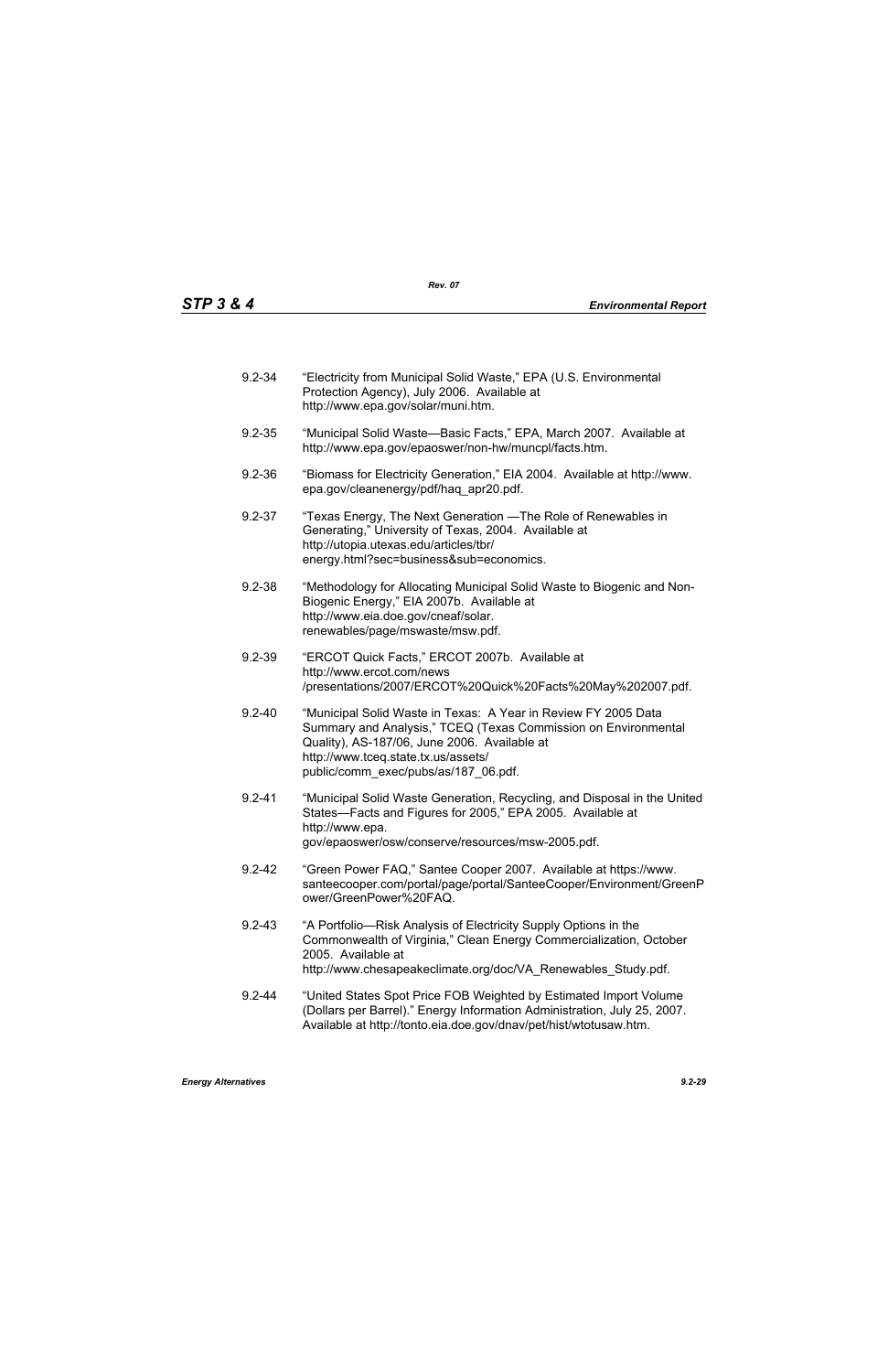| $9.2 - 45$ | "U.S. Crude Oil Supply & Disposition" Energy Information Administration,<br>June 21, 2007. Available at<br>http://tonto.eia.doe.gov/dnav/pet/pet sum crdsnd adc<br>mbbl m.htm. |
|------------|--------------------------------------------------------------------------------------------------------------------------------------------------------------------------------|
|            |                                                                                                                                                                                |

- 9.2-46 "Fuel Cells Market Survey: Large Stationary Applications," Fuel Cell Today, 2003. Available at http://www.fuelcelltoday.com.
- 9.2-47 "Electricity Generation Technologies: Performance and Cost Characteristics," Canadian Energy Research Institute, August 2005. Prepared for the Ontario Power Authority.
- 9.2-48 "Annual Energy Outlook 2007 with Projections to 2030," EIA 2007c. DOE/EIA-0383, Washington, D.C., February. Available at http://www.eia. doe.gov/oiaf/aeo/pdf/0383(2006).pdf.
- 9.2-49 "Clean Coal Technology The JEA Large-Scale CFB Combustion Demonstration Project," DOE 2003. Topical Report Number 22. Available at http://www.fossil.energy.gov/programs/powersystems/publications/ Clean\_Coal\_Topical\_Reports/topical22.pdf.
- 9.2-50 "Assessment of Advanced Coal-Based Electricity Generation Options for India: Potential Learning from U.S. Experiences," BCSIA Discussion Paper 2005-02, Energy Technology Innovation Project, Kennedy School of Government, Harvard University, 2005. Available at hhttp://bcsia.ksg.harvard.edu/BCSIA\_ content/documents/ghosh200502.pdf.
- 9.2-51 "About IGCC Power," Clean Energy 2007. Available at http://www.cleanenergy.us/facts/igcc.htm.
- 9.2-52 "Factors that Affect the Design and Implementation of Clean Coal Technologies in Indiana," Rardin, Ronald, Zuwei Yu, Forrest Holland, Anthony Black, Jesse Oberbeck 2005. Available at https://engineering.purdue.edu/IE/Research/ PEMRG/CCTR/Purdue-InterimReport-Jun10-2005.pdf.
- 9.2-53 "Bituminous and Subbituminous Coal Combustion," EPA 1998. Air Pollutant Emission Factors, Volume 1, Stationary Point Sources and Area Sources, Section 1.1, AP-42. Washington, D.C., September 1998. Available at http://www.epa. gov/ttn/chief/ap42/ch01/final/c01s01.pdf.
- 9.2-54 "Air Quality and the State Implementation Plan," TCEQ, Texas SIP 101 May 2007. Available at http://www.tceq.state.tx.us/implementation/ air/sip/sipintro.html.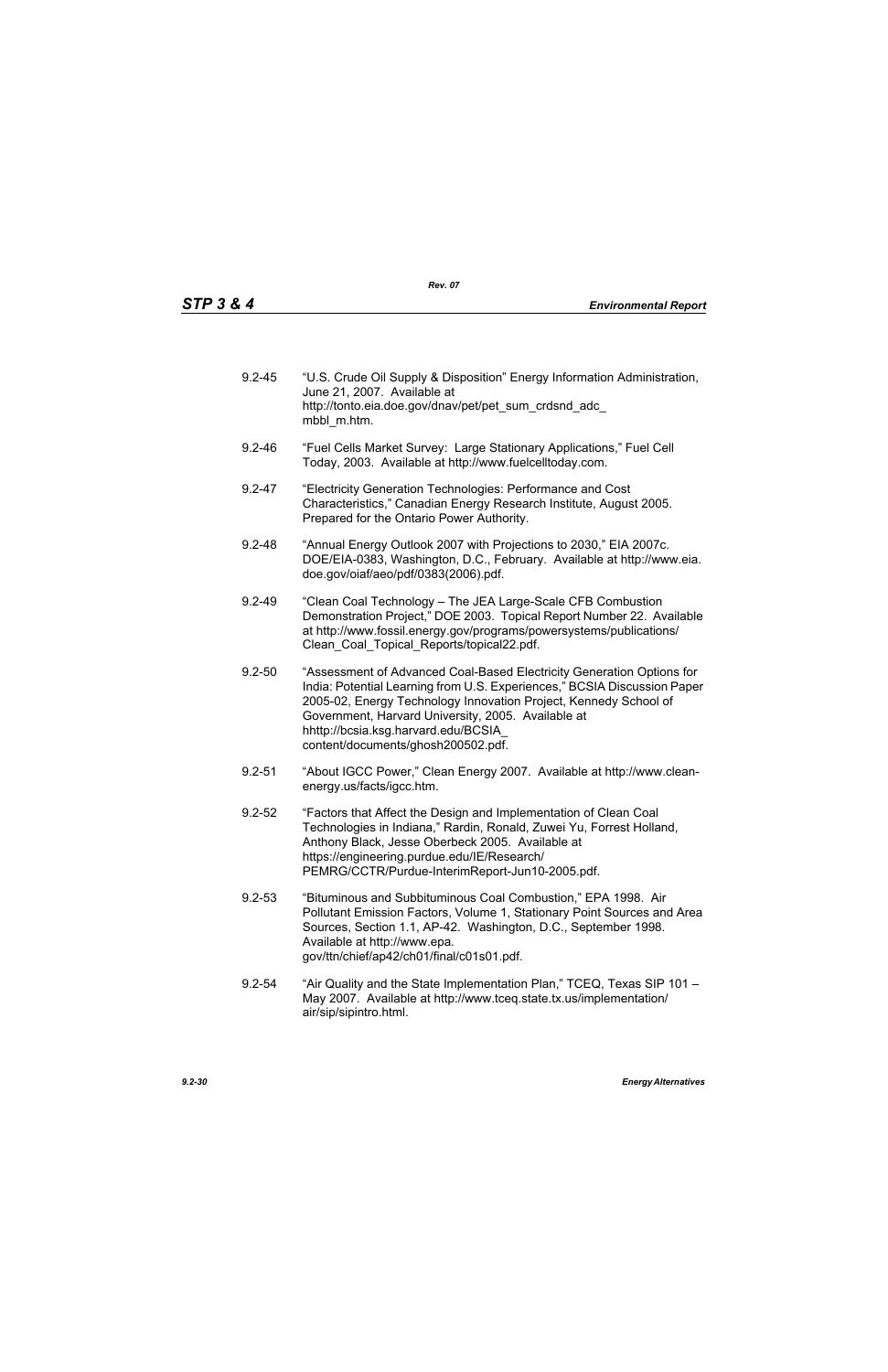| $9.2 - 55$ | NRG Energy 2006. Application for a Texas Commission on Environmental           |
|------------|--------------------------------------------------------------------------------|
|            | Quality Flexible Air Quality Permit, W. A. Parish Electric Generation Station, |
|            | June.                                                                          |

- 9.2-56 "Market-Based Advanced Coal Power Systems Final Report," DOE/FE-0400, DOE 1999. Available at http://www.netl.doe.gov/technologies/coalpower/ refshelf/marketbased\_systems\_report.pdf.
- 9.2-57 "Sulfur Dioxide Content in Natural Gas," Interstate Natural Gas Association of America 2007. Available at http://www.ingaa.org/environment/pollutants.htm.
- 9.2-58 "Stationary Gas Turbines," EPA, Air Pollutant Emission Factors, Vol. 1. Stationary Point Sources and Area Sources, Section 3.1. AP-42. Washington, D.C., April 2000. Available at http://www.epa.gov/ttn/chief/ap42/ch03/final/ c03s01.pdf.
- 9.2-59 "Siemens Power Generation: Combined Cycle Plant Ratings," Siemens, January 2006. Available at http://www.powergeneration.siemens.com/ en/plantrating/index.cfm.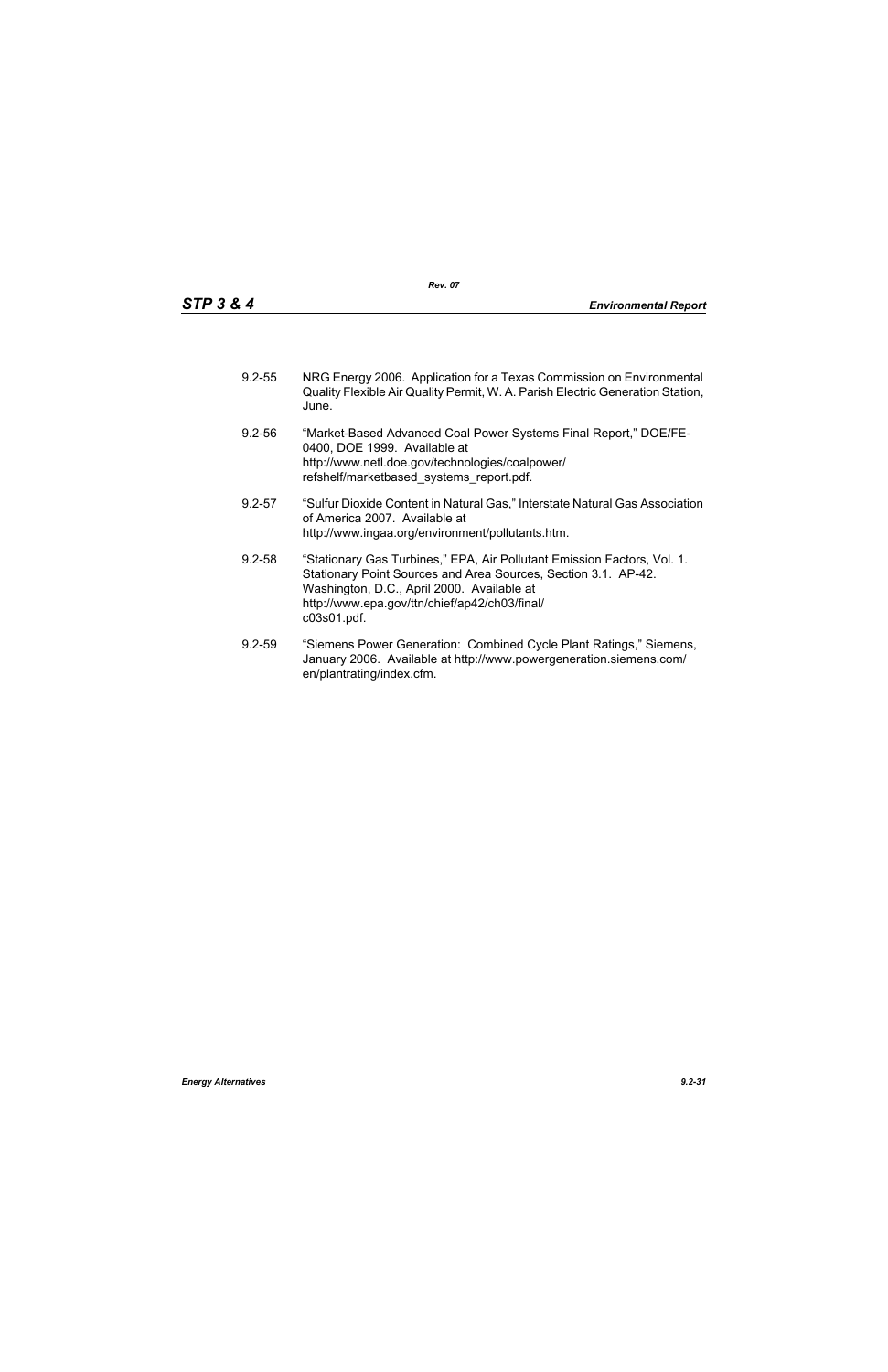| <b>Characteristic</b>                                                                                  | <b>Basis</b>                                                                              |
|--------------------------------------------------------------------------------------------------------|-------------------------------------------------------------------------------------------|
| Unit size = $675$ MWe ISO rating net [1]                                                               | Assumed                                                                                   |
| Unit size = 718 MWe ISO rating gross [1]                                                               | Calculated based on 6% onsite power                                                       |
| Number of units $=$ 4                                                                                  | Assumed                                                                                   |
| Boiler type = PC, dry bottom, tangentially fired, sub-<br>bituminous, NSPS                             | Minimizes nitrogen oxides emissions (Reference<br>$9.2 - 49$                              |
| Fuel type = Powder River Basin Sub-bituminous coal                                                     | Typical for coal used by NRG                                                              |
| Fuel heat value = 8200 Btu/lb                                                                          | NRG Experience (Reference 9.2-55)                                                         |
| Fuel ash content by weight = $3.9\%$                                                                   | NRG Experience ((Reference 9.2-55)                                                        |
| Fuel sulfur content by weight = $0.3\%$                                                                | NRG experience (Reference 9.2-55)                                                         |
| Uncontrolled $NO_x$ emission = 7.2 lb/ton                                                              | Typical for pulverized coal, tangentially fired,<br>dry-bottom, NSPS (Reference 9.2-53)   |
| Uncontrolled CO emission $= 0.5$ lb/ton                                                                | Typical for pulverized coal, tangentially fired, dry-<br>bottom, NSPS (Reference 9.2-53)  |
| Heat rate = $8,568$ Btu/kWh                                                                            | Assumed based on DOE data (Reference 9.2-56)                                              |
| Capacity factor = $0.85$                                                                               | Typical for large coal-fired units                                                        |
| $NO_x$ control = low $NO_x$ burners, overfire air and<br>selective catalytic reduction (95% reduction) | Best available and widely demonstrated to<br>minimize $NO_x$ emissions (Reference 9.2-53) |
| Particulate control = fabric filters (baghouse-99.9%<br>removal efficiency)                            | Best available for minimizing particulate emissions<br>(Reference 9.2-53)                 |
| $SO_x$ control = Wet scrubber - limestone (95%<br>removal efficiency)                                  | Best available for minimizing $SO_{x}$ emissions<br>(Reference 9.2-53)                    |

|  |  |  | <b>Table 9.2-1 Coal-Fired Alternative</b> |
|--|--|--|-------------------------------------------|
|--|--|--|-------------------------------------------|

[1] The difference between "net" and "gross" is electricity consumed onsite.

Btu = British thermal unit

ISO rating = International Standards Organization rating at standard atmospheric conditions of 59°F, 60% relative humidity, and 14.696 pounds per square inch of atmospheric pressure kWh = kilowatt hour

NSPS = New Source Performance Standard

MWe = megawatt electrical output

 $NO<sub>x</sub>$  = nitrogen oxides

 $SO_x =$  oxides of sulfur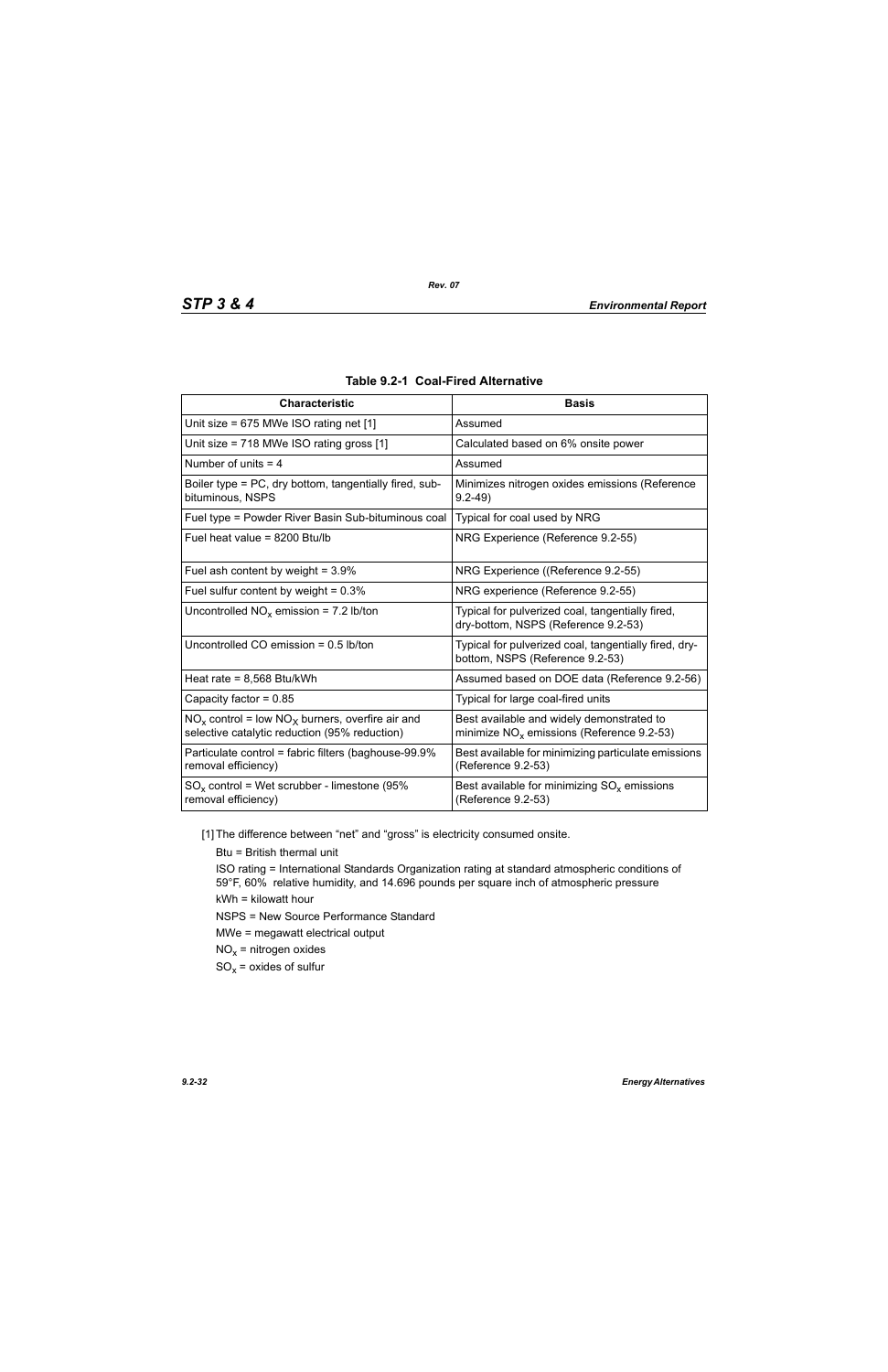| <b>Characteristic</b>                                                             | <b>Basis</b>                                                                                |
|-----------------------------------------------------------------------------------|---------------------------------------------------------------------------------------------|
| Unit size = $675$ MWe ISO rating net [1]                                          | Assumed                                                                                     |
| Unit size = $703$ MWe ISO rating gross [1]                                        | Calculated based on 4% onsite power                                                         |
| Number of units $=$ 4                                                             | Assumed                                                                                     |
| Fuel type $=$ natural gas                                                         | Assumed                                                                                     |
| Fuel heating value = $1,029$ Btu/ft <sup>3</sup>                                  | 2005 value for gas used in Texas (Reference 9.2-<br>20, Table 6)                            |
| Fuel $SO_x$ content = 0.0007%                                                     | Reference 9.2-57                                                                            |
| $NOx$ control = selective catalytic reduction (SCR) with<br>steam/water injection | Best available to minimize $NOx$ emissions<br>(Reference 9.2-58)                            |
| Fuel $NO_x$ content = 0.0109 lb/MMBtu                                             | Typical for large SCR-controlled gas fired units<br>with water injection (Reference 9.2-58) |
| Fuel CO content = $0.00226$ lb/MMBtu                                              | Typical for large SCR-controlled gas fired units<br>(Reference 9.2-58)                      |
| Fuel $PM2.5$ content [2] = 0.0019 lb/MMBtu                                        | Reference 9.2-58, Table 3.1-2a                                                              |
| Heat rate = $5,960$ Btu/kWh                                                       | Assumed based on Siemens SCC6-5000F 2x1<br>plant configuration (Reference 9.2-59)           |
| Capacity factor = $0.85$                                                          | Assumed based on performance of modern plants                                               |

|  |  | Table 9.2-2 Gas-Fired Alternative |
|--|--|-----------------------------------|
|--|--|-----------------------------------|

[1] The difference between "net" and "gross" is electricity consumed onsite.

[2] All particulate matter is  $PM<sub>2.5</sub>$ .

ISO rating = International Standards Organization rating at standard atmospheric conditions of 59°F, 60% relative humidity, and 14.696 pounds of atmospheric pressure per square inch MM = million

 $PM_{2.5}$  = particulates with a diameter of 2.5 microns or less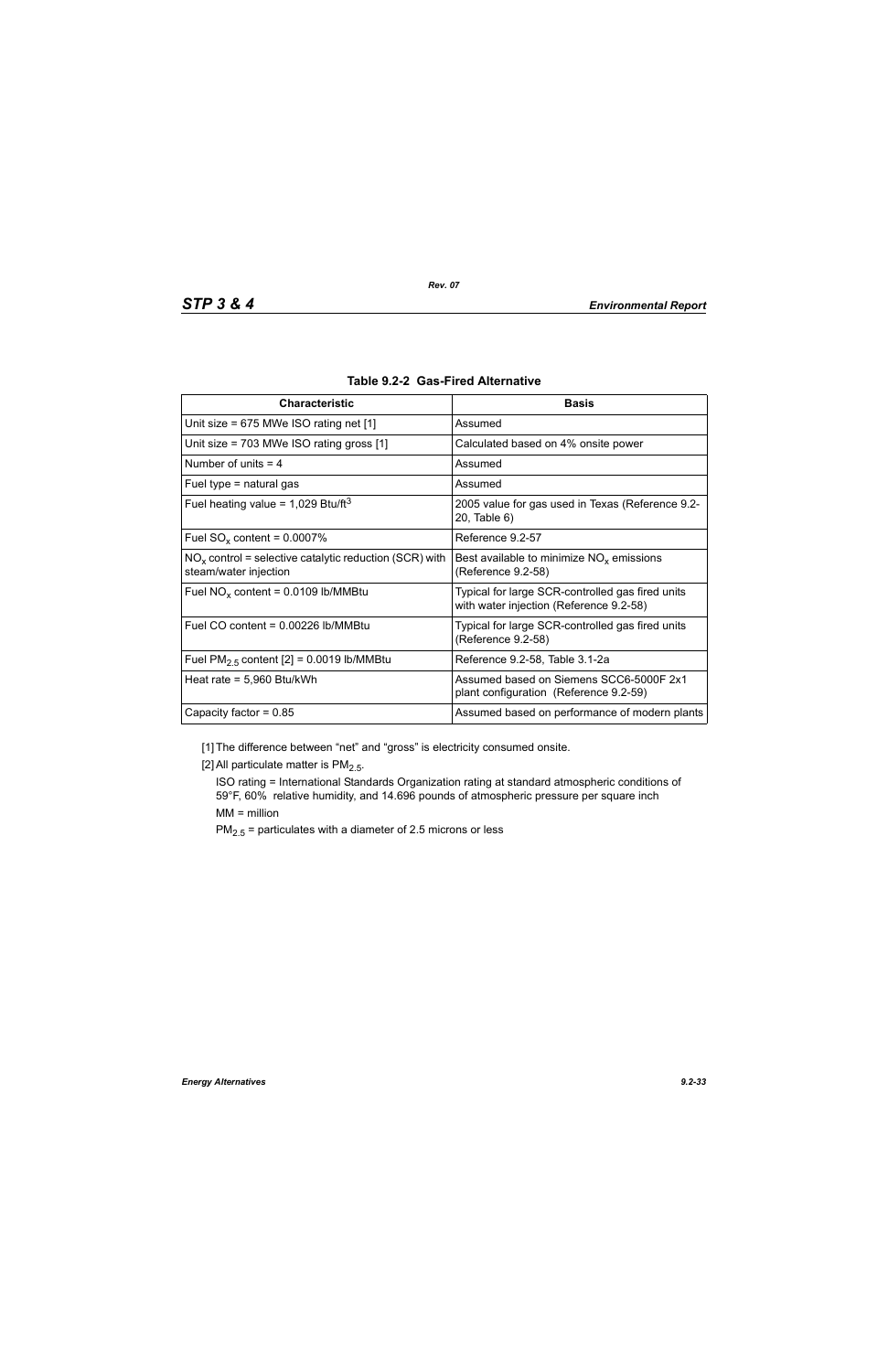| <b>Impact Category</b>                     | <b>Proposed</b><br><b>Action</b><br>(STP COL) | Coal-Fired<br>Generation | Gas-Fired<br>Generation | <b>Combinations of</b><br><b>Alternatives</b> |
|--------------------------------------------|-----------------------------------------------|--------------------------|-------------------------|-----------------------------------------------|
| Land Use                                   | SMALL                                         | SMALL                    | SMALL                   | SMALL to LARGE                                |
| <b>Water Quality</b>                       | <b>SMALL</b>                                  | <b>SMALL</b>             | SMALL                   | <b>SMALL</b>                                  |
| <b>Air Quality</b>                         | SMALL                                         | <b>MODERATE</b>          | <b>MODERATE</b>         | <b>SMALL to MODERATE</b>                      |
| <b>Ecological Resources</b>                | SMALL                                         | SMALL                    | SMALL                   | SMALL to LARGE                                |
| Threatened or<br><b>Endangered Species</b> | <b>SMALL</b>                                  | SMALL                    | SMALL                   | SMALL to LARGE                                |
| Human Health                               | SMALL                                         | <b>MODERATE</b>          | <b>SMALL</b>            | SMALL to MODERATE                             |
| Socioeconomics                             | SMALL                                         | <b>SMALL</b>             | SMALL                   | SMALL to LARGE                                |
| Waste Management                           | <b>SMALL</b>                                  | <b>MODERATE</b>          | <b>SMALL</b>            | SMALL to MODERATE                             |
| Aesthetics                                 | SMALL                                         | SMALL                    | SMALL                   | SMALL to LARGE                                |
| <b>Cultural Resources</b>                  | SMALL                                         | <b>SMALL</b>             | SMALL                   | <b>SMALL</b>                                  |
| Accidents                                  | <b>SMALL</b>                                  | <b>SMALL</b>             | SMALL                   | <b>SMALL</b>                                  |

**Table 9.2-3 Impacts Comparison Summary**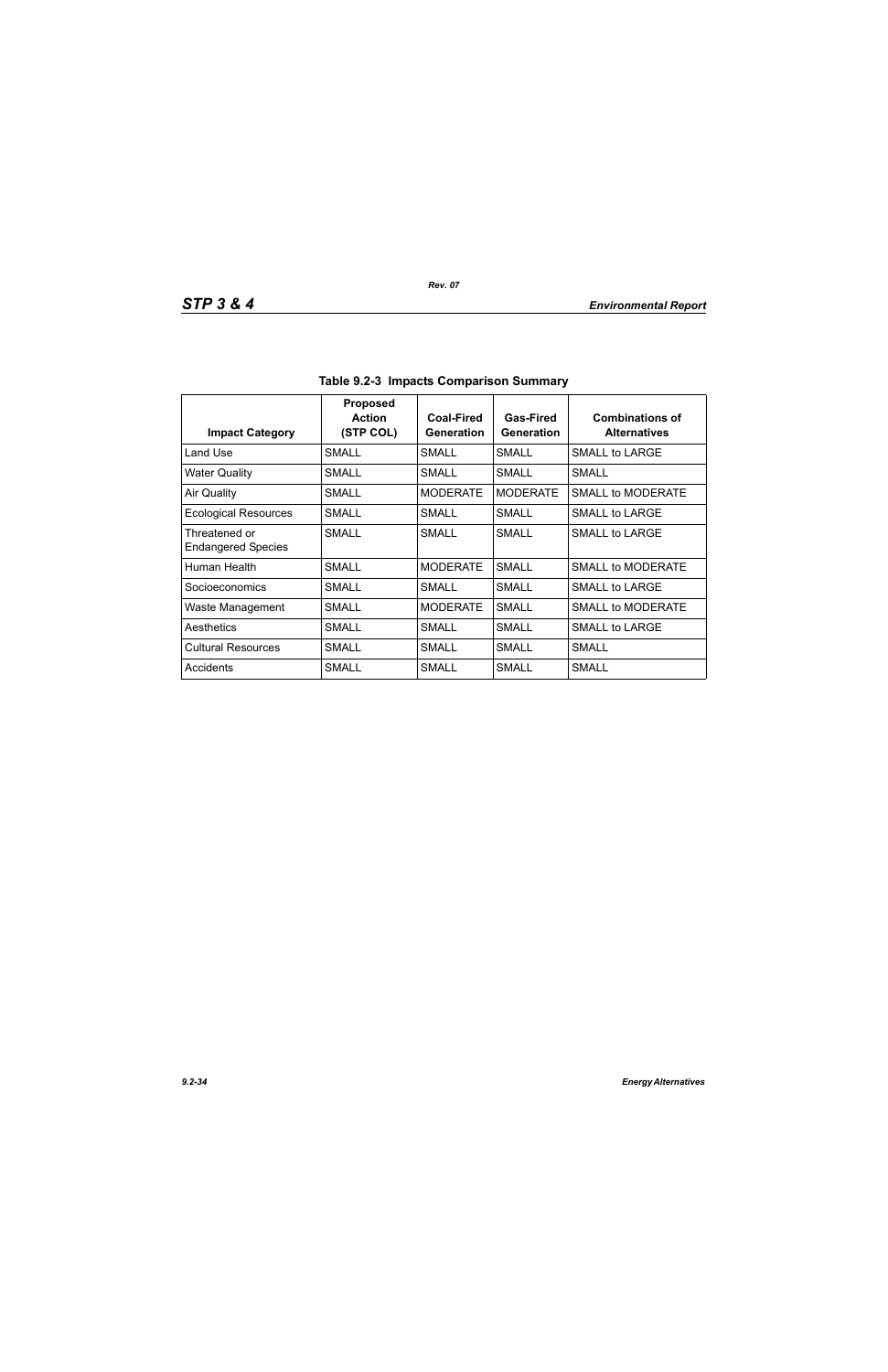| <b>Proposed Action</b><br>(STP COL)        | <b>Coal-Fired Generation</b>                                                                                                                                                                                                                      | <b>Gas-Fired Generation</b>                                                                                                                                                         | <b>Combination of</b><br><b>Alternatives</b>                                                                                                                        |
|--------------------------------------------|---------------------------------------------------------------------------------------------------------------------------------------------------------------------------------------------------------------------------------------------------|-------------------------------------------------------------------------------------------------------------------------------------------------------------------------------------|---------------------------------------------------------------------------------------------------------------------------------------------------------------------|
|                                            |                                                                                                                                                                                                                                                   |                                                                                                                                                                                     |                                                                                                                                                                     |
| New construction at the<br>STP site        | New construction at the<br>STP site.                                                                                                                                                                                                              | New construction on<br>land adjacent to the STP<br>site.                                                                                                                            | New construction at the<br>STP site, a greenfield<br>site, or a combination of<br>the two. Site selection<br>would be dependent on<br>the technologies<br>selected. |
| Two 1350-MWe (net)<br><b>ABWR</b> reactors | Four 675-MWe (net)<br>tangentially-fired, dry<br>bottom boilers.                                                                                                                                                                                  | Four 675-MWe (net)<br>combined-cycle units<br>that includes two 198-<br>MWe gas turbines and a<br>279-MWe heat recovery<br>steam generator.                                         | A combination of two or<br>more of the technologies<br>described in Subsection<br>9.2.2.                                                                            |
|                                            | Pulverized bituminous<br>coal, 8,200 Btu/pound;<br>8,568 Btu/kWh; 3.9%<br>ash; 0.3% sulfur; 7.2<br>Ib/ton $NO_x$ ; 11 million<br>tons of coal per year.                                                                                           | Natural gas, 1,029<br>Btu/ft <sup>3</sup> ; 5,960 Btu/kWh;<br>0.00066 lb SO <sub>v</sub> /MMBtu;<br>0.0109 lb NO <sub>x</sub> /MMBtu;<br>121 billion cubic feet of<br>gas per year. |                                                                                                                                                                     |
|                                            | Low $NOx$ burners,<br>overfire air and selective<br>catalytic reduction (95%<br>$NOx$ reduction<br>efficiency).                                                                                                                                   | Selective catalytic<br>reduction with<br>steam/water injection.                                                                                                                     |                                                                                                                                                                     |
|                                            | Wet scrubber-limestone<br>desulfurization system<br>(95% SO <sub>2</sub> removal<br>efficiency); 105 thousand<br>tons of limestone per<br>year.<br>Fabric filters or<br>electrostatic precipitators<br>(99.9% particulate<br>removal efficiency). |                                                                                                                                                                                     |                                                                                                                                                                     |
|                                            | Upgrade existing rail<br>spur.                                                                                                                                                                                                                    | Disturb about 18 acres to<br>construct 2.0 miles of<br>gas pipeline with a 75-<br>foot-wide corridor. May<br>require upgrades to<br>existing pipelines.                             | The need for material<br>transport facilities would<br>depend on the<br>technologies selected.                                                                      |

|  |  |  | Table 9.2-4 Impacts Comparison Detail |  |
|--|--|--|---------------------------------------|--|
|--|--|--|---------------------------------------|--|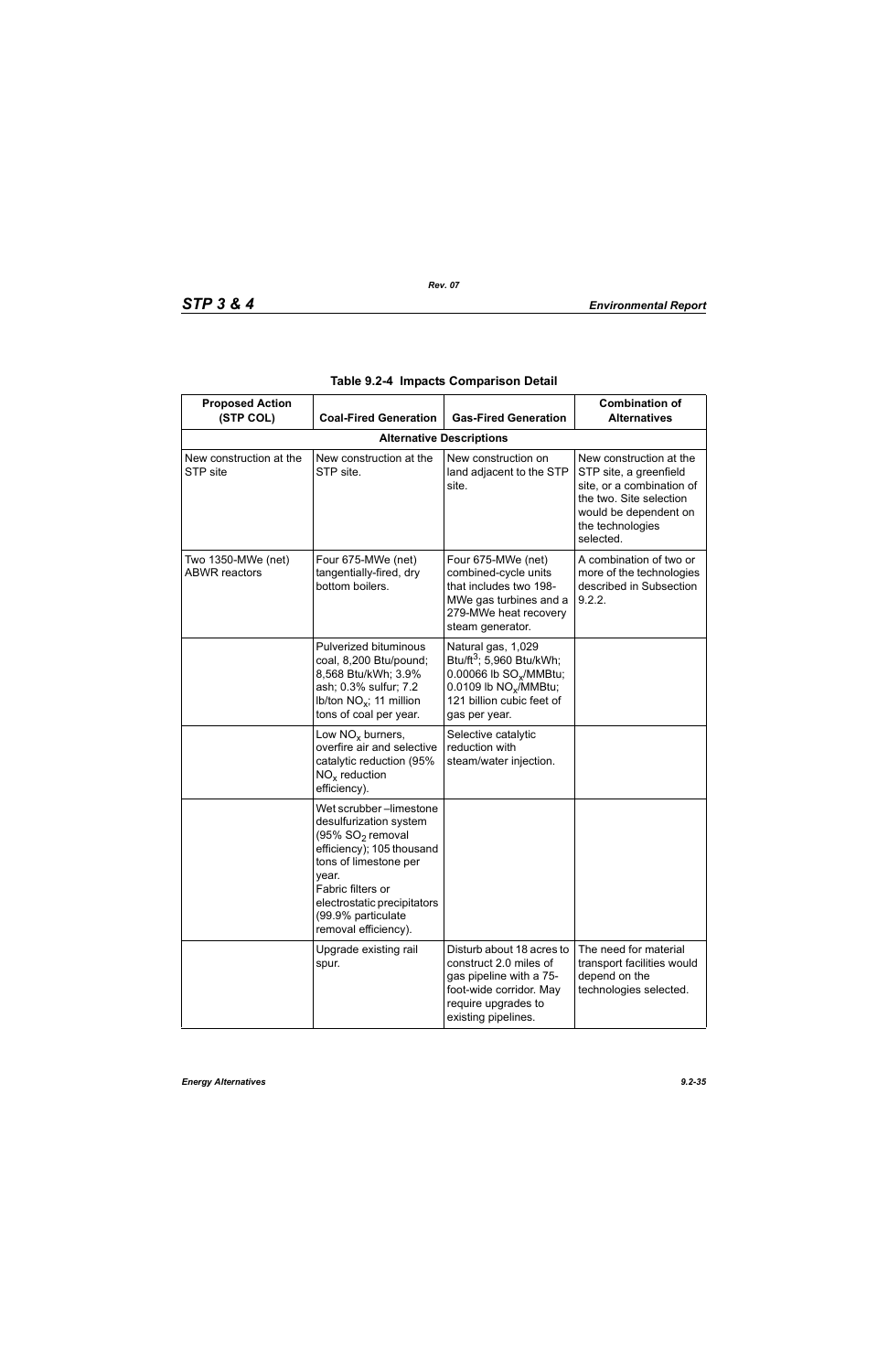| <b>Proposed Action</b><br>(STP COL)                                                                                                                                                                                                          | <b>Coal-Fired Generation</b>                                                                                                                                                                                                                 | <b>Gas-Fired Generation</b>                                                                                                                                                                                                                  | <b>Combination of</b><br><b>Alternatives</b>                                                                                                                                                                                                                                                                                                                                                                 |
|----------------------------------------------------------------------------------------------------------------------------------------------------------------------------------------------------------------------------------------------|----------------------------------------------------------------------------------------------------------------------------------------------------------------------------------------------------------------------------------------------|----------------------------------------------------------------------------------------------------------------------------------------------------------------------------------------------------------------------------------------------|--------------------------------------------------------------------------------------------------------------------------------------------------------------------------------------------------------------------------------------------------------------------------------------------------------------------------------------------------------------------------------------------------------------|
| New closed cycle cooling<br>water system that utilizes<br>the MCR                                                                                                                                                                            | New closed cycle cooling<br>water system that utilizes<br>the MCR.                                                                                                                                                                           | New closed cycle cooling<br>water system that utilizes<br>the MCR.                                                                                                                                                                           | The need for a cooling<br>water system would<br>depend on the<br>technologies selected.                                                                                                                                                                                                                                                                                                                      |
| 5950 peak construction<br>workers.                                                                                                                                                                                                           | 4467 peak construction<br>workers.                                                                                                                                                                                                           | 1637 peak construction<br>workers.                                                                                                                                                                                                           | The number of<br>construction workers<br>would depend on the<br>technologies selected.                                                                                                                                                                                                                                                                                                                       |
|                                                                                                                                                                                                                                              |                                                                                                                                                                                                                                              | <b>Land Use Impacts</b>                                                                                                                                                                                                                      |                                                                                                                                                                                                                                                                                                                                                                                                              |
| SMALL - 90 acres<br>required for facility at the<br>STP site (this acreage<br>excludes the MCR).                                                                                                                                             | SMALL - 435 acres at<br>the STP site required for<br>the powerblock and coal<br>storage; 141 acres<br>ash/scrubber waste<br>disposal (this acreage<br>excludes the MCR).                                                                     | SMALL - 107 acres for<br>facility at the STP site;<br>18 acres for gas pipeline<br>(this acreage excludes<br>the MCR).                                                                                                                       | SMALL to LARGE - The<br>amount land required<br>would depend on the<br>technologies selected,<br>but could range from 100<br>acres to more than 600<br>square miles.                                                                                                                                                                                                                                         |
| <b>SMALL - Construction</b><br>impacts would be<br>minimized by use of best<br>management practices.<br>Operational impacts<br>would be minimized by<br>use of the MCR and<br>compliance with<br>applicable TCEQ water<br>quality standards. | <b>SMALL - Construction</b><br>impacts would be<br>minimized by use of best<br>management practices.<br>Operational impacts<br>would be minimized by<br>use of the MCR and<br>compliance with<br>applicable TCEQ water<br>quality standards. | <b>SMALL - Construction</b><br>impacts would be<br>minimized by use of best<br>management practices.<br>Operational impacts<br>would be minimized by<br>use of the MCR and<br>compliance with<br>applicable TCEQ water<br>quality standards. | <b>SMALL - Construction</b><br>impacts would be<br>minimized by use of best<br>management practices.<br>Operational impacts, if<br>any, would be dependent<br>on the technologies<br>selected and the location<br>of the generating<br>facilities. Operational<br>impacts would be<br>minimized by use of best<br>management practices<br>and compliance with<br>applicable TCEQ water<br>quality standards. |

|  |  | Table 9.2-4 Impacts Comparison Detail (Continued) |  |  |
|--|--|---------------------------------------------------|--|--|
|--|--|---------------------------------------------------|--|--|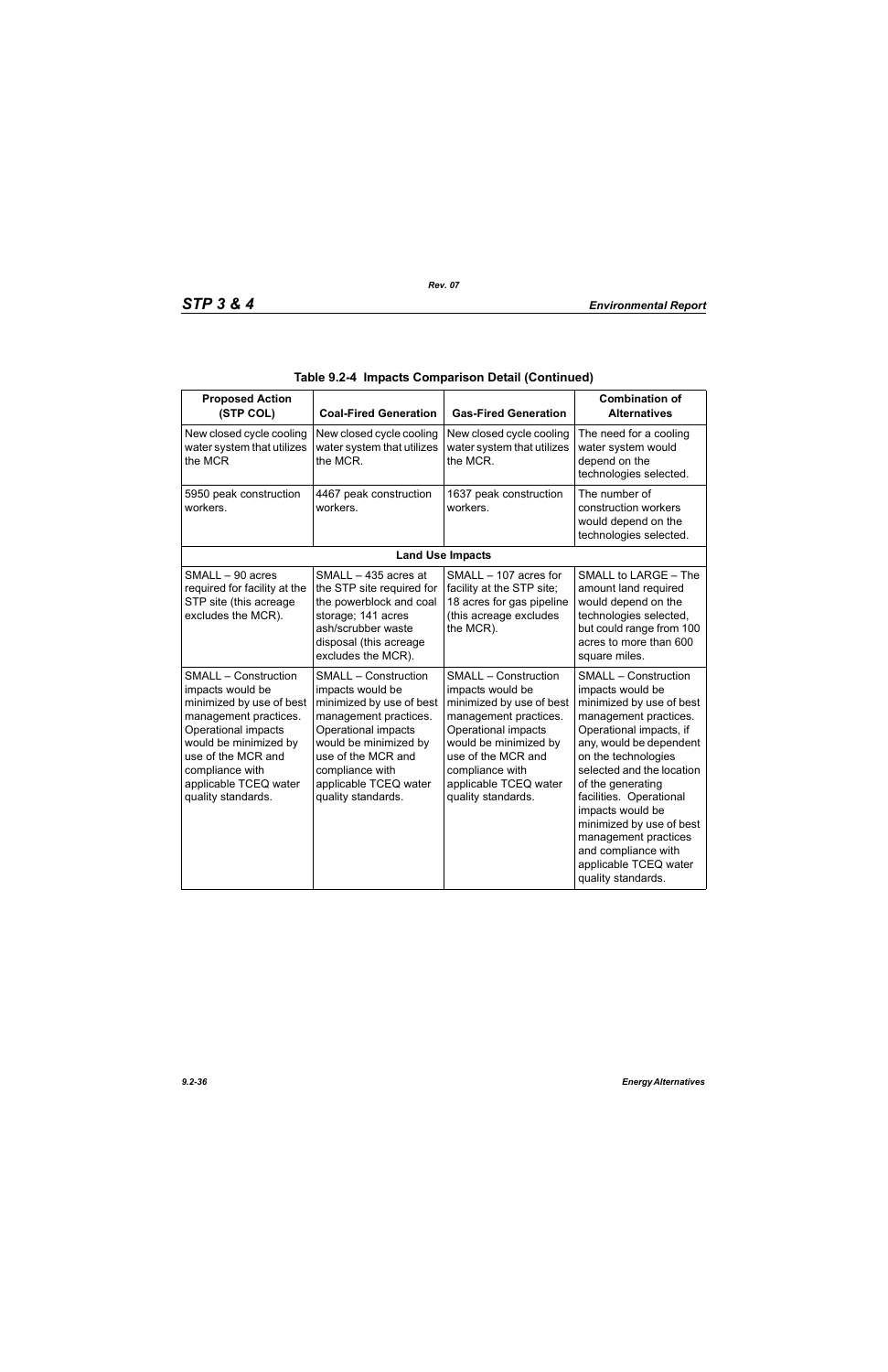| <b>Proposed Action</b><br>(STP COL)                                                                                                                                                                                                                                         | <b>Coal-Fired Generation</b>                                                                                                                                                                                                                                                                                                              | <b>Gas-Fired Generation</b>                                                                                                                                                                                                                                                                                                         | <b>Combination of</b><br><b>Alternatives</b>                                                                                                                                                                                                                                                                                                                                                                                                                                       |  |  |  |
|-----------------------------------------------------------------------------------------------------------------------------------------------------------------------------------------------------------------------------------------------------------------------------|-------------------------------------------------------------------------------------------------------------------------------------------------------------------------------------------------------------------------------------------------------------------------------------------------------------------------------------------|-------------------------------------------------------------------------------------------------------------------------------------------------------------------------------------------------------------------------------------------------------------------------------------------------------------------------------------|------------------------------------------------------------------------------------------------------------------------------------------------------------------------------------------------------------------------------------------------------------------------------------------------------------------------------------------------------------------------------------------------------------------------------------------------------------------------------------|--|--|--|
|                                                                                                                                                                                                                                                                             | <b>Air Quality Impacts</b>                                                                                                                                                                                                                                                                                                                |                                                                                                                                                                                                                                                                                                                                     |                                                                                                                                                                                                                                                                                                                                                                                                                                                                                    |  |  |  |
| <b>SMALL - Construction</b><br>impacts would be<br>minimized by use of best<br>management practices.<br>Operational impacts are<br>negligible.                                                                                                                              | MODERATE -<br>2,900 tons SO <sub>2</sub> per year<br>2,000 tons $NOx$ per year<br>2,800 tons CO per year<br>27 million tons $CO2$ per<br>year<br>0.46 tons Hg per year<br>50 tons $PM_{10}$ per year<br>13 tons $PM2.5$ per year                                                                                                          | MODERATE -<br>41 tons SO <sub>2</sub> per year<br>680 tons $NOx$ per year<br>141 tons CO per year<br>6.90 million tons CO <sub>2</sub> per<br>year<br>119 tons $PM2.5$ per year<br>$[1]$ .                                                                                                                                          | SMALL to MODERATE -<br><b>Construction impacts</b><br>would be minimized by<br>use of best management<br>practices. Operational<br>impacts are dependent<br>on the combination of<br>technologies selected.<br>Emissions could be zero<br>or they could be as much<br>as the emissions from<br>the coal-fired alternative.                                                                                                                                                         |  |  |  |
|                                                                                                                                                                                                                                                                             |                                                                                                                                                                                                                                                                                                                                           | <b>Ecological Resource Impacts</b>                                                                                                                                                                                                                                                                                                  |                                                                                                                                                                                                                                                                                                                                                                                                                                                                                    |  |  |  |
| SMALL - Construction of<br>the power block would<br>permanently impact<br>about 90 acres of<br>terrestrial habitat and<br>would displace various<br>species.<br>Use of the MCR would<br>minimize impingement,<br>entrainment, and thermal<br>impacts to aquatic<br>species. | SMALL - Construction of<br>the power block and coal<br>storage areas and 40<br>years of ash/sludge<br>disposal would<br>permanently impact<br>about 576 acres of<br>terrestrial habitat.<br>displacing various<br>species. Use of the MCR<br>would minimize<br>impingement,<br>entrainment, and thermal<br>impacts to aquatic<br>species. | SMALL - Construction of<br>the power block and<br>pipeline would impact up<br>to 125 acres of terrestrial<br>habitat, displacing<br>various species.<br>Approximately 107 acres<br>would be permanently<br>impacted.<br>Use of the MCR would<br>minimize impingement,<br>entrainment, and thermal<br>impacts to aquatic<br>species. | SMALL to LARGE -<br>Depending on the<br>technologies selected,<br>construction could<br>impact 100 acres to<br>more than 600 square<br>miles of terrestrial<br>habitat. Impacts to<br>aquatic resources would<br>be dependent on the site<br>and the technologies<br>selected. Use of cooling<br>towers and best<br>management practices<br>for the intake and outfall.<br>if needed, would<br>minimize impingement,<br>entrainment, and thermal<br>impacts to aquatic<br>species. |  |  |  |

|  |  | Table 9.2-4  Impacts Comparison Detail (Continued) |  |  |  |
|--|--|----------------------------------------------------|--|--|--|
|--|--|----------------------------------------------------|--|--|--|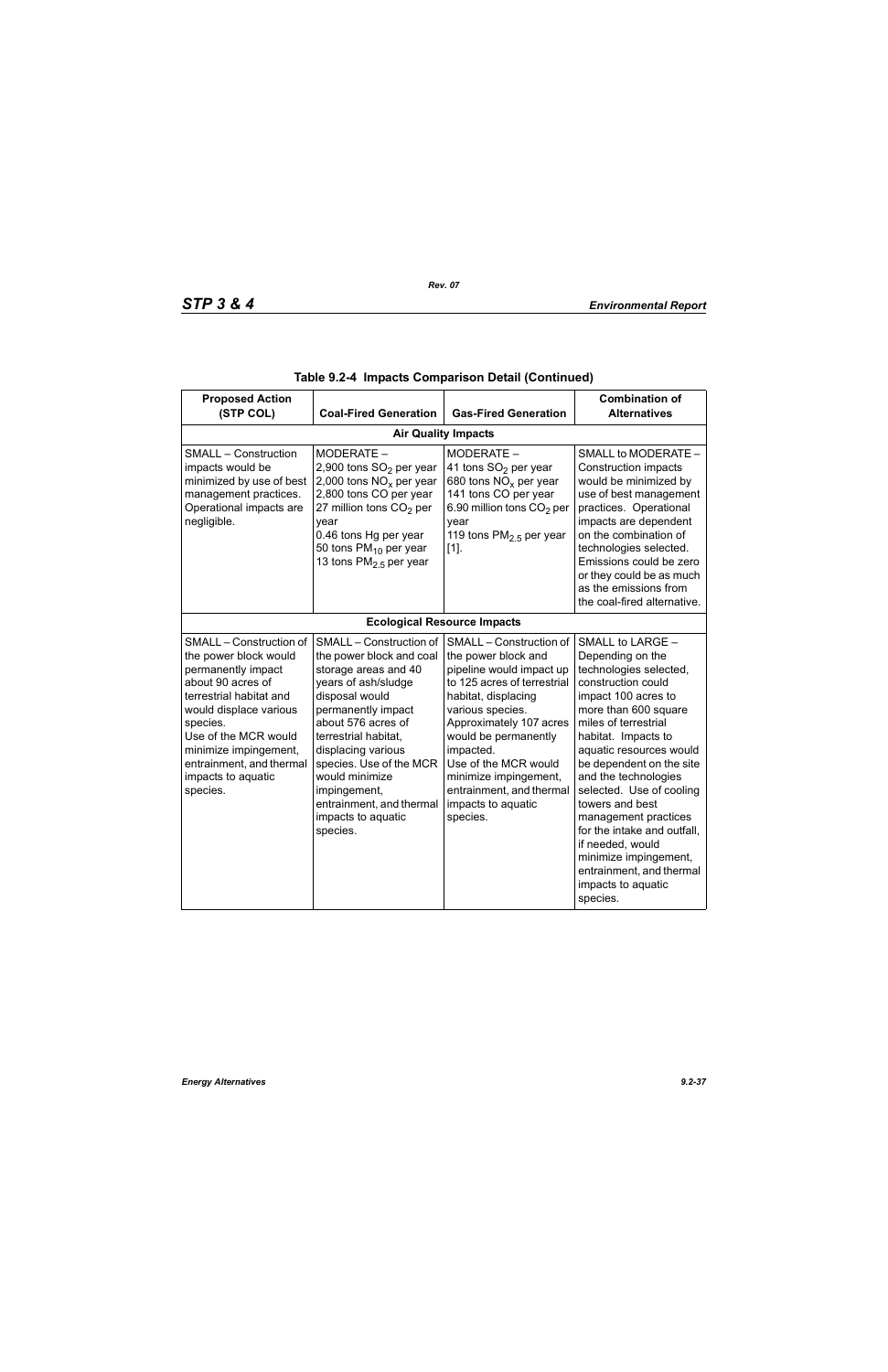| <b>Proposed Action</b><br>(STP COL)                                                                                                                                                                                                                                                                                                                                                                               | <b>Coal-Fired Generation</b>                                                                                                                                                                                                                                                        | <b>Gas-Fired Generation</b>                                                                                                                                                                                                                                                                | <b>Combination of</b><br><b>Alternatives</b>                                                                                                                                                                                                                                                                                                                                                                                                                               |  |  |  |
|-------------------------------------------------------------------------------------------------------------------------------------------------------------------------------------------------------------------------------------------------------------------------------------------------------------------------------------------------------------------------------------------------------------------|-------------------------------------------------------------------------------------------------------------------------------------------------------------------------------------------------------------------------------------------------------------------------------------|--------------------------------------------------------------------------------------------------------------------------------------------------------------------------------------------------------------------------------------------------------------------------------------------|----------------------------------------------------------------------------------------------------------------------------------------------------------------------------------------------------------------------------------------------------------------------------------------------------------------------------------------------------------------------------------------------------------------------------------------------------------------------------|--|--|--|
| <b>Threatened or Endangered Species Impacts</b>                                                                                                                                                                                                                                                                                                                                                                   |                                                                                                                                                                                                                                                                                     |                                                                                                                                                                                                                                                                                            |                                                                                                                                                                                                                                                                                                                                                                                                                                                                            |  |  |  |
| SMALL - No areas<br>designated as critical<br>habitat exist at or near<br>the STP site.<br><b>Transmission lines would</b><br>have no adverse impacts<br>on protected species<br>because no new<br>transmission lines rights-<br>of-way or new<br>transmission lines would<br>be required.                                                                                                                        | SMALL - No areas<br>designated as critical<br>habitat exist at or near<br>the STP site.<br>Transmission lines would<br>have no adverse impacts<br>on protected species<br>because no new<br>transmission lines rights-<br>of-way or new<br>transmission lines would<br>be required. | SMALL - No areas<br>designated as critical<br>habitat exist at or near<br>the STP site.<br><b>Transmission lines would</b><br>have no adverse impacts<br>on protected species<br>because no new<br>transmission lines rights-<br>of-way or new<br>transmission lines would<br>be required. | SMALL to LARGE -<br>Impacts would depend<br>on the site and the<br>technologies selected,<br>and 100 acres to more<br>than 600 square miles of<br>terrestrial habitat could<br>be impacted, and any<br>endangered, threatened,<br>and other special status<br>species that occur in the<br>project area could be<br>disturbed. STPNOC and<br><b>ERCOT</b> procedures<br>would be employed to<br>minimize adverse<br>impacts to protected<br>species and their<br>habitats. |  |  |  |
|                                                                                                                                                                                                                                                                                                                                                                                                                   |                                                                                                                                                                                                                                                                                     | <b>Human Health Impacts</b>                                                                                                                                                                                                                                                                |                                                                                                                                                                                                                                                                                                                                                                                                                                                                            |  |  |  |
| SMALL - Impacts<br>associated with noise<br>are not anticipated.<br>Radiological exposure is<br>not considered<br>significant because<br>doses would be within<br>federal limits. Risk from<br>microbiological<br>organisms is minimal<br>due to thermal<br>characteristics at the<br>discharge. Risk due to<br>transmission-line<br>induced currents is<br>minimal due to<br>conformance with<br>consensus code. | <b>MODERATE - Risks</b><br>such as cancer and<br>emphysema from<br>emissions are likely.                                                                                                                                                                                            | SMALL - Some risk of<br>cancer and emphysema<br>exists from emissions.                                                                                                                                                                                                                     | SMALL to MODERATE -<br>Depending on the<br>combination of<br>technologies selected,<br>risks such as cancer and<br>emphysema from<br>emissions could be<br>likely.                                                                                                                                                                                                                                                                                                         |  |  |  |

|  |  | Table 9.2-4  Impacts Comparison Detail (Continued) |  |  |
|--|--|----------------------------------------------------|--|--|
|--|--|----------------------------------------------------|--|--|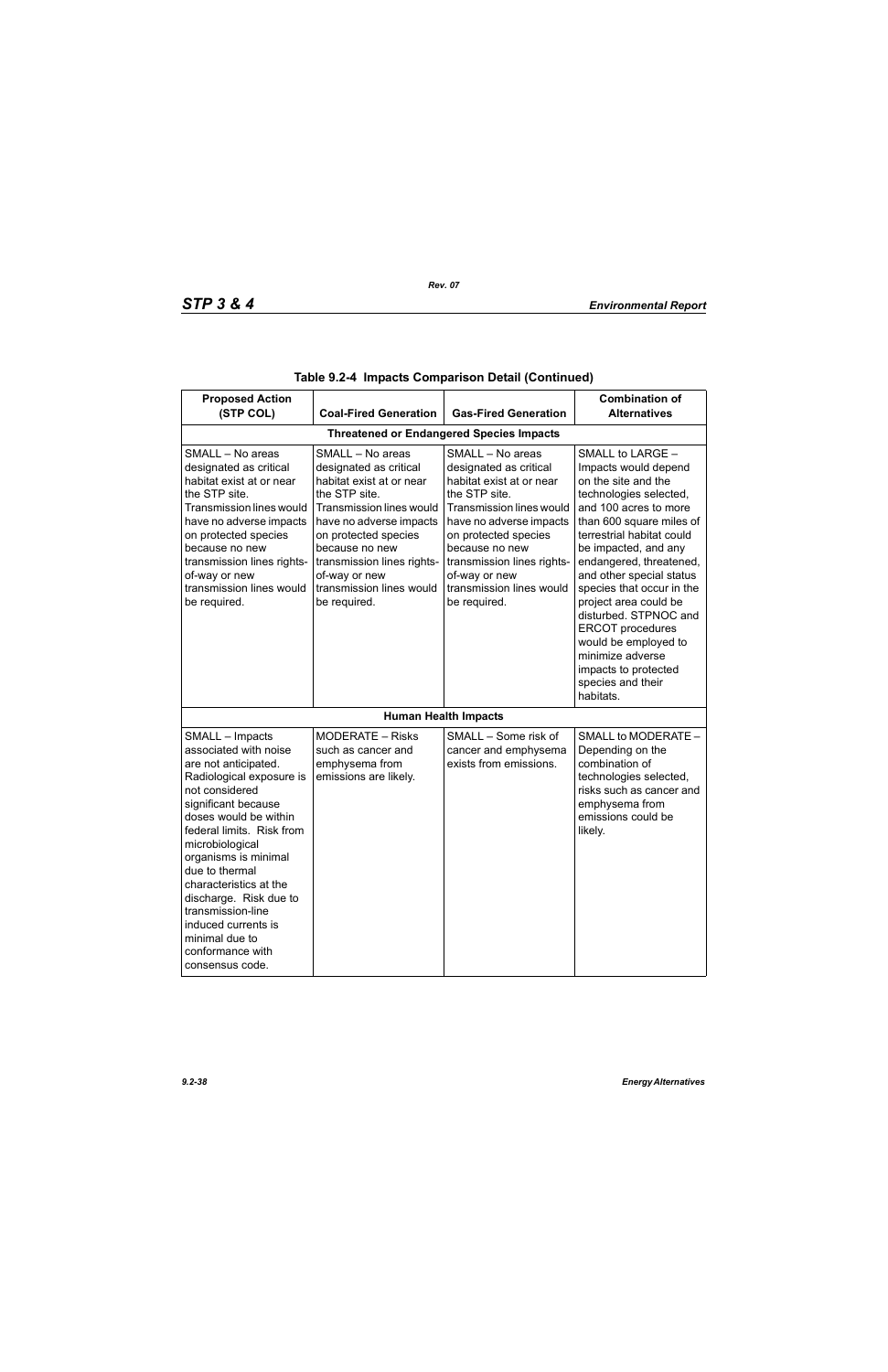| <b>Proposed Action</b><br>(STP COL)                                                                                                                                                                                             | <b>Coal-Fired Generation</b>                                                                                                          | <b>Gas-Fired Generation</b>                                                                                 | <b>Combination of</b><br><b>Alternatives</b>                                                                                                                                                                                                                                                                                       |  |  |
|---------------------------------------------------------------------------------------------------------------------------------------------------------------------------------------------------------------------------------|---------------------------------------------------------------------------------------------------------------------------------------|-------------------------------------------------------------------------------------------------------------|------------------------------------------------------------------------------------------------------------------------------------------------------------------------------------------------------------------------------------------------------------------------------------------------------------------------------------|--|--|
| <b>Socioeconomic Impacts</b>                                                                                                                                                                                                    |                                                                                                                                       |                                                                                                             |                                                                                                                                                                                                                                                                                                                                    |  |  |
| SMALL - Increase in<br>permanent workforce at<br>STP by 888 workers<br>could affect adjacent<br>counties.                                                                                                                       | SMALL - Increase in<br>permanent workforce at<br>STP by 315 workers<br>could affect surrounding<br>counties.                          | SMALL - Increase in<br>permanent workforce at<br>STP by 91 workers could<br>affect surrounding<br>counties. | SMALL-Given the<br>infinite number of<br>combinations of<br>alternatives that could be<br>pursued, it is impossible<br>to determine the size of<br>the permanent<br>workforce. It is likely<br>however, that the<br>workforce would be less<br>than or equal to the<br>permanent workforce<br>under the coal fired<br>alternative. |  |  |
|                                                                                                                                                                                                                                 |                                                                                                                                       | <b>Waste Management Impacts</b>                                                                             |                                                                                                                                                                                                                                                                                                                                    |  |  |
| SMALL - Non-<br>radiological impacts<br>would be negligible.<br>Radiological impacts<br>would be SMALL. All<br>radioactive wastes would<br>be managed according<br>to established laws,<br>regulations, and<br>exposure limits. | MODERATE - 109,000<br>tons of coal ash and<br>124,000 tons of scrubber<br>sludge would require 141<br>acres over the 40-year<br>term. | SMALL - Almost no<br>waste generation.                                                                      | SMALL to MODERATE -<br>Waste generation would<br>be dependent on the<br>combination of<br>technologies selected.<br>Many of the possible<br>technologies have no<br>waste streams while<br>others, like coal-fired<br>boilers, have substantial<br>waste streams.                                                                  |  |  |
| <b>Aesthetic Impacts</b>                                                                                                                                                                                                        |                                                                                                                                       |                                                                                                             |                                                                                                                                                                                                                                                                                                                                    |  |  |
| SMALL - Visual impacts<br>would be consistent with<br>the industrial nature of<br>the site.                                                                                                                                     | SMALL - Visual impacts<br>would be consistent with<br>the industrial nature of<br>the site.                                           | SMALL - Visual impacts<br>would be consistent with<br>the industrial nature of<br>the site.                 | SMALL to LARGE -<br>Visual impacts would be<br>dependent on the<br>combination of<br>technologies selected<br>and the location of the<br>site where the facilities<br>would be located.                                                                                                                                            |  |  |

|  |  | Table 9.2-4 Impacts Comparison Detail (Continued) |  |  |
|--|--|---------------------------------------------------|--|--|
|--|--|---------------------------------------------------|--|--|